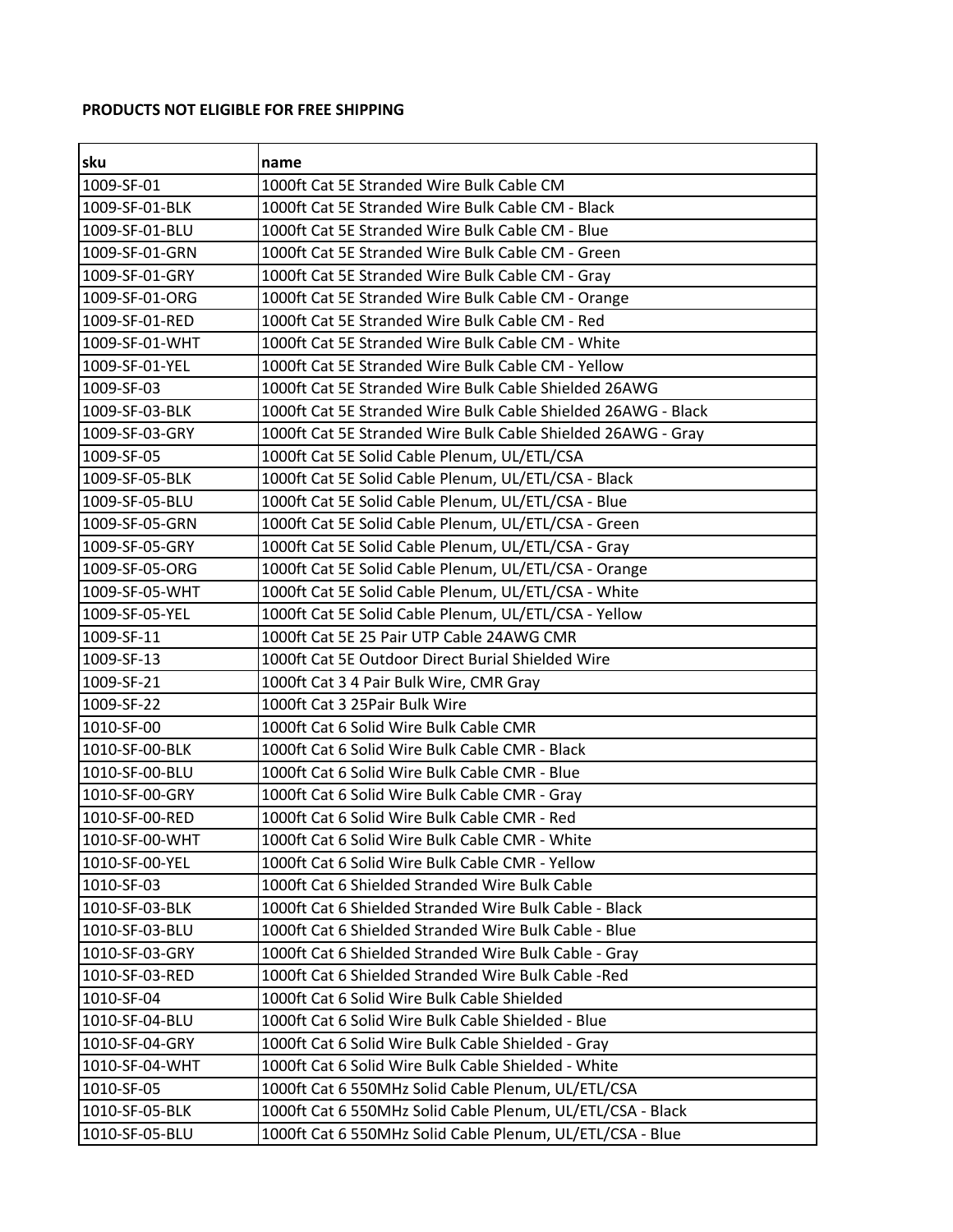| 1010-SF-05-GRN | 1000ft Cat 6 550MHz Solid Cable Plenum, UL/ETL/CSA - Green    |
|----------------|---------------------------------------------------------------|
| 1010-SF-05-GRY | 1000ft Cat 6 550MHz Solid Cable Plenum, UL/ETL/CSA - Gray     |
| 1010-SF-05-RED | 1000ft Cat 6 550MHz Solid Cable Plenum, UL/ETL/CSA - Red      |
| 1010-SF-05-WHT | 1000ft Cat 6 550MHz Solid Cable Plenum, UL/ETL/CSA - White    |
| 1010-SF-05-YEL | 1000ft Cat 6 550MHz Solid Cable Plenum, UL/ETL/CSA - Yellow   |
| 1010-SF-07     | 1000ft Cat 6 UTP Direct Burial Outdoor Cable Black            |
| 1010-SF-09     | 1000ft Cat 6A 10G Solid Wire Bulk Cable                       |
| 1010-SF-09-BLU | 1000ft Cat 6A 10G Solid Wire Bulk Cable - Blue                |
| 1010-SF-09-GRY | 1000ft Cat 6A 10G Solid Wire Bulk Cable - Gray                |
| 1010-SF-10     | 1000Ft Cat 6A 10G UTP Solid Wire Plenum CMP                   |
| 1022-SF-01     | 12 Port Cat 5E 110 Type Patch Panel Vertical w/Bracket        |
| 1022-SF-02     | 12 Port Cat 5E 110 Type Patch Panel Rackmount                 |
| 1022-SF-03     | 24 Port Cat 5E 110 Type Patch Panel Rackmount                 |
| 1022-SF-04     | 48 Port Cat 5E 110 Type Patch Panel Rackmount                 |
| 1022-SF-05     | 96 Port Cat 5E 110 Type Patch Panel Rackmount                 |
| 1022-SF-06     | 12 Port Cat 6 110 Type Patch Panel Vertical w/Bracket         |
| 1022-SF-07     | 12 Port Cat 6 110 Type Patch Panel Rackmount                  |
| 1022-SF-08     | 24 Port Cat 6 110 Type Patch Panel Rackmount                  |
| 1022-SF-09     | 48 Port Cat 6 110 Type Patch Panel Rackmount                  |
| 1022-SF-10     | 96 Port Cat 6 110 Type Patch Panel Rackmount                  |
| 1022-SF-12     | 24 Port Cat 5E 110 Patch Panel Rackmount w/LED Indicator      |
| 1022-SF-13     | Signal Transmiter for Patch Panel w/LED Indicator             |
| 1022-SF-15     | 1U Mounting Hinge for 12/24 Port Patch Panel                  |
| 1022-SF-16     | 2U Mounting Hinge for 48 Port Patch Panel 3.5"                |
| 1022-SF-17     | 1U Cable Management 1.75"x19", Plastic Ring                   |
| 1022-SF-18     | 2U Cable Management 3.5"x19", Plastic Ring                    |
| 1022-SF-19     | 19" 1U Support Bar Black                                      |
| 1022-SF-20     | 1U 19" 12 Port Blank Panel for Keystone Jack                  |
| 1022-SF-21     | 1U 19" 16 Port Blank Panel for Keystone Jack                  |
| 1022-SF-22     | 2U 19" 24 Port Blank Panel for Keystone Jack                  |
| 1022-SF-23     | 2U 19" 32 Port Blank Panel for Keystone Jack                  |
| 1022-SF-24     | 4U 19" 48 Port Blank Panel for Keystone Jack                  |
| 1022-SF-25     | 16 Port Cat 5E 110 Type Patch Panel Rackmount                 |
| 1022-SF-26     | 16 Port Cat 6 110 Type Patch Panel Rackmount                  |
| 1022-SF-27     | 4U Mounting Hinge for 96 Port Patch Panel 7"                  |
| 1022-SF-28     | 48 Port Cat 5E 110 Patch Panel Rackmount w/LED Indicator      |
| 1022-SF-29     | 24 Port Cat 6 110 Patch Panel Rackmount w/LED Indicator       |
| 1022-SF-30     | 48 Port Cat 6 110 Patch Panel Rackmount w/LED Indicator       |
| 1022-SF-32     | 6U Wallmount Cabinet DIY Kit                                  |
| 1022-SF-33     | 1U Hinged Extendable Wall Mount Bracket, Max 13.5" Depth      |
| 1022-SF-34     | 2U Hinged Extendable Wall Mount Bracket, Max 13.5" Depth      |
| 1022-SF-35     | 4U Hinged Extendable Wall Mount Bracket, Max 13.5" Depth      |
| 1022-SF-36     | 8U Hinged Extendable Wall Mount Bracket, Max 13.5" Depth      |
| 1022-SF-38     | 48 Port 1U High Density Blank Patch Panel, w/Cable Management |
| 1022-SF-41     | 24 Port Cat 6 110 Type Shielded Patch Panel UL                |
| 1022-SF-42     | 1U Cable Management 1.75"x19", Metal Ring                     |
| 1022-SF-43     | 2U Cable Management 3.5"x19", Metal Ring                      |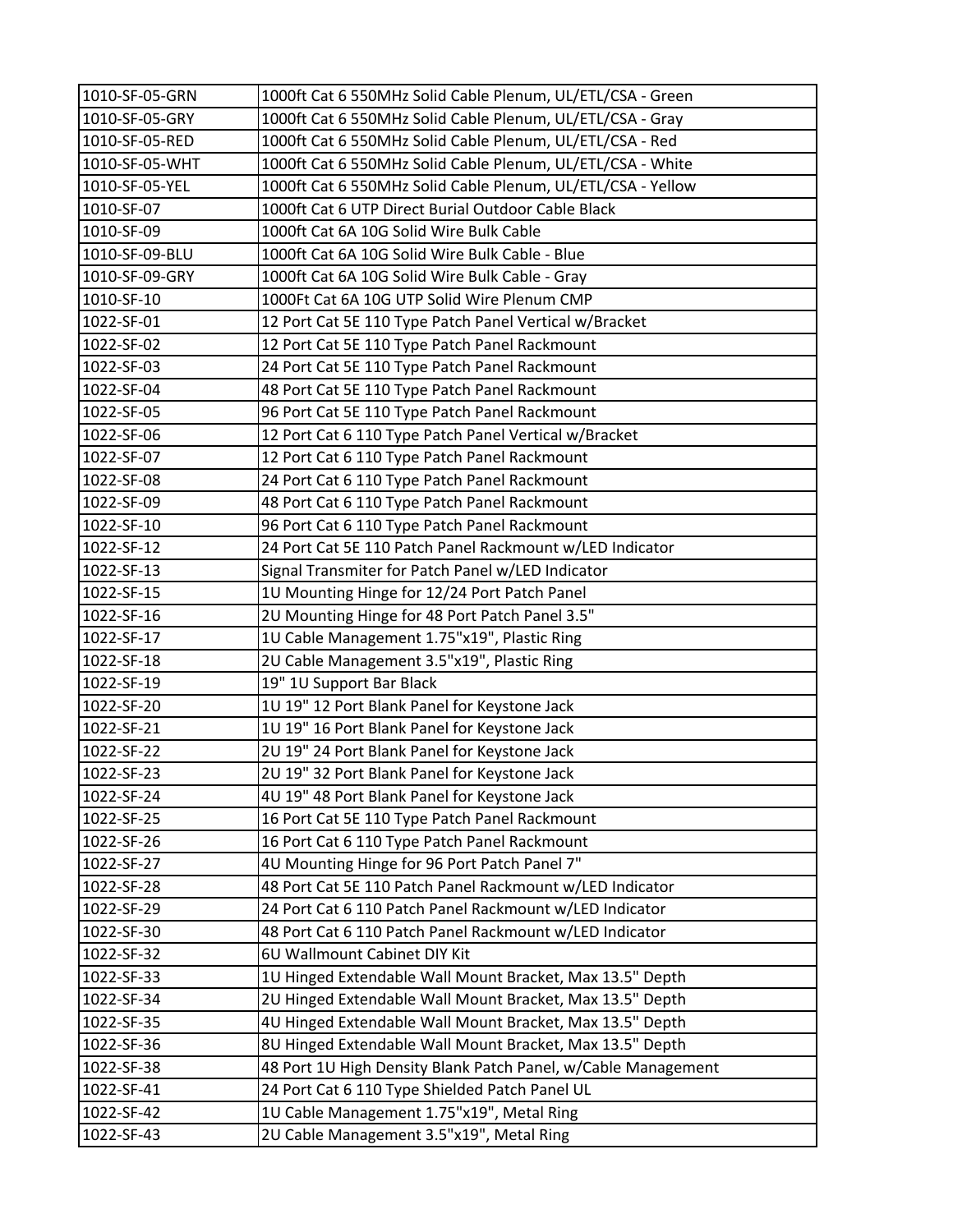| 1022-SF-51 | 1U Space Blank                                                     |
|------------|--------------------------------------------------------------------|
| 1022-SF-52 | 2U Space Blank                                                     |
| 1022-SF-53 | <b>3U Space Blank</b>                                              |
| 1022-SF-54 | 4U Space Blank                                                     |
| 1022-SF-56 | 19" Shelf for 1022-SF32 & 1022-SF-55 DIY Kit                       |
| 1022-SF-58 | M6 Screw/Nut for 1022-SF-32 & 1022-SF-55 DIY Kit, 50 pack          |
| 1022-SF-59 | Cable Hanger Small                                                 |
| 1022-SF-60 | Cable Hanger Medium                                                |
| 1022-SF-61 | Cable Hanger Large                                                 |
| 1023-SF-01 | 5 Port 10/100M Unmanaged Switch SF1005D                            |
| 1023-SF-03 | 8 Port 10/100M Unmanaged Switch SF1008D                            |
| 1023-SF-05 | 24 Port 10/100m Unmanaged Switch SF1024                            |
| 1023-SF-06 | 16 Port 10/100M Unmanaged Switch SF1016 Rackmount                  |
| 1023-SF-07 | 16 Port 10/100M Unmanaged Switch SF1016D                           |
| 1023-SF-08 | 8Port 10/100/1000Mbps Desktop Gigabit Switch TP-Link SG1008D       |
| 1023-SF-09 | 24+2G Unmanaged Gigabit-Uplink Switch TP-Link SL1226               |
| 1023-SF-10 | 16 Port 10/100/1000Mbps Rackmount Gigabit Switch TP-Link SG1016    |
| 1023-SF-13 | 48-Port 10/100Mbps + 4-Port Gigabit Smart Switch TP-Link SL2452    |
| 1023-SF-16 | 48 Port 10/100M Unmanaged Switch TP-Link SF-1048                   |
| 1023-SF-19 | 5Port 10/100/1000Mbps Descktop Gigabit Switch TP-Link SG1005D      |
| 1023-SF-20 | 24 Port 10/100/1000Mbps Rackmount Gigabit Switch TP-Link SG1024    |
| 1023-SF-24 | Fiber Module for 1023-SF-23, MB Multimode SM311LM                  |
| 1023-SF-25 | Fiber Module for 1023-SF-23 Singlemode, SM311LS                    |
| 1023-SF-27 | 48Port 10/100/1000Mbps Rackmount Gigabit Switch TP-Link SG1048     |
| 1023-SF-29 | 24 Port 10/100M + 4Port Gigabit L2 Managed Switch, TP-Link SL5428E |
| 1023-SF-31 | 16 Port 10/100/1000Mbps Desktop Gigabit Switch TP-Link SG1016D     |
| 1023-SF-32 | 24 Port 10/100/1000Mbps Desktop Gigabit Switch TP-Link SG1024D     |
| 1023-SF-40 | EtherWAN Mini 10/100TX/100FX MM (SC) Media Converter               |
| 1023-SF-41 | EtherWAN Mini 10/100TX/100FX MM (ST) Media Converter               |
| 1023-SF-44 | EtherWAN Mini 10/100TX/100FX SM(SC) 20Km Media Converter           |
| 1023-SF-45 | EtherWAN Mini 10/100TX/100FX SM(SC) 40Km Media Converter           |
| 1023-SF-46 | EtherWAN Mini 10/100TX/100FX SM(SC) 75Km Media Converter           |
| 1023-SF-49 | EtherWAN 16Bay Media Converter & Ethernet Extender Chassis         |
| 1023-SF-50 | EtherWAN 10/100TX to 100FX MM (SC) Media Converter                 |
| 1023-SF-51 | EtherWAN 10/100TX to 100FX MM (ST) Media Converter                 |
| 1023-SF-54 | EtherWAN 10/100TX to 100FX SM(SC) 20Km Media Converter             |
| 1023-SF-55 | EtherWAN 10/100TX to 100FX SM(SC) 40Km Media Converter             |
| 1023-SF-56 | EtherWAN 10/100TX to 100FX SM(SC) 75Km Media Converter             |
| 1023-SF-57 | EtherWAN 10/100TX to 100FX SM(SC) 100Km Media Converter            |
| 1023-SF-60 | EtherWAN 1000BaseT/1000BaseFX MM(SC) Media Converter               |
| 1023-SF-70 | EtherWAN 10/100BaseTX Ethernet Extender, RJ11                      |
| 1023-SF-71 | EtherWAN 10/100BaseTX Ethernet Extender, Coax                      |
| 1023-SF-80 | 8 Port EtherWAN 10/100 Web-Smart PoE Switch                        |
| 1023-SF-82 | 16 Port EtherWAN 10/100 Web-Smart PoE Switch                       |
| 1023-SF-84 | 24 Port Gigabit L2 Managed Switch W/4 SFP Slots SG5428             |
| 1023-SF-85 | 8 Port Gigabit Desktop/Rackmount Switch with 8 Port PoE SG1008PE   |
| 1023-SF-86 | 5-Port 10/100/1000Mbps Desktop Gigabit Switch TP-Link SG105        |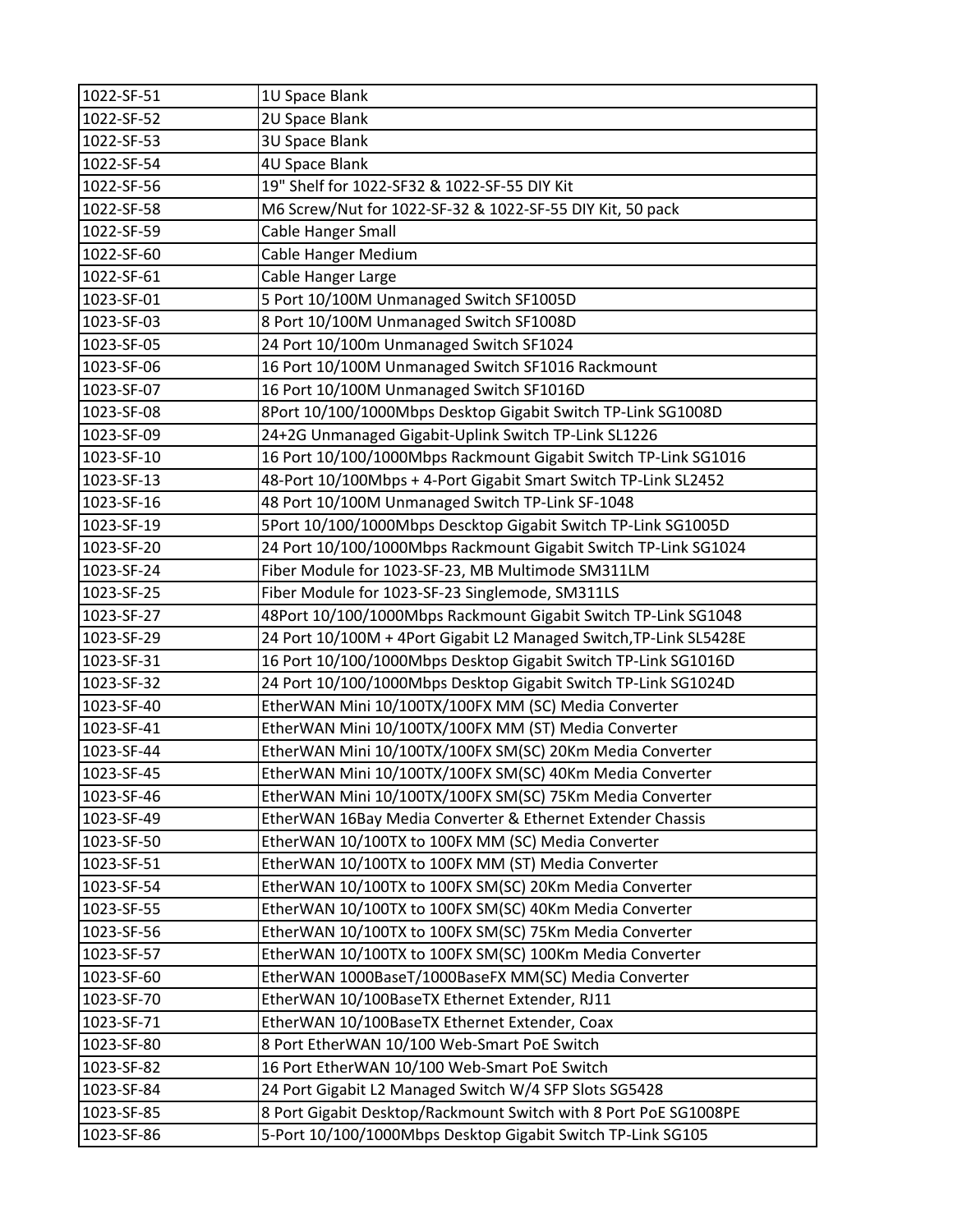| 1023-SF-88 | 8-Port 10/100/1000Mbps Desktop Metal Switch TP-Link SG108        |
|------------|------------------------------------------------------------------|
| 1023-SF-90 | 16 Port 10/100Mbps + 2 Port Gigabit Smart Switch SL2218          |
| 1023-SF-91 | 8-Port 10/100/1000Mbps Rackmount Gigabit Switch TP-Link SG1008   |
| 1023-SF-93 | 24 Port Gigabit Easy Smart Switch                                |
| 1023-SF-96 | 20" LMR200 N-Type M to RP-SMA F Pigtail Cable ANT200PT           |
| 1024-SF-17 | 8 Port 10/100/1000Mbps Gigabit Smart Switch TP-Link SG2008       |
| 1024-SF-22 | 5 Port 10/100/1000Mbps Desktop Gigabit Switch Tenda G1005D       |
| 1024-SF-46 | 24 Port 10/100/1000Mbps Desktop Gigabit switch Tenda TEG1024D    |
| 1024-SF-52 | 5 Port 10/100Mbps Desktop Switch Tenda S105                      |
| 1024-SF-53 | 8 Port 10/100Mbps Desktop Switch Tenda S108                      |
| 1024-SF-54 | 8 Port 10/100/1000Mbps Desktop Gigabit Switch Tenda G1008D       |
| 1024-SF-55 | 16 Port 10/100bps Rackmount Switch Tenda TEH1600M                |
| 1024-SF-56 | 16 Port 10/100/1000Mbps Rackmount Gigabit Switch Tenda TEG1016G  |
| 1024-SF-57 | 24 Port 10/100/1000Mbps Rackmount Gigabit Switch Tenda TEG1024G  |
| 1024-SF-58 | 48 Port 10/100Mbps Rackmount Switch Tenda TEH1048                |
| 1024-SF-62 | 24-Port 10/100Mbps Rackmount Switch Tenda TEH2400M               |
| 1025-SF-17 | Gigabit Media Converter SC/MM MC200CM                            |
| 1025-SF-18 | Gigabit Media Converter SC/SM 15Km, MC210CS                      |
| 1025-SF-19 | 100M WDM Fiber Converter SM SC 20Km, MC111CS                     |
| 1025-SF-20 | 100M WDM Fiber Converter SM SC 20Km, MC112CS                     |
| 1025-SF-23 | 14-Slot Rackmount Chassis for Media Converters, MC1400           |
| 1025-SF-24 | 10/100M MM SC Media Converter 2km, TP Link MC100CM               |
| 1025-SF-30 | 4U Rackmount Server Case w/20 Hot-Swappable Drive Bays, RPC-4020 |
| 1025-SF-31 | 4U Rackmount Server Case w/20 Hot-Swappable Drive Bays, RPC-4220 |
| 1025-SF-32 | 4U Rackmount Chassis, RPC-470                                    |
| 1025-SF-33 | Heavy Duty Industrial Standard Rackmount Chassis, RPC-450        |
| 1025-SF-34 | Super Short Depth 15.25" 4U Rackmount Chassis, RPC-430           |
| 1025-SF-35 | 3U Rackmount Server Case w/16 Hot-Swappable Drive Bays, RPC-3116 |
| 1025-SF-36 | 3U Rackmount Server Case w/16 Hot-Swappable Drive Bays, RPC-3216 |
| 1025-SF-37 | 2U Rackmount Server Case w/ 8 Hot-Swappable Drive Bays, RPC-2008 |
| 1025-SF-38 | 2U Rackmount Chassis, RPC-270                                    |
| 1025-SF-39 | 2U Rackmount Chassis TP-Link RPC-250                             |
| 1025-SF-40 | 2U Rackmount Chassis, RPC-230                                    |
| 1025-SF-41 | 1U Rackmount Server Case w/ 4 Hot-Swappable Drive Bays, RPC-1004 |
| 1025-SF-42 | 1U Rackmount Server Case w/ 4 Hot-Swappable Drive Bays, RPC-1104 |
| 1025-SF-43 | 1U Rackmount Chassis, RPC-170                                    |
| 1025-SF-44 | 1U Rackmount Chassis, RPC-150                                    |
| 1025-SF-45 | 3U Rackmount Chassis, RPC-340                                    |
| 1025-SF-46 | 4U Rackmount Chassis, RPC-475                                    |
| 1025-SF-50 | 42U Rack Cabinet, C-42U                                          |
| 1025-SF-52 | 9U 450mm Depth Wallmount 19" Cabinet, W-609                      |
| 1025-SF-53 | 15U 4 Post Open Frame Steel Rack, R4-15U                         |
| 1025-SF-54 | 1U Height Cantilever Shelf w/ Mounting Ear, SA-5596              |
| 1025-SF-55 | Top Fan Unit for C-42U Rack cabinet, SA-1511                     |
| 1025-SF-56 | 1U Fan Unit w/ Thermostat, SA-3841                               |
| 1025-SF-57 | 1U Fan Unit, SA-1841                                             |
| 1025-SF-58 | 2U Drawer, SA-1902                                               |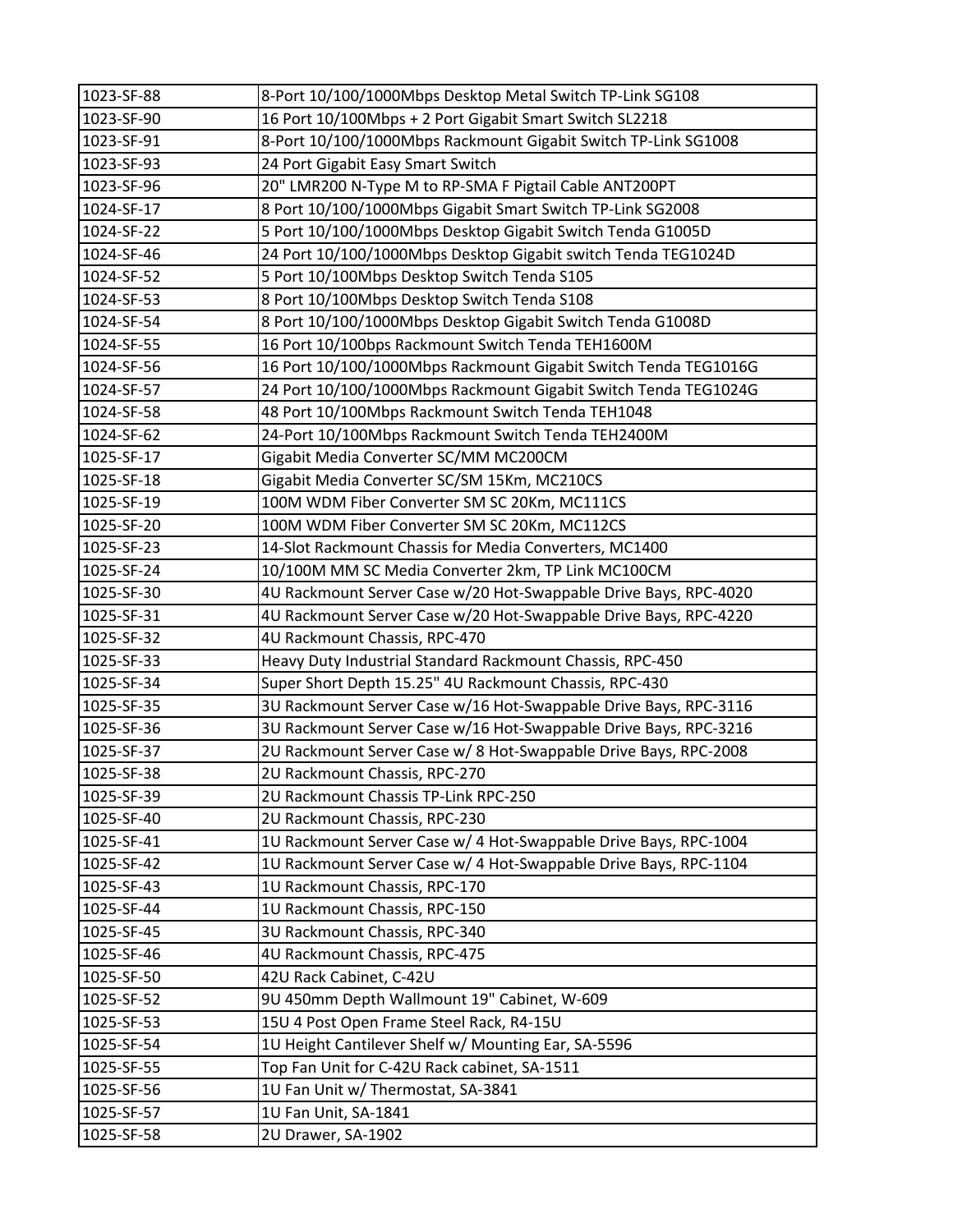| 1025-SF-59 | Metal Cable Management, SA-2004                                    |
|------------|--------------------------------------------------------------------|
| 1025-SF-60 | 2U Height Cantilever Shelf w/ Mounting Ear, SA-5696                |
| 1025-SF-61 | 1U Cantilever Shelf-III, SA-5200                                   |
| 1025-SF-62 | Metal Cable Management Ring(left), SA-3101-1                       |
| 1025-SF-63 | Metal Cable Management Ring(right), SA-3101-2                      |
| 1025-SF-64 | 1U Mounting Brackets for Open Post Rack, SA-3201                   |
| 1025-SF-65 | 2U Mounting Brackets for Open Post Rack, SA3202                    |
| 1025-SF-66 | 1U Brackets for Rack Mounting, SA-3301                             |
| 1025-SF-67 | Cable Management Shunting Rail, SA-4319                            |
| 1025-SF-68 | Inner 6-Angle Rack Mounting Screw & Nut M6x12 20pk, SA-2100        |
| 1025-SF-69 | 24U Rack Cabinet, C-24U                                            |
| 1025-SF-70 | 5 Bay SATA / SAS Hot Swap Rack Module, SS-500                      |
| 1025-SF-71 | 15 Bay 4U SATA Drive Storage Rackmount Subsystem, DS-1500          |
| 1025-SF-73 | 4 Port PCIe eSATA Host RAID Controller Card, NORCO-4629            |
| 1025-SF-75 | 2U to 5U Height 20" 3-Sections Ball-Bearing Slide Rail, RL-20      |
| 1025-SF-76 | 2U to 5U Height 26" 3-Sections Ball Bearing Slide Rail, RL-26      |
| 1025-SF-77 | 1U Rackmount Drawer, PIK-230B                                      |
| 1025-SF-78 | 1U Rackmount Drawer, PIK-230U                                      |
| 1025-SF-79 | Slim IDE Adapter, SLIM-IDE-ADAPTER                                 |
| 1025-SF-81 | 19" 1U Rackmount 1 Port KVM Console LCD, KVM-19E01                 |
| 1025-SF-82 | 19" 1U Rackmount 8 Ports KVM Console LCD, KVM-19E08                |
| 1025-SF-83 | 19" 1U Rackmount 16 Ports KVM Console LCD, KVM-19E16               |
| 1025-SF-84 | IP Module for KVM, IPM-1                                           |
| 1025-SF-85 | 19" 1U Short Depth Wide Screen One Port KVM LCD, KVM-01WS          |
| 1025-SF-86 | 19" 1U Short Depth Wide Screen Eight Ports KVM LCD, KVM-08WS       |
| 1034-SF-38 | TP-Link 2.4GHz 24dBi Grid Parabolic Antenna, ANT2424B              |
| 1034-SF-59 | 2.4GHz 9dBi Directional Antenna (SMA Connector), ANT2409A          |
| 1034-SF-60 | 2.4GHz 9dBi Directional Antenna (N Connector), ANT2409B            |
| 1034-SF-61 | 2.4GHz 14dBi Directional Antenna (SMA Connector) ANT2414A          |
| 1034-SF-62 | 2.4GHz 14dBi Directional Antenna (N Connector) ANT2414B            |
| 1034-SF-63 | Surge Protector for Wireless Antenna, ANT24SP                      |
| 1035-SF-18 | 16 Port 10/100M Unmanaged Rackmount Switch, SF1016                 |
| 1035-SF-19 | 24 Port 10/100m Unmanaged Desktop Switch SF1024D                   |
| 1035-SF-42 | Portable 3G/3.75G Wireless N Router TP-Link MR3020                 |
| 1035-SF-43 | Portable Battery Powered 3G/3.75G Wireless N Router TP-Link MR3040 |
| 1035-SF-44 | 150Mbps Wireless N ADSL2+ Modem Router W8951ND                     |
| 1035-SF-64 | 12-Port Gigabit SFP L2 Managed Switch w/4 1000BASE-T               |
| 1036-SF-01 | 8U Security Wall Rack Enclosure                                    |
| 1036-SF-05 | 8U Wall Mount Rack                                                 |
| 1036-SF-06 | 12U Wall Mount Rack                                                |
| 1036-SF-10 | 8U Compact Series SOHO Server Rack                                 |
| 1036-SF-11 | 12U Compact Series SOHO Server Rack                                |
| 1036-SF-14 | Cable Cove 2-Post Rack                                             |
| 1036-SF-20 | 1U 12" Component Shelf                                             |
| 1036-SF-21 | 2U 14" Component Shelf                                             |
| 1036-SF-22 | 3U 16" Component Shelf                                             |
| 1036-SF-23 | 2U 14" Vented Eco Shelf                                            |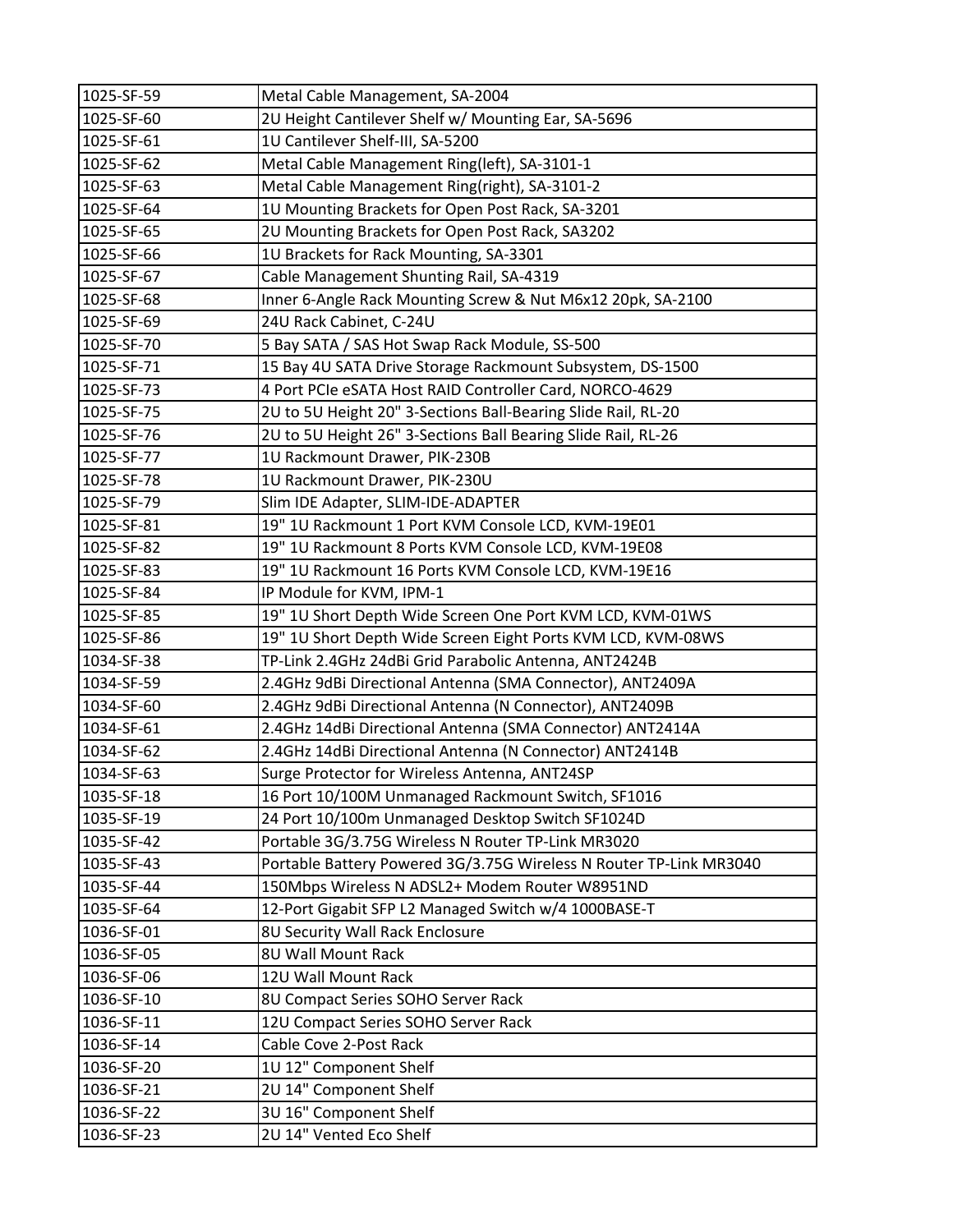| 1036-SF-24 | <b>Stationary Keyboard Tray</b>                  |
|------------|--------------------------------------------------|
| 1036-SF-25 | 2U 4-Point Adjustable Shelf                      |
| 1036-SF-26 | 1U 4-Point Adjustable Shelf                      |
| 1036-SF-27 | 2 Piece Telco Rack Shelf                         |
| 1036-SF-28 | Centerline Shelf (Vented)                        |
| 1036-SF-29 | Centerline Shelf (Solid)                         |
| 1036-SF-30 | 1U Spacer Blank                                  |
| 1036-SF-31 | 2U Spacer Blank                                  |
| 1036-SF-32 | 4U Spacer Blank                                  |
| 1036-SF-33 | 6U Spacer Blank                                  |
| 1036-SF-34 | 1U Flat Spacer Blank                             |
| 1036-SF-35 | 2U Flat Spacer Blank                             |
| 1036-SF-36 | <b>3U Flat Spacer Blank</b>                      |
| 1036-SF-37 | 4U Flat Spacer Blank                             |
| 1036-SF-40 | 10-32 Rack Screws Tin Can (50pc)                 |
| 1036-SF-41 | 10-32 cage Nuts Tin Can (50pc)                   |
| 1036-SF-42 | 10-32 Rack Screws W/Washers (50pc)               |
| 1036-SF-43 | 10-32 cage Nuts Tin Can (100pc)                  |
| 1036-SF-44 | 10-32 Rack Screws W/Washers (100pc)              |
| 1036-SF-51 | 24" Performance Work Bench                       |
| 1036-SF-52 | 48" Performance Work Bench                       |
| 1036-SF-53 | 72" Performance Work Bench                       |
| 1036-SF-54 | 96" Performance Work Bench                       |
| 1036-SF-60 | 72" Performance Accessory Bar                    |
| 1036-SF-61 | Caster Kit (4 pcs)                               |
| 1036-SF-62 | <b>Keyboard Tray</b>                             |
| 1036-SF-65 | Fan Assembly Kit                                 |
| 1036-SF-66 | <b>Triple Fan Panel</b>                          |
| 1036-SF-68 | Lan Station 48" Power Strip                      |
| 1036-SF-69 | Performance LCD Monitor Mount                    |
| 1036-SF-70 | Universal Wire Minder                            |
| 1036-SF-71 | IU D-Ring Cable Management Kit                   |
| 1036-SF-72 | 1U Cable Routing Blank                           |
| 1036-SF-73 | 2U Cable Routing Blank                           |
| 1036-SF-74 | 1U Managed Cable Minder                          |
| 1036-SF-80 | 24" Performance Work Bench W/Full Bottom Shelf   |
| 1036-SF-81 | 48" Performance Work Bench W/Full Bottom Shelf   |
| 1036-SF-82 | 72" Performance Work Bench W/Full Bottom Shelf   |
| 1036-SF-83 | 96" Performance Work Bench W/Full Bottom Shelf   |
| 1036-SF-88 | Full 20" Rack Shelf FOR Portable Racks           |
| 1036-SF-90 | 12U Side Mount Wall Rack                         |
| 1036-SF-91 | 2U V-Rack                                        |
| 1036-SF-92 | 3U V-Rack                                        |
| 1036-SF-93 | 4U V-Rack                                        |
| 1036-SF-99 | Performance Utility Drawer                       |
| 1037-SF-03 | 8 Port Cable/DSL Router for SOHO Switch, TP-Link |
| 1037-SF-06 | 2 WAN ports + 3 LAN ports Router, R480T          |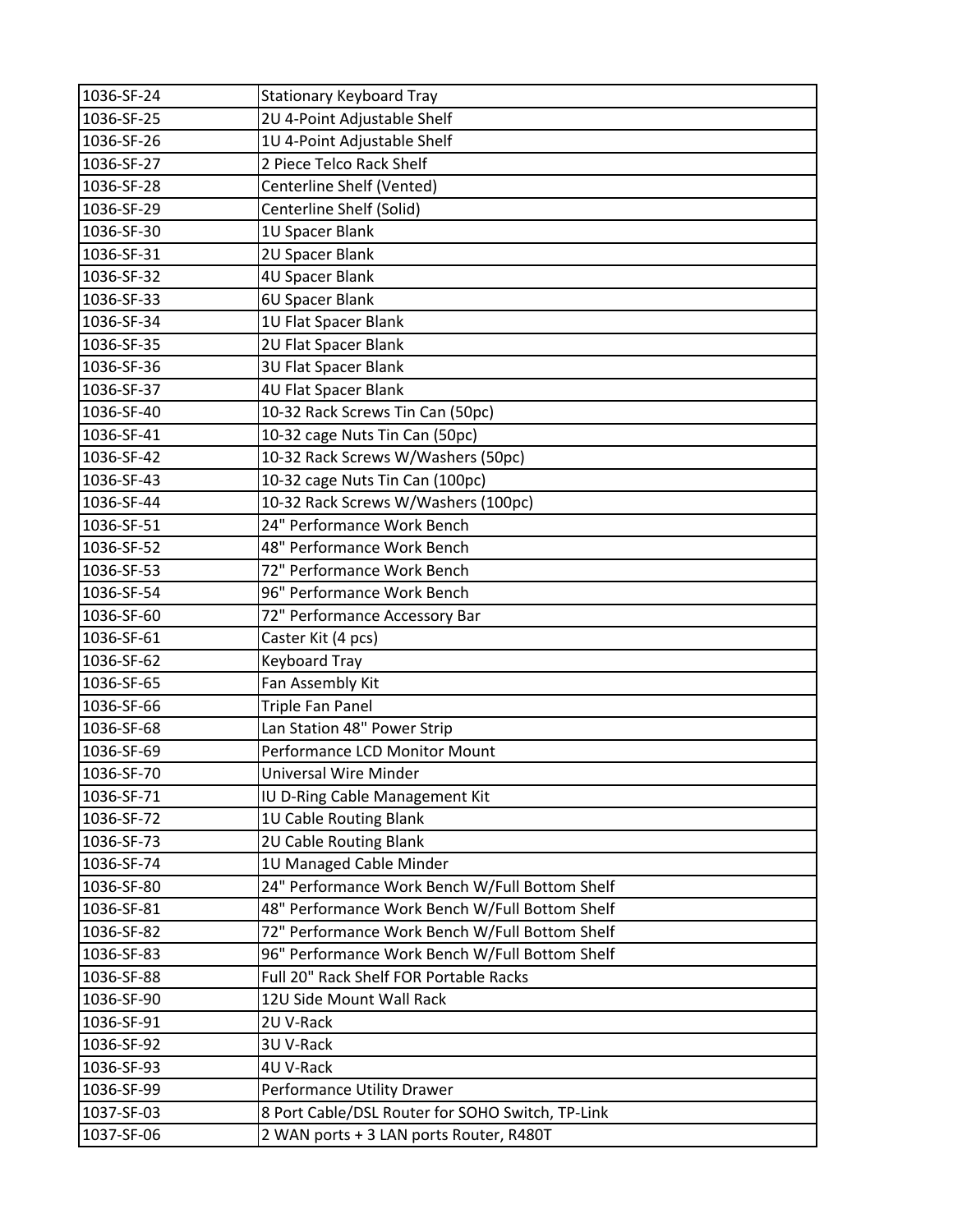| 1037-SF-09         | 8 Port 10/100M Desktop PoE Switch, SF1008P                             |
|--------------------|------------------------------------------------------------------------|
| 1037-SF-10         | PoE Injector PoE150S                                                   |
| 1037-SF-11         | PoE Adapter Kit PoE200                                                 |
| 1037-SF-12         | PoE Splitter TL-PoE10R                                                 |
| 1038-SF-06         | 48-Port 10/100Mbps + 3-Port Gigabit Switch TP-Link SL1351              |
| 1038-SF-07         | 300Mbps WiFi Range Extender with AC Passthrough TP-Link WA860RE        |
| 1038-SF-89         | <b>LAN Station Corner Caster Kit</b>                                   |
| 1038-SF-91         | Performance Corner Accessory Bar                                       |
| 1039-SF-01         | 22U Server Rack, Glass Front/Vented Rear                               |
| 1039-SF-02         | 27U Server Rack, Glass Front/Vented Rear                               |
| 1039-SF-03         | 37U Server Rack, Glass Front/Vented Rear                               |
| 1039-SF-04         | 42U Server Rack, Glass Front/Vented Rear                               |
| 1039-SF-05         | 22U Server Rack, Vented Front/Vented Rear                              |
| 1039-SF-06         | 27U Server Rack, Vented Front/Vented Rear                              |
| 1039-SF-07         | 37U Server Rack, Vented Front/Vented Rear                              |
| 1039-SF-08         | 42U Server Rack, Vented Front/Vented Rear                              |
| 1039-SF-10         | 6U Swing Out Wall Mount Cabinet                                        |
| 1039-SF-12         | 12U Swing Out Wall Mount Cabinet                                       |
| 1039-SF-13         | 15U Swing Out Wall Mount Cabinet                                       |
| 1039-SF-14         | 18U Swing Out Wall Mount Cabinet                                       |
| 1039-SF-15         | 22U Swing Out Wall Mount Cabinet                                       |
| 1039-SF-16         | 6U Fixed Wallmount Cabinet                                             |
| 1039-SF-17         | 9U Fixed Wallmount Cabinet                                             |
| 1039-SF-18         | 12U Fixed Wallmount Cabinet                                            |
| 1039-SF-19         | 15U Fixed Wallmount Cabinet                                            |
| 1039-SF-20         | 18U Fixed Wallmount Cabinet                                            |
| 10X5-401TH         | 1000ft Cat 5E Shielded (STP) Solid Wire Bulk Ethernet Network Cable    |
| 10X5-501TH         | 1000ft Cat 5E Shielded (STP) Stranded Wire Bulk Ethernet Network Cable |
| 10X5-701TH         | 1000ft Cat 5E UTP Solid Wire Bulk Ethernet Network Cable               |
| 10X5-701TH-BLK     | 1000ft Cat 5E UTP Solid Wire Bulk Ethernet Network Cable - Black       |
| 10X5-701TH-BLU     | 1000ft Cat 5E UTP Solid Wire Bulk Ethernet Network Cable - Blue        |
| 10X5-701TH-CMR     | 1000ft Cat 5E Solid Wire Bulk Ethernet Network Cable CMR               |
| 10X5-701TH-CMR-BLK | 1000ft Cat 5E Solid Wire Bulk Ethernet Network Cable CMR - Black       |
| 10X5-701TH-CMR-BLU | 1000ft Cat 5E Solid Wire Bulk Ethernet Network Cable CMR - Blue        |
| 10X5-701TH-CMR-GRN | 1000ft Cat 5E Solid Wire Bulk Ethernet Network Cable CMR - Green       |
| 10X5-701TH-CMR-GRY | 1000ft Cat 5E Solid Wire Bulk Ethernet Network Cable CMR - Gray        |
| 10X5-701TH-CMR-ORG | 1000ft Cat 5E Solid Wire Bulk Ethernet Network Cable CMR - Orange      |
| 10X5-701TH-CMR-PUR | 1000ft Cat 5E Solid Wire Bulk Ethernet Network Cable CMR - Purple      |
| 10X5-701TH-CMR-RED | 1000ft Cat 5E Solid Wire Bulk Ethernet Network Cable CMR - Red         |
| 10X5-701TH-CMR-WHT | 1000ft Cat 5E Solid Wire Bulk Ethernet Network Cable CMR - White       |
| 10X5-701TH-CMR-YEL | 1000ft Cat 5E Solid Wire Bulk Ethernet Network Cable CMR - Yellow      |
| 10X5-701TH-GRN     | 1000ft Cat 5E UTP Solid Wire Bulk Ethernet Network Cable - Green       |
| 10X5-701TH-GRY     | 1000ft Cat 5E UTP Solid Wire Bulk Ethernet Network Cable - Gray        |
| 10X5-701TH-ORG     | 1000ft Cat 5E UTP Solid Wire Bulk Ethernet Network Cable - Orange      |
| 10X5-701TH-PUR     | 1000ft Cat 5E UTP Solid Wire Bulk Ethernet Network Cable - Purple      |
| 10X5-701TH-RED     | 1000ft Cat 5E UTP Solid Wire Bulk Ethernet Network Cable - Red         |
| 10X5-701TH-WHT     | 1000ft Cat 5E UTP Solid Wire Bulk Ethernet Network Cable - White       |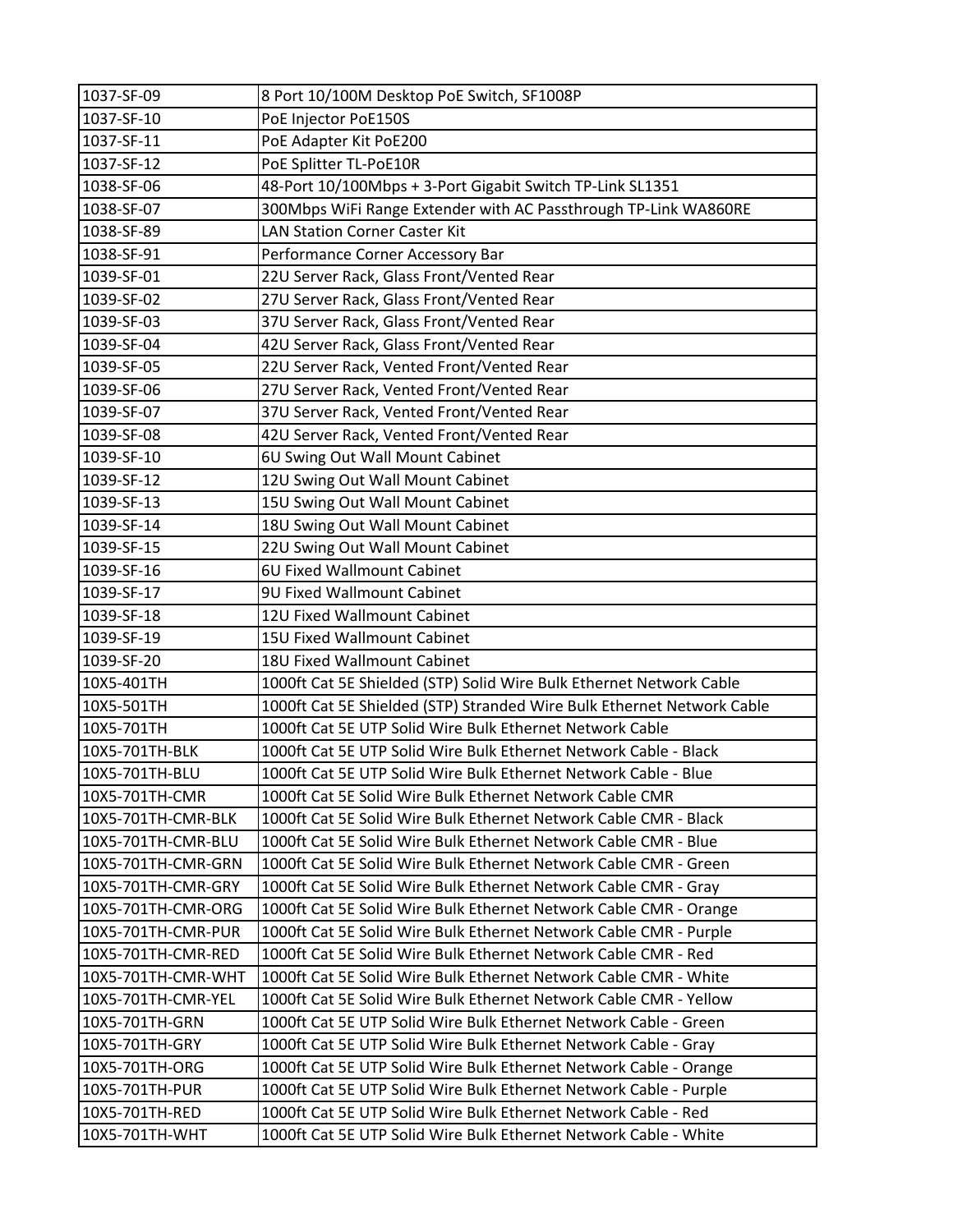| 10X5-701TH-YEL | 1000ft Cat 5E UTP Solid Wire Bulk Ethernet Network Cable - Yellow    |
|----------------|----------------------------------------------------------------------|
| 10X5-801TH     | 1000ft Cat 5E UTP Stranded Wire Bulk Ethernet Network Cable          |
| 10X5-801TH-BLK | 1000ft Cat 5E UTP Stranded Wire Bulk Ethernet Network Cable - Black  |
| 10X5-801TH-BLU | 1000ft Cat 5E UTP Stranded Wire Bulk Ethernet Network Cable - Blue   |
| 10X5-801TH-GRN | 1000ft Cat 5E UTP Stranded Wire Bulk Ethernet Network Cable - Green  |
| 10X5-801TH-GRY | 1000ft Cat 5E UTP Stranded Wire Bulk Ethernet Network Cable - Gray   |
| 10X5-801TH-ORG | 1000ft Cat 5E UTP Stranded Wire Bulk Ethernet Network Cable - Orange |
| 10X5-801TH-PUR | 1000ft Cat 5E UTP Stranded Wire Bulk Ethernet Network Cable - Purple |
| 10X5-801TH-RED | 1000ft Cat 5E UTP Stranded Wire Bulk Ethernet Network Cable - Red    |
| 10X5-801TH-WHT | 1000ft Cat 5E UTP Stranded Wire Bulk Ethernet Network Cable - White  |
| 10X5-801TH-YEL | 1000ft Cat 5E UTP Stranded Wire Bulk Ethernet Network Cable - Yellow |
| 10X5-901TH     | 1000ft Cat 5E Plenum Rated Bulk Ethernet Network Cable               |
| 10X5-901TH-BLK | 1000ft Cat 5E Plenum Rated Bulk Ethernet Network Cable - Black       |
| 10X5-901TH-BLU | 1000ft Cat 5E Plenum Rated Bulk Ethernet Network Cable - Blue        |
| 10X5-901TH-GRN | 1000ft Cat 5E Plenum Rated Bulk Ethernet Network Cable - Green       |
| 10X5-901TH-ORG | 1000ft Cat 5E Bulk Plenum Rated Ethernet Network Cable - Orange      |
| 10X5-901TH-PUR | 1000ft Cat 5E Plenum Rated Bulk Ethernet Network Cable - Purple      |
| 10X5-901TH-RED | 1000ft Cat 5E Plenum Rated Bulk Ethernet Network Cable - Red         |
| 10X5-901TH-WHT | 1000ft Cat 5E Plenum Bulk Ethernet Network Cable - White             |
| 10X5-901TH-YEL | 1000ft Cat 5E Plenum Bulk Ethernet Network Cable - Yellow            |
| 10X8-311TH     | 1000ft Cat 6 Bulk Ethernet Network Cable                             |
| 10X8-311TH-BLK | 1000ft Cat 6 Bulk Ethernet Network Cable - Black                     |
| 10X8-311TH-BLU | 1000ft Cat 6 Bulk Ethernet Network Cable - Blue                      |
| 10X8-311TH-GRN | 1000ft Cat 6 Bulk Ethernet Network Cable - Green                     |
| 10X8-311TH-GRY | 1000ft Cat 6 Bulk Ethernet Network Cable - Gray                      |
| 10X8-311TH-ORG | 1000ft Cat 6 Bulk Ethernet Network Cable - Orange                    |
| 10X8-311TH-PUR | 1000ft Cat 6 Bulk Ethernet Network Cable - Purple                    |
| 10X8-311TH-RED | 1000ft Cat 6 Bulk Ethernet Network Cable - red                       |
| 10X8-311TH-WHT | 1000ft Cat 6 Bulk Ethernet Network Cable - White                     |
| 10X8-311TH-YEL | 1000ft Cat 6 Bulk Ethernet Network Cable - Yellow                    |
| 1803-SF-20     | 100ft 9 Conductor Bulk PC Round Cable                                |
| 1803-SF-21     | 1000ft 9 Conductor Bulk PC Round Cable                               |
| 1803-SF-22     | 100ft 25 Conductor Bulk PC Round Cable                               |
| 2026-SF-01     | 1000ft RG59 Coax Cable UL 95% Copper Braid                           |
| 2026-SF-01-BLK | 1000ft RG59 Coax Cable UL 95% Copper Braid - Black                   |
| 2026-SF-01-WHT | 1000ft RG59 Coax Cable UL 95% Copper Braid - White                   |
| 2026-SF-05     | 1000ft RG59 w/2x18AWG Power Cable CMR                                |
| 2026-SF-05-BLK | 1000ft RG59 w/2x18AWG Power Cable CMR - Black                        |
| 2026-SF-05-WHT | 1000ft RG59 w/2x18AWG Power Cable CMR - White                        |
| 2026-SF-06     | 1000ft RG59 w/2x18AWG Power White CMR                                |
| 2026-SF-09     | 500ft RG59 w/2x18AWG Power CMR                                       |
| 2026-SF-09-BLK | 500ft RG59 w/2x18AWG Power CMR - Black                               |
| 2026-SF-09-WHT | 500ft RG59 w/2x18AWG Power CMR - White                               |
| 2026-SF-11     | 500ft RG59 w/2x18AWG Power White CMP                                 |
| 2026-SF-12     | 1000ft RG59 w/2x18AWG Power Black CMP                                |
| 2028-SF-02     | 1000ft Dual Shield RG6/U Coax Cable                                  |
| 2028-SF-02-BLK | 1000ft Dual Shield RG6/U Coax Cable - Black                          |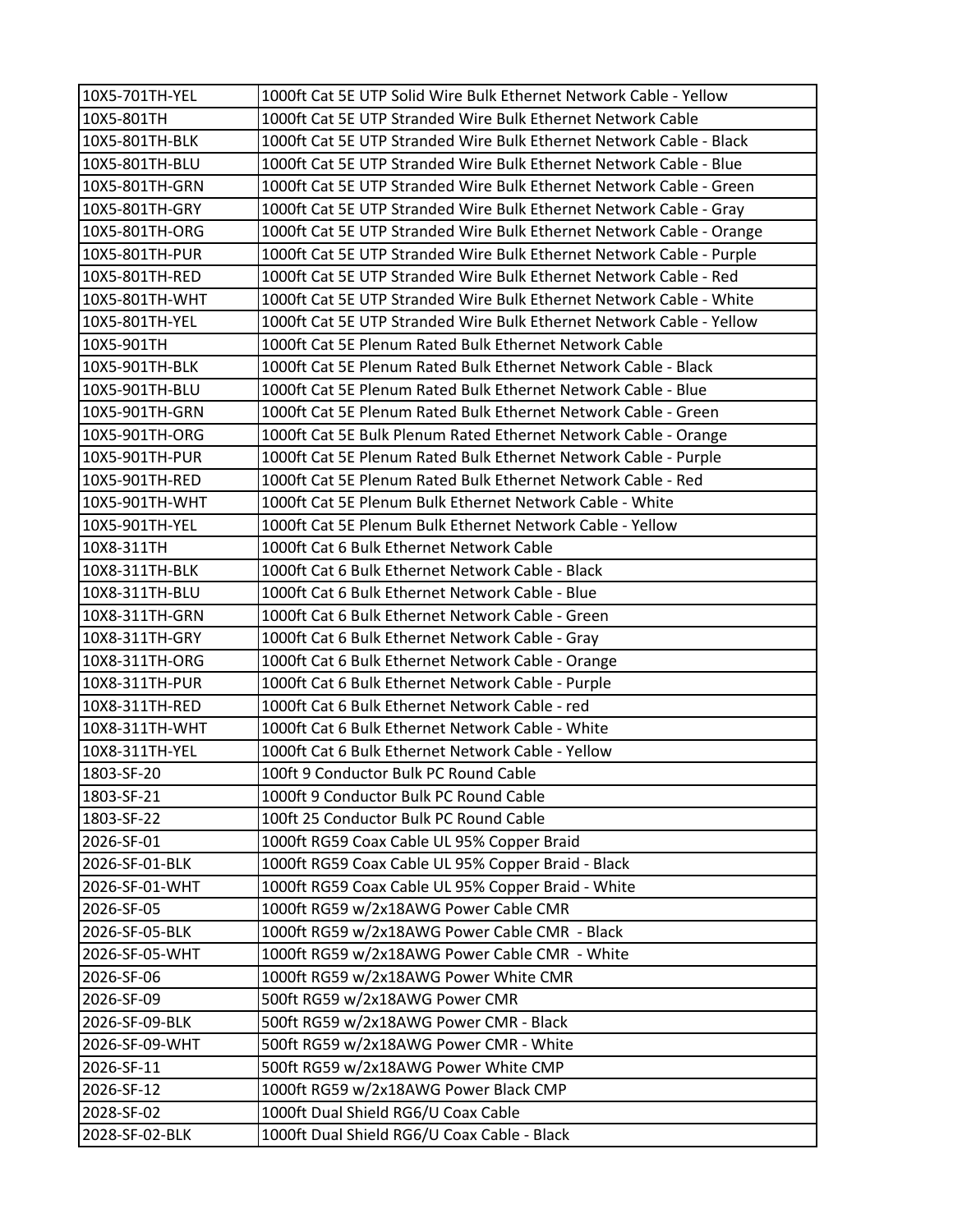| 2028-SF-02-WHT | 1000ft Dual Shield RG6/U Coax Cable - White                 |
|----------------|-------------------------------------------------------------|
| 2028-SF-04     | 1000ft RG6 Quad Shield Coax Cable Black CMR                 |
| 2028-SF-05     | 500ft (Cat 6x2)/(RG6 Quad x2) Combo Cable                   |
| 2028-SF-07     | 500ft Cat 5E/RG6 Quad Combo Cable                           |
| 2028-SF-08     | 500Ft (Cat.5Ex2)/(RG6 Quad x2) Combo Cable                  |
| 2028-SF-09     | 1000ft Direct Burial Outdoor Quad RG6/U                     |
| 2028-SF-10     | 1000ft Direct Burial Outdoor Dual Shield RG6/U              |
| 2028-SF-11     | 1000ft RG6 Quad Shield Coax Cable CMP White                 |
| 2028-SF-12     | 1000ft RG6 Quad Shield Coax Cable CMP White, Bare Copper    |
| 2028-SF-30     | 1000ft RG11 Coax Bulk Wire CM                               |
| 2028-SF-50     | 500ft THHN 14AWG Solid Reel                                 |
| 2028-SF-50-BLK | 500ft THHN 14AWG Solid Reel - Black                         |
| 2028-SF-50-BLU | 500ft THHN 14AWG Solid Reel - Blue                          |
| 2028-SF-50-GRN | 500ft THHN 14AWG Solid Reel - Green                         |
| 2028-SF-50-RED | 500ft THHN 14AWG Solid Reel - Red                           |
| 2028-SF-71     | 500Ft 18/2 Unshielded CMR Thermostat Cable Solid Copper PVC |
| 2028-SF-72     | 500Ft 18/3 Unshielded CMR Thermostat Cable Solid Copper PVC |
| 2028-SF-73     | 500Ft 18/4 Unshielded CMR Thermostat Cable Solid Copper PVC |
| 2028-SF-74     | 500Ft 18/5 Unshielded CMR Thermostat Cable Solid Copper PVC |
| 2028-SF-75     | 500Ft 18/6 Unshielded CMR Thermostat Cable Solid Copper PVC |
| 2028-SF-78     | 250Ft 18/8 Unshielded CMR Thermostat Cable Solid Copper PVC |
| 2028-SF-79     | 500Ft 20/2 Unshielded CMR Thermostat Cable Solid Copper PVC |
| 2028-SF-80     | 500Ft 20/5 Unshielded CMR Thermostat Cable Solid Copper PVC |
| 2028-SF-81     | 250Ft 20/8 Unshielded CMR Thermostat Cable Solid Copper PVC |
| 2036-SF-05     | 250ft 18/2 Clear Speaker Wire CL2 In-Wall Rated             |
| 2036-SF-12     | 500ft 14AWG Bulk Polarized Speaker Spool                    |
| 2036-SF-34     | 1000ft 16AWG Bulk Polarized Speaker Wire Spool              |
| 2036-SF-52     | 1000ft 18AWG Bulk Polarized Speaker Wire Spool              |
| 2037-SF-01     | 500ft 16AWG/2C In-Wall Speaker Wire, CMR                    |
| 2037-SF-02     | 500ft 16AWG/4C In-wall Speaker Wire, CMR                    |
| 2037-SF-03     | 500ft 14AWG/2C In-wall Speaker Wire, CMR                    |
| 2037-SF-05     | 1000ft 18AWG/2 Power Wire CMR                               |
| 2037-SF-06     | 1000ft Shielded 18AWG/2 Power CMR Gray                      |
| 2037-SF-07     | 500ft Cat 5E+16AWG/4 Audio Combo Cable CMR                  |
| 2037-SF-25     | 500ft 16AWG/2C In-wall Speaker Wire                         |
| 2041-SF-10     | 24Pk AA Procell Alkaline Batery                             |
| 2041-SF-11     | 24Pk AAA Procell Alkaline Batery                            |
| 2041-SF-12     | 12Pk 9V Procell Alkaline Batery                             |
| 2041-SF-13     | 12Pk D Procell Alkaline Batery                              |
| 2041-SF-14     | 12Pk C Procell Alkaline Batery                              |
| 2042-SF-38     | Flat Panel Outdoor HDTV Antenna 40dB AV163                  |
| 2042-SF-39     | Indoor HDTV Antenna AV963P 30dB Amplified                   |
| 2042-SF-40     | Replacement Control Box for WA2608, WA2006                  |
| 2042-SF-41     | TV Antenna 20" J-Pole Beige Color, JX-005                   |
| 2042-SF-42     | 59" (1.5M) Telescope Antenna Mast 1.1" Diameter             |
| 2042-SF-43     | Antenna Mast Bracket for 1" Pipe                            |
| 2042-SF-44     | Replacement Rotor Motor for WA2608, WA2006                  |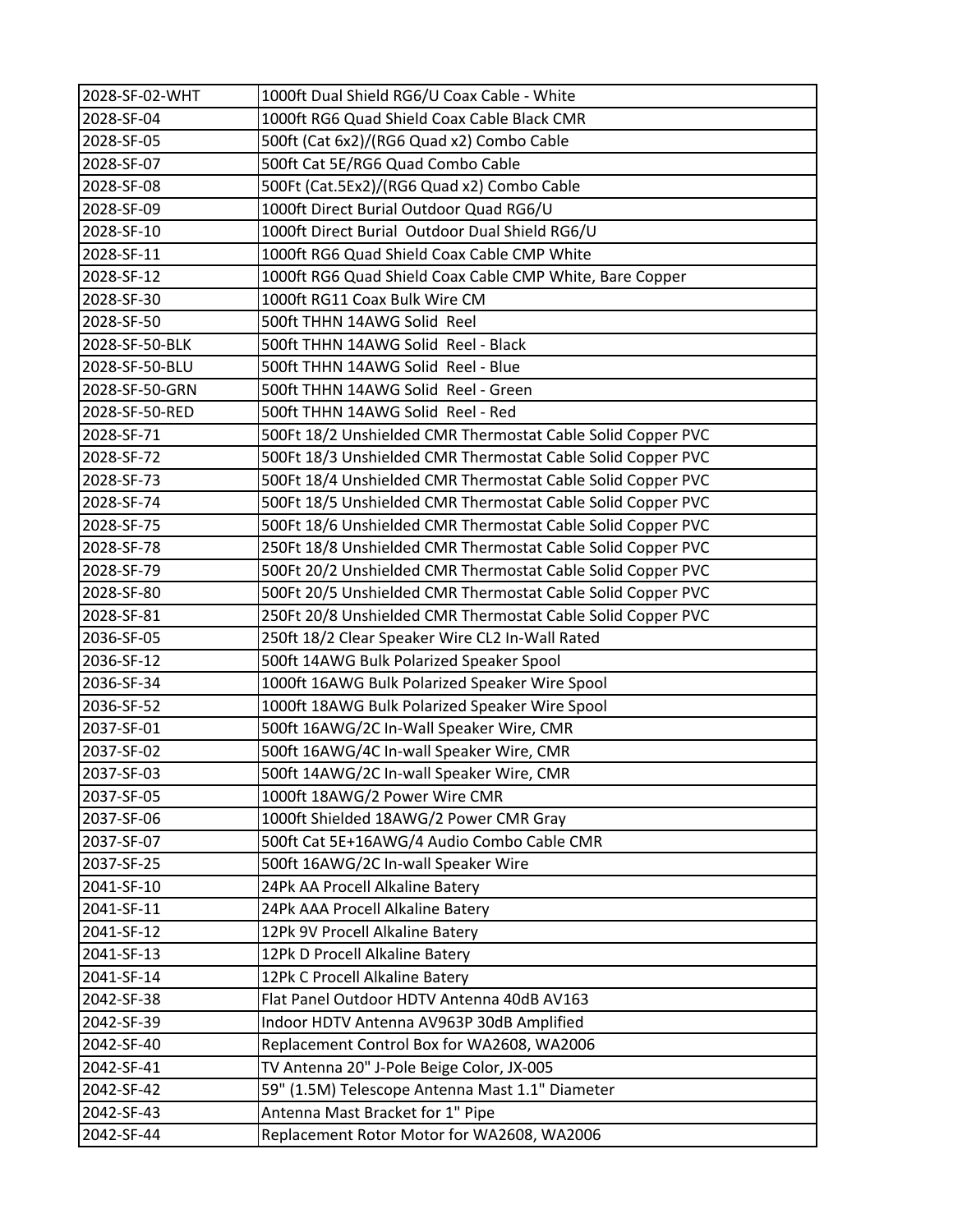| 2042-SF-45   | Power supply for WA2608 and WA2006                               |
|--------------|------------------------------------------------------------------|
| 2400-SF-08BL | High Definition Ear-Cup Headphones, Blue                         |
| 2400-SF-08OR | High Definition Ear-Cup Headphones, Orange                       |
| 2400-SF-08RD | High Definition Ear-Cup Headphones, Red                          |
| 2400-SF-08WT | High Definition Ear-Cup Headphones, White                        |
| 2400-SF-08YW | High Definition Ear-Cup Headphones, Yellow                       |
| 2400-SF-09BK | High Definition Ear-Cup Headphones, Black                        |
| 2400-SF-09WT | High Definition Ear-Cup Headphones, White                        |
| 2520-SF-24   | Digital Multimeter MAS830BL                                      |
| 2520-SF-25   | Digital Clamp Meter MS2002                                       |
| 2520-SF-28   | 130Ft (40m) Laser Distance Meter, 1/16" Accuracy T40             |
| 3103-SF-20   | 5" 2-Way Ceiling Speaker 60W Max, BL553 (1pc)                    |
| 3103-SF-21   | 6" 2-Way Ceiling Speaker 80W Max, BL653 (1pc)                    |
| 3103-SF-22   | 6" 2-Way Dual Voice Coil Ceiling Speaker Max 80W, BL653ST (1pc)  |
| 3103-SF-23   | 8" 2-Way Ceiling Speaker 100W Max, BL853 (1pc)                   |
| 3103-SF-24   | 6" In-Wall Speaker 80W Max, BL610LV w/Rear Cover (1pc)           |
| 3103-SF-25   | 6" In-Wall Speaker 80W Max, BL610L (1pc) w/o Rear Cover          |
| 3103-SF-26   | 8" In-Wall Speaker 100W Max, BL810LV w/ Rear Cover (1pc)         |
| 3103-SF-27   | 8" In-Wall Speaker 100W Max, BL810L w/o Rear Cover (1pc)         |
| 3103-SF-28   | 6.5" Wallmount High Impedance Speaker 10W /20W, BL6636TA         |
| 3103-SF-30BK | Indoor/Outdoor Wallmount 2-Way Speakers Black BL520 1 Pair (2pc) |
| 3103-SF-30WT | Indoor/Outdoor Wallmount 2-way Speaker White BL520 1 Pair (2pc)  |
| 3103-SF-31   | Indoor/Outdoor 6-1/2" Rock Patio Speaker Rainproof BL-R60 (1pc)  |
| 3103-SF-32   | 6-1/2" 2-Way Ceiling Speaker BLC60, Pair (2pc)                   |
| 3103-SF-33   | 8" 2-Way Ceiling Speaker BLC80, Pair (2pc)                       |
| 3401-SF-07   | Powercom UPS Battery Backup BNT-800AP, 3 UPS+1 Surge 800VA       |
| 3401-SF-08   | Powercom UPS Battery Backup BNT-1000CS                           |
| 3401-SF-12   | Powercom UPS Battery Backup BNT-1500AP                           |
| 3401-SF-17   | Powercom UPS Battery Backup KIN-2200AP                           |
| 3401-SF-18   | Powercom UPS Battery Backup KIN-1000APRM                         |
| 3401-SF-19   | Powercom UPS Battery Backup KIN-1500APRM                         |
| 3401-SF-20   | Powercom UPS Battery Backup KIN-2200APRM                         |
| 3401-SF-24   | Powercom UPS Battery Backup SMK-1500A-RM, 1500VA Rackmount       |
| 3401-SF-26   | Powercom UPS Battery Backup KIN-625CS, 625VA, 3+3 Outlets        |
| 3401-SF-27   | Powercom UPS Battery Backup KIN-1000AP, 1000VA, 4+1 Outlets      |
| 3401-SF-29   | Powercom UPS Battery Backup KIN-3000AP, 3000VA, 4+3 Outlets      |
| 3401-SF-46   | Powercom UPS Battery Backup VGD-1500RM (2U), 1500VA, 4+0 Outlets |
| 3401-SF-48   | Powercom UPS Battery Backup VGD-3000RM (2U), 3000VA, 4+0 Outlets |
| 3501-SF-03   | ATX 430W Power Supply UL Listed                                  |
| 3501-SF-04   | P4 500W ATX Power Supply (24-Pin), Non-UL                        |
| 3501-SF-05   | P4 630W ATX Power Supply (20/24-Pin), Non-UL                     |
| 3501-SF-07   | 550W Power Supply w/120mm Fan, SATA, Non-UL                      |
| 3501-SF-11   | Titan 850W Power Supply UL Listed                                |
| 3502-SF-14   | Micro ATX Tower Case, 400W Black                                 |
| 3502-SF-15   | Micro ATX Tower Case, 400W                                       |
| 3502-SF-16   | Micro ATX Mini Tower, 350W                                       |
| 3502-SF-19   | Micro ATX Tower Case 500W                                        |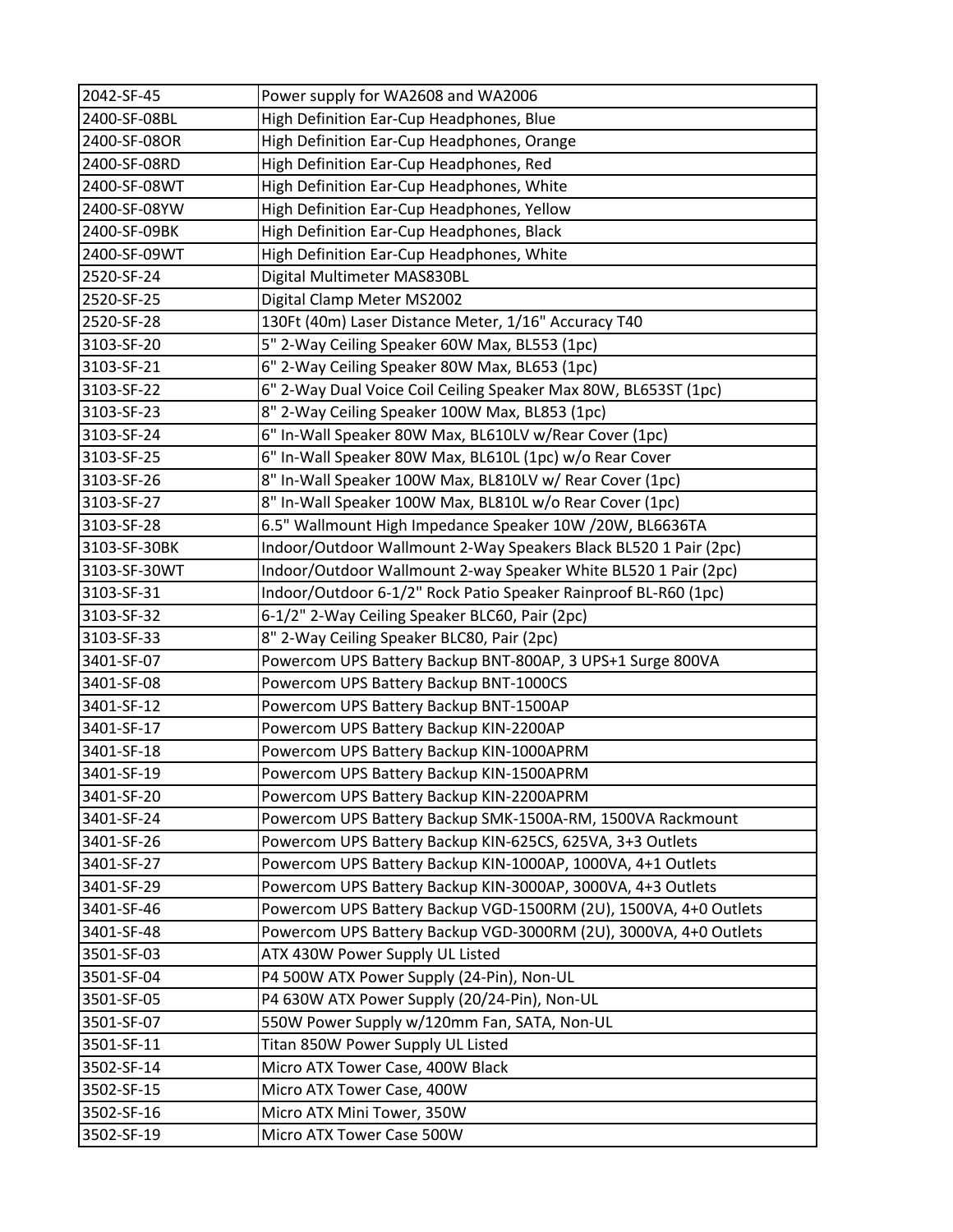| 3902-SF-03   | Wii Racing Wheel with Stand                       |
|--------------|---------------------------------------------------|
| 3902-SF-04   | Wii Golf Club + Remote Controller Case Pack       |
| 3902-SF-05   | Wii Airplane Stand                                |
| 3902-SF-06   | Wii Snooker Cue                                   |
| 3902-SF-07   | Wii Classic Controller                            |
| 3902-SF-08   | Wii Fishing Pole                                  |
| 3902-SF-09   | Wii Fishing Pole with Stand                       |
| 3902-SF-10   | Wii Multifunctional Hand Grip                     |
| 3902-SF-11   | Wii Shooting Gun Blaster                          |
| 3902-SF-17   | Wii Ping Pong Paddle                              |
| 3902-SF-18   | Wii Wireless Nunchuck Controller                  |
| 3902-SF-19   | Wii Maraca Grip                                   |
| 3902-SF-21   | Wii Laser Gun                                     |
| 3902-SF-31   | Wii Sports Kit                                    |
| 3903-SF-06   | PSP Go LCD Screen Protector                       |
| 4401-SF-01DR | Replacement Drum for Brother DR360                |
| 4401-SF-01T  | Replacement Toner for Brother TN360               |
| 4401-SF-02DR | Replacement Drum for Brother DR520                |
| 4401-SF-02T  | Replacement Toner for Brother TN550, TN580        |
| 4401-SF-04DR | Replacement Drum for Brother DR350                |
| 4401-SF-04T  | Replacement Toner for Brother TN350               |
| 4401-SF-05DR | Replacement Drum for Brother DR400                |
| 4401-SF-05T  | Replacement Toner for Brother TN460               |
| 4403-SF-05   | Replacement Toner Cartridge for Dell 1720         |
| 4403-SF-06   | Replacement Toner Cartridge for Dell 1815         |
| 4403-SF-07   | Replacement Toner Cartridge for Dell 2330         |
| 4404-SF-01   | Replacement Toner cartridge for HP CB435A         |
| 4404-SF-02   | Replacement Toner Cartridge for HP CB436A         |
| 4404-SF-03   | Replacement Toner for HP CE505A                   |
| 4404-SF-04B  | Replacement Black Toner Cartridge for HP CC530A   |
| 4404-SF-04C  | Replacement Cyan Toner Cartridge for HP CC531A    |
| 4404-SF-04M  | Replacement Magenta Toner Cartridge for HP CC533A |
| 4404-SF-04Y  | Replacement Yellow Toner Cartridge for HP CC532A  |
| 4404-SF-05B  | Replacement Black Toner Cartridge for HP CB540A   |
| 4404-SF-05C  | Replacement Cyan Toner Cartridge for HP CB541A    |
| 4404-SF-05M  | Replacement Magenta Toner Cartridge for HP CB543A |
| 4404-SF-05Y  | Replacement Yellow Toner Cartridge for HP CB542A  |
| 4404-SF-15   | Replacement Toner for HP C3903A                   |
| 4404-SF-16   | Replacement Toner for HP C3909A                   |
| 4404-SF-17   | Replacement Toner for HP Q2612A                   |
| 4404-SF-19   | Replacement Toner for HP C4092A                   |
| 4404-SF-23B  | Replacement Black Toner Cartridge for HP Q6000A   |
| 4404-SF-23C  | Replacement Cyan Toner Cartridge for HP Q6001A    |
| 4404-SF-23M  | Replacement Magenta Toner Cartridge for HP Q6003A |
| 4404-SF-23Y  | Replacement Yellow Toner Cartridge for HP Q6002A  |
| 4404-SF-25   | Replacement Black Toner Cartridge for HP Q7551A   |
| 4404-SF-26   | Replacement Black Toner Cartridge for HP CC364A   |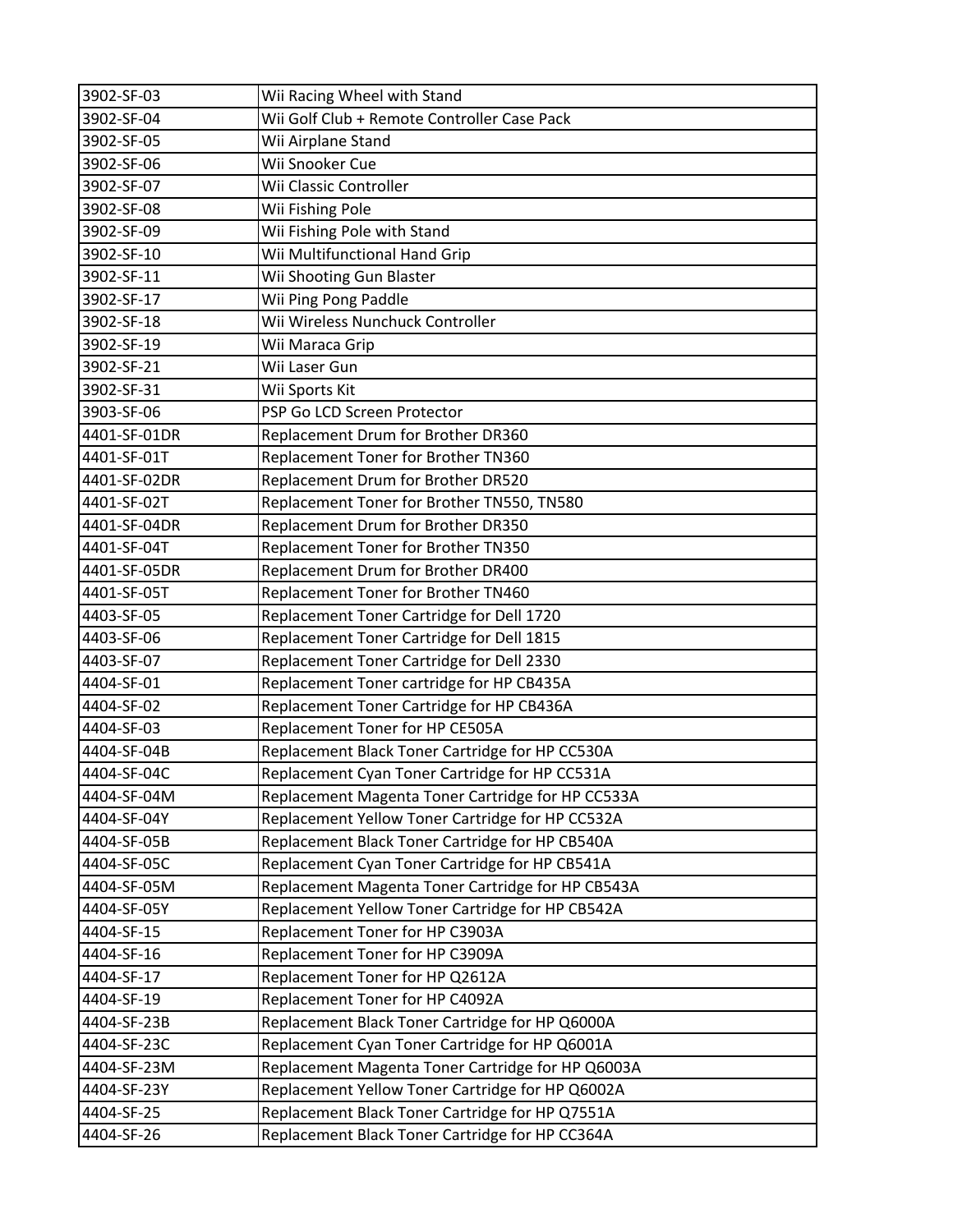| 4405-SF-01  | Replacement Toner for Canon 104                         |
|-------------|---------------------------------------------------------|
| 4405-SF-02  | Replacement Toner for Canon 106                         |
| 4406-SF-02  | Replacement Black Toner Cartridge for Samsung ML-1710D3 |
| 5002-SF-42C | 18x Outdoor HB Ex-View celling Mount, SEM18H-V48DNC     |
| 5002-SF-42W | 18x Outdoor HB Ex-View wall Mount, SEM18H-V48DNW        |
| 5002-SF-43C | 26x Outdoor HB Ex-View celling, SEM26H-V48DNC           |
| 5002-SF-43W | 26x Outdoor HB Ex-View wall, SEM26H-V48DNW              |
| 5002-SF-44C | 36x Outdoor Wide Dynamic celling, SEMW36HB-V53DNC       |
| 5002-SF-44W | 36x Outdoor Wide Dynamic wall, SEMW36HB-V53DNW          |
| 5002-SF-45S | 18x Indoor Ex-View Surface-SEM18S-V48DN                 |
| 5002-SF-49  | 2-axis LCD keyboard Controller, PTZ-KB200               |
| 5002-SF-50  | 2-axis LCD Controller Keyboard, PTZ-KB050               |
| 5002-SF-52  | Indoor In-Ceiling mount, MB-VEI                         |
| 5002-SF-53  | Ceiling Mount Bracket, MB-VCHB                          |
| 5002-SF-54  | Ceiling Mount Bracket, MB-VCS                           |
| 5002-SF-55  | 39" Extension Pipe, MB-VC-E39                           |
| 5002-SF-56  | 20" Extension Pipe, MB-VC-E20                           |
| 5002-SF-57  | Extension pipe Adaptor, MB-VCAD                         |
| 5002-SF-58  | Wall Mount Bracket, MB-VWHB                             |
| 5002-SF-59  | Wall Mount Bracket, MB-VWS                              |
| 5002-SF-60  | Wall mount bracket, MB-VWEHB                            |
| 5002-SF-61  | Wall mount bracket, MB-VWES                             |
| 5002-SF-62  | Roof Mount Swan neck bracket, MB-VRG                    |
| 5002-SF-63  | Outdoor Corner Mount Adapter, MB-VCM                    |
| 5002-SF-64  | Outdoor Pole Mount Adapter, MB-VPM                      |
| 5004-SF-24  | Mini Day & Night Bullet Camera SSB-7420DN               |
| 5004-SF-34  | Smoke Detector Camera 540TVL 3.6mm, SHS-7540DN          |
| 5004-SF-54  | Covert Camera Hidden Behind the Mirror                  |
| 5004-SF-56  | Covert Room Mirror OSD Camera                           |
| 5005-SF-19  | 2.8mm ~ 12.0mm Vari-Focal Auto-Iris lens                |
| 5005-SF-20  | 3.5mm ~ 8.0mm Vari-Focal Auto-Iris lens                 |
| 5005-SF-21  | 6.0mm ~ 15.0mm Vari-Focal Auto-Iris lens                |
| 5005-SF-22  | 6.0mm ~ 60.0mm Vari-Focal Auto-Iris lens                |
| 5005-SF-23  | 5.0mm ~ 100.0mm Vari-Focal Auto-Iris lens               |
| 5005-SF-27  | 2.8~12mm F1.4 1/3" Manual Iris Vari-Focus Lens CS Mount |
| 5005-SF-30  | 6~60mm F1.4 1/3" Manual Iris Vari-Focus Lens CS Mount   |
| 5005-SF-35  | 10.0mm ~ 40.0mm Manual Iris F1.6 1/2" CS Mount IR Lens  |
| 5005-SF-37  | 4.0mm Fixed Iris F1.6 1/2" CS Mount IR Lens             |
| 5005-SF-38  | 6.0mm Fixed Iris F1.6 1/2" CS Mount IR Lens             |
| 5005-SF-39  | 8.0mm Fixed Iris F1.6 1/2" CS Mount IR Lens             |
| 5005-SF-40  | 12.0mm Fixed Iris F1.6 1/2" CS Mount IR Lens            |
| 5005-SF-41  | 16.0mm Fixed Iris F1.6 1/2" CS Mount IR Lens            |
| 5005-SF-43  | 2.0mm 2 Megapixel Fixed Iris F2.0 2/3" CS Mount Lens    |
| 5005-SF-44  | 2.3mm 2 Megapixel Fixed Iris F2.0 1/2" CS Mount Lens    |
| 5005-SF-45  | 3.6mm 1 Megapixel Fixed Iris F1.8 1/3" CS Mount Lens    |
| 5005-SF-46  | 4.2mm 1 Megapixel Fixed Iris F1.8 1/3" CS Mount Lens    |
| 5005-SF-47  | 6.0mm 1 Megapixel Fixed Iris F1.8 1/3 CS Mount Lens     |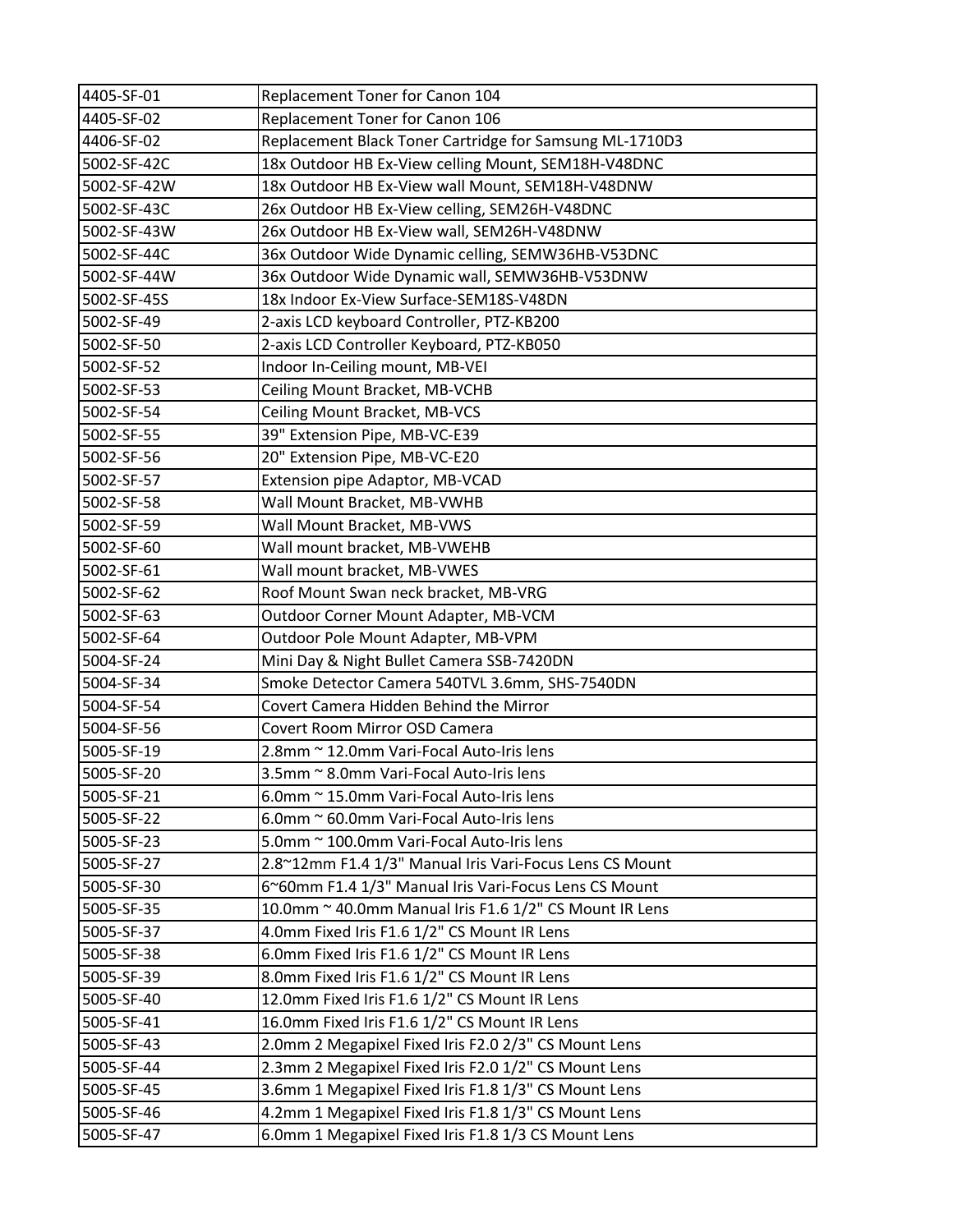| 5005-SF-48     | 8.0mm 1 Megapixel Fixed Iris F1.8 1/3" CS Mount Lens        |
|----------------|-------------------------------------------------------------|
| 5005-SF-49     | 12.0mm 1 Megapixel Fixed Iris F1.8 1/3" CS Mount Lens       |
| 5005-SF-50     | 16.0mm 1 Megapixel Fixed Iris F1.8 1/3" CS Mount Lens       |
| 5005-SF-51     | 3.0mm ~ 12.0mm 1 Megapixel Auto Iris F1.6 1/2" Board Lens   |
| 5005-SF-52     | 3.0mm ~ 12.0mm 1 Megapixel Manual Iris F1.6 1/2" Board Lens |
| 5005-SF-53     | 3.6mm 1 Megapixel Fixed Iris F1.8 1/3" Board Lens           |
| 5005-SF-54     | 4.2mm 1 Megapixel Fixed Iris F1.8 1/3" Board Lens           |
| 5005-SF-55     | 6.0mm 1 Megapixel Fixed Iris F1.8 1/3" Board Lens           |
| 5005-SF-56     | 8.0mm 1 Megapixel Fixed Iris F1.8 1/3" Board Lens           |
| 5005-SF-57     | 12.0mm 1 Megapixel Fixed Iris F1.8 1/3" Board Lens          |
| 5005-SF-58     | 16.0mm 1 Megapixel Fixed Iris F1.8 1/3" Board Lens          |
| 5005-SF-59     | 2.3mm 2 Megapixel Fixed Iris F2.0 1/2" Board Lens           |
| 5005-SF-60     | 2.0mm 2 Megapixel Fixed Iris F2.0 2/3" Board Lens           |
| 5006-SF-01     | Metal Camera Mounting Bracket Beige                         |
| 5006-SF-02     | Metal Camera Mounting Bracket Black                         |
| 5006-SF-03     | ABS Camera Mounting Bracket Beige                           |
| 5006-SF-04     | 4" Dome Camera Wall Mount Bracket                           |
| 5006-SF-05     | <b>Outdoor Camera Housing Bracket</b>                       |
| 5006-SF-07     | <b>Outdoor Camera Housing Flip Type White</b>               |
| 5006-SF-08     | Outdoor Camera Housing Flip Type w/Hearter & Fan White      |
| 5006-SF-12     | PanaVise Camera Mount, Drop Ceiling/Surface Mount Ivory     |
| 5006-SF-13     | Out Door Camera Housing Ceiling Mount White                 |
| 5006-SF-17     | Wall Mount Bracket for 5" Dome Cameras, MD-5D               |
| 5006-SF-18     | Outdoor Camera Housing w/Hearter&Fan Cable Management       |
| 5006-SF-19     | Outdoor Housing Bracket w/Cable Management                  |
| 5006-SF-23     | Pole Mount Bracket                                          |
| 5006-SF-25     | Adjustable Height Camera Bracket, 2~3ft Silver              |
| 5006-SF-27     | 4" Dome Camera Pole Type Ceiling Mount Bracket              |
| 5006-SF-28     | 4" Dome Camera Pole Type Wall Mount Bracket                 |
| 5006-SF-29     | 5" Dome Camera Pole Type Ceiling Mount Bracket              |
| 5006-SF-30     | 5" Dome Camera Pole Type Wall Mount Bracket                 |
| 5006-SF-31     | Vandal Dome Housing Bracket w/Pipe Plate                    |
| 5006-SF-55     | <b>Outdoor Camera Housing Cable Management</b>              |
| 5006-SF-58     | Housing & Bracket - Front Opening                           |
| 5006-SF-59     | Hi-Security Die-Cast Side Open Camera Housing               |
| 5007-SF-07     | Sony Super HAD Dome 420TL, SSD4-7420                        |
| 5007-SF-07-BLK | Sony Super HAD Dome 420TL, SSD4-7420 - Black                |
| 5007-SF-07-WHT | Sony Super HAD Dome 420TL, SSD4-7420 - White                |
| 5007-SF-18     | Super HAD Dome D/N 420TVL 3-Axis Black, SSDX-742AIB         |
| 5007-SF-18-BLK | Super HAD Dome D/N 420TVL 3-Axis Black, SSDX-742AIB - Black |
| 5007-SF-18-WHT | Super HAD Dome D/N 420TVL 3-Axis Black, SSDX-742AIB - White |
| 5007-SF-19     | <b>Ceiling Embedded Mount</b>                               |
| 5007-SF-34     | Vandal Dome Wall Mount Bracket, MB-7VD                      |
| 5007-SF-41     | 3-AXIS Vandal Proof Dome Camera SSDX-742AI-VD               |
| 5007-SF-44     | <b>Wallmount Bracket</b>                                    |
| 5009-SF-01     | 24V 40VA Resettable Power Transformer UL                    |
| 5009-SF-02     | 24V 40VA Power Transformer (2 Camera) UL                    |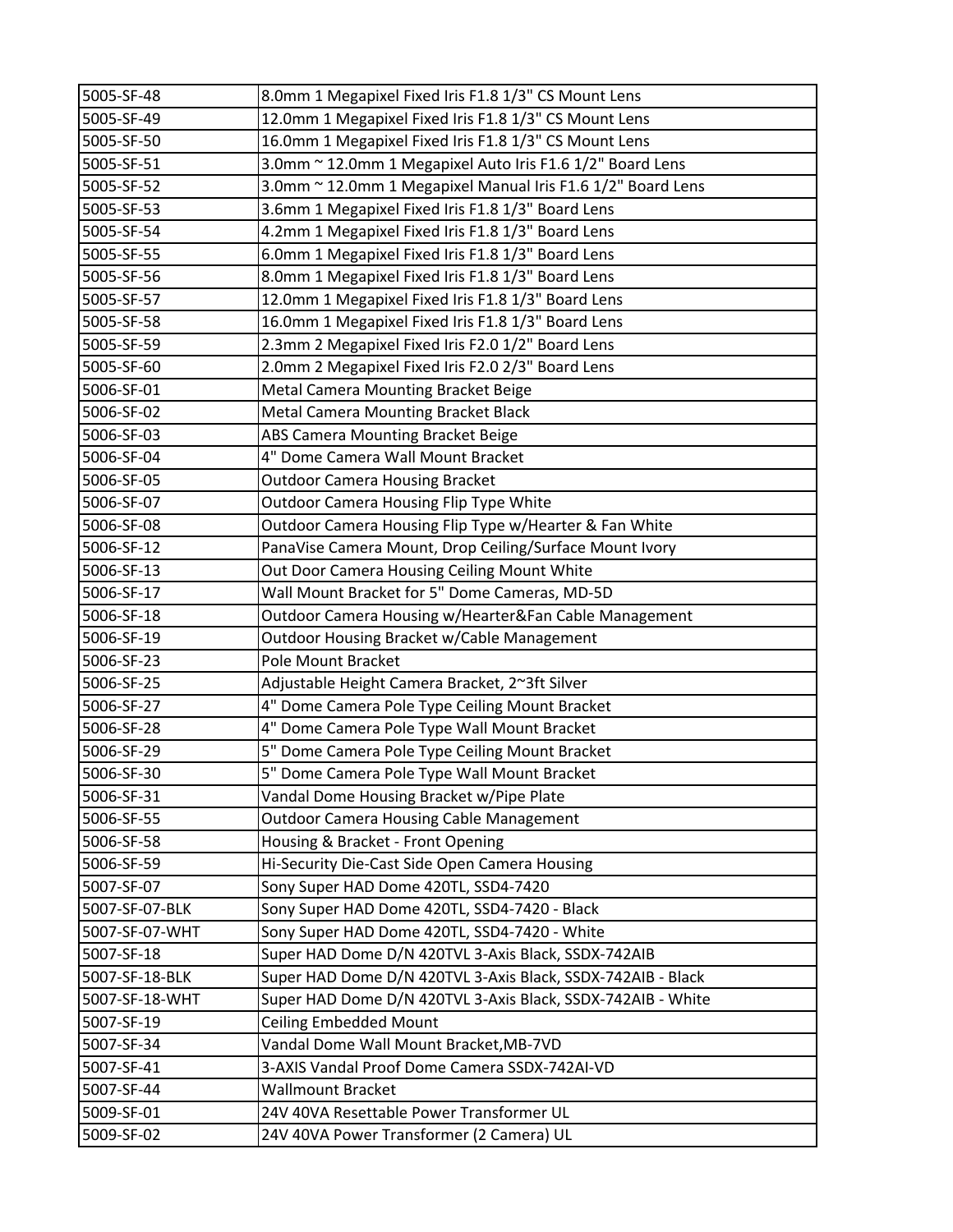| 5009-SF-03 | 24V 20VA Power Transfromer UL                                     |
|------------|-------------------------------------------------------------------|
| 5009-SF-04 | 16.5V 40VA Resettable Power Transformer UL                        |
| 5009-SF-05 | DC12V 1A Power Supply AC 120/240V 2.1mm Plug                      |
| 5009-SF-06 | Power supply Plug 2.1mm w/7" wire, Screw Terminal                 |
| 5009-SF-07 | Power supply Jack 2.1mm w/7" wire, Screw Terminal                 |
| 5009-SF-11 | DC 12V 8Amps Power Supply box (9 Port)                            |
| 5009-SF-12 | 18 Port DC12V 12Amps Power Supply Box UL, OA-P12DC18PUL-12        |
| 5009-SF-19 | 16 Port AC24V Power Supply 8Amp 1U Rackmount                      |
| 5009-SF-22 | 14V-24V AC TO 12V DC, 1500mA                                      |
| 5009-SF-25 | DC Power Cord Splitter 1 DC (F) to 2 pair bare wire, MSC-PDC-F122 |
| 5009-SF-26 | DC12V 2A Power Supply AC 120/240V 2.1mm Plug                      |
| 5009-SF-33 | DC9V 500mA Power Supply AC 120/240V 2.1mm Plug                    |
| 5009-SF-34 | 9 Port AC24V 4Amps Power Supply Box w/ Resetable Fuses            |
| 5009-SF-36 | 18 Port AC24V 15Amps Power Supply Box, OA-P24AC18P-15             |
| 5009-SF-37 | DC5V 500mA Power Supply AC100/240V 2.1/5.5mm Plug                 |
| 5009-SF-38 | 16 Port DC12V Power Supply 10Amp 1.5U Rackmount                   |
| 5009-SF-42 | DC5V 2A Power Supply AC100/240V 2.1/5.5mm Plug                    |
| 5009-SF-43 | DC5V 1.2A Power Supply AC100/240V 2.1/5.5mm Plug                  |
| 5010-SF-02 | 12V 5Ah SLA Battery                                               |
| 5010-SF-10 | 6V 7AH Battery                                                    |
| 5010-SF-11 | 6V 12AH Battery, T2 Terminal                                      |
| 5010-SF-23 | 12V 7Ah Battery T2 Terminal, BC7-12-T2                            |
| 5010-SF-25 | 12V 12Ah Battery T2 Terminal, BC12-12-T2                          |
| 5010-SF-26 | 12V 18Ah Battery T2 Terminal, BC18-12-T2                          |
| 5010-SF-28 | 12V 35Ah Battery B7 Terminal, BC35-12S-B7                         |
| 5010-SF-30 | 12V 5Ah Battery T1 Terminal, BP5-12-T1                            |
| 5010-SF-32 | 6V 1Ah Battery T1 Terminal, BP1.0-6-T1                            |
| 5010-SF-33 | 6V 1.2Ah Battery T1 Terminal, BP1.2-6-T1                          |
| 5010-SF-34 | 6V 3Ah Battery T1 Terminal, BP3-6-T1                              |
| 5010-SF-35 | 6V 4Ah Battery T1 Terminal, BP4-6-T1                              |
| 5010-SF-36 | 6V 4.5Ah Battery T1 Terminal, BP4.5-6-T1                          |
| 5010-SF-37 | 6V 5Ah Battery T1 Terminal, BP5-6-T1                              |
| 5010-SF-38 | 12V 1.2Ah Battery, T1 Terminal BP1.2-12-T1                        |
| 5010-SF-39 | 12V 2.3Ah Battery, T1 Terminal BP2.3-12-T1                        |
| 5010-SF-40 | 12V 3Ah Battery, T1 Terminal BP3-12-T1                            |
| 5010-SF-50 | 12V 8Ah Battery, T2 Terminal HRC9-12-T2, High Performance         |
| 5010-SF-51 | 12V 17Ah Battery B1 Terminal, BP17-12-B1                          |
| 5010-SF-52 | 12V 20Ah Battery B1 Terminal, BP20-12-B1                          |
| 5011-SF-02 | 15W Indoor/Outdoor Armored Siren w/Blue Strobe                    |
| 5011-SF-03 | 30W Siren White                                                   |
| 5012-SF-10 | B Connector 1000pcs/Case, Non-Gel                                 |
| 5013-SF-01 | 1000Ft 22/2 Conductor Solid Security Wire                         |
| 5013-SF-02 | 1000Ft 22/4 Conductor Stranded Security Wire                      |
| 5013-SF-05 | 1000Ft 22/4 Conductor Solid Security Wire                         |
| 5013-SF-06 | 1000Ft 22/2 Conductor Stranded Security Wire                      |
| 5013-SF-08 | 500ft 18/2 Solid Red/White Bell Wire                              |
| 5015-SF-01 | Audio Balan RCA Female for LAN Cable (Sold by pair)               |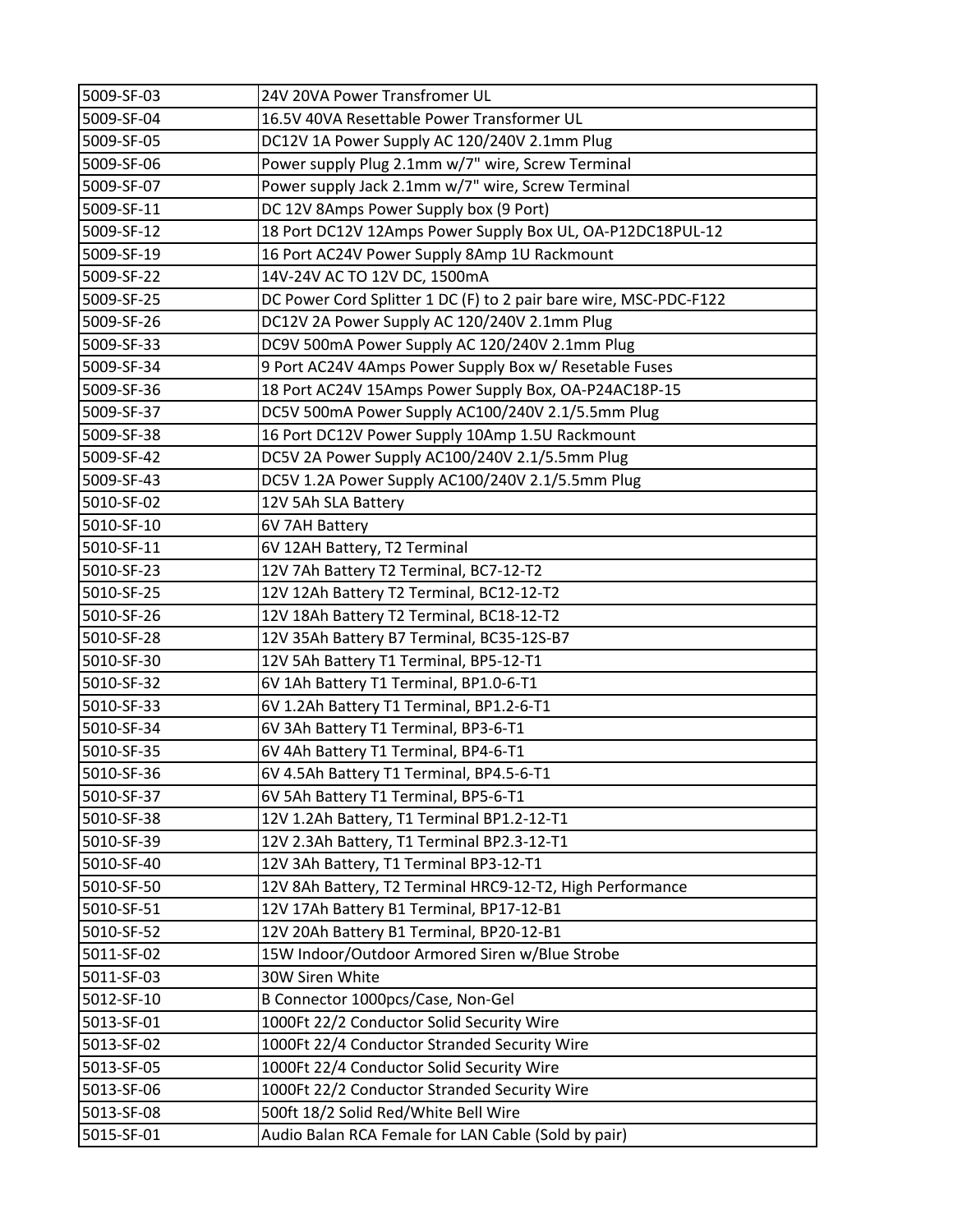| 5015-SF-05     | Video Ground Loop Isolator                                        |
|----------------|-------------------------------------------------------------------|
| 5015-SF-07     | 4CH Video Balan                                                   |
| 5015-SF-09     | 300ft VGA Extender (Use Cat 5E/6 Cable)                           |
| 5015-SF-10     | Video to VGA Converter BNC-F/DB15HD-F                             |
| 5015-SF-11     | Video Balan Active receiver (use w/5015-SF-12 transmiter) 5K ft   |
| 5015-SF-12     | Video Balan Active Transmiter (use w/5015-SF-11 receiver) 5K ft   |
| 5015-SF-34     | Video Balun BNC to UTP Terminal w/Filter Pair                     |
| 5015-SF-40     | Coax cable Tranceiver, 1-Video/1-Aoudio/1-DC Power Okina VMS2200K |
| 5015-SF-41     | Coax cable Tranceiver, 2-Video+2-Audio+2-DC/AC Power              |
| 5015-SF-44     | Video Filter Balun 8" BNC Pigtail, VBU-100TP                      |
| 5015-SF-45     | 4-Ch Video Balun with Extra Interference Rejection                |
| 5015-SF-46     | Passive Video Balun w/DC Power Connection (2pc)                   |
| 5015-SF-48     | Video / Power / Data Balun                                        |
| 5015-SF-49     | 8-Ch Video Balun                                                  |
| 5015-SF-50     | Single Channel Video Balun                                        |
| 5015-SF-51     | 5-CH Passive Video Balun w/DC24V Power Supply                     |
| 5015-SF-58     | 8000ft Active Video Transmitter (use with 5015-SF-59)             |
| 5015-SF-59     | 8000ft Active Video Receiver (use with 5015-SF-58)                |
| 5015-SF-60     | 4Ch Active Video Balun                                            |
| 5015-SF-61     | 8Ch Active Video Balun 1U Rackmount                               |
| 5015-SF-66     | BNC/S-Video to VGA Converter                                      |
| 5015-SF-73     | Passive Video/Power Lead Balun                                    |
| 5015-SF-76     | 16 Input 48 Output Video Amplifier Okina VD16248BNC               |
| 5015-SF-78     | 15" Security Monitor LTV15RS                                      |
| 5015-SF-86     | 1 input 3 output BNC Video Amplifier Okina VA123BNC               |
| 5018-SF-60     | 4 Channel True H.264 DVR SSA-0412H                                |
| 5018-SF-60-250 | 4 Channel True H.264 DVR SSA-0412H with 250GB HDD                 |
| 5018-SF-63     | 4CH Standalone DVR Server with DVD/RW USB Backup                  |
| 5018-SF-63-250 | 4CH Standalone DVR Server with 250GB HDD                          |
| 5019-SF-01     | Wireless Doorbell                                                 |
| 5021-SF-03     | 5.6" Tft LCD Service Monitor kit                                  |
| 5024-SF-01     | Alarm DSL Filter                                                  |
| 5026-SF-01     | Flat TV Mount 10~23" Tilt/Swivel, LCD101                          |
| 5026-SF-02     | Flat TV Mount 10~23" Tilt/Swivel, LCD102                          |
| 5026-SF-17     | Flat TV Mount 32"~50" Tilt/Swivel, PLB-WA8 Black                  |
| 5026-SF-26     | Flat TV Mount 32~63" Tilt/Swivel, PLB-WA3D Black                  |
| 5026-SF-40     | Flat TV Mount 10~32" Tilt, LCD-201TA, Silver                      |
| 5026-SF-47     | Flat TV Mount 32~55" Tilt/Swivel, PA-924, Black                   |
| 5026-SF-48     | Flat TV Mount 32~63" Tilt/Swivel, PA-948, Black                   |
| 5026-SF-49     | Flat TV Mount 10~23" Tilt/Swivel Lockable LCD-151 Black           |
| 5026-SF-50     | Flat TV Mount 10~23" Tilt/Swivel Lockable LCD-152 Black           |
| 5026-SF-51     | Flat TV Mount 10~23" Tilt/Swivel Lockable LCD-153 Black           |
| 5026-SF-52     | Flat TV Mount 10~32" Tilt/Swivel Lockable LCD-151A Black          |
| 5026-SF-54     | Flat TV Mount 10~32" Tilt/Swivel Lockable LCD-153A Black          |
| 5026-SF-59     | Flat TV Ceiling Mount 10~23" Tilt/Swivel, LCD-504 Black           |
| 5026-SF-60     | Flat TV Ceiling Mount 17~37" Tilt/Swivel, LCD-504A Black          |
| 5026-SF-60BK   | Flat TV Ceiling Mount 23~42" Tilt/Swivel, LCD-504A Black          |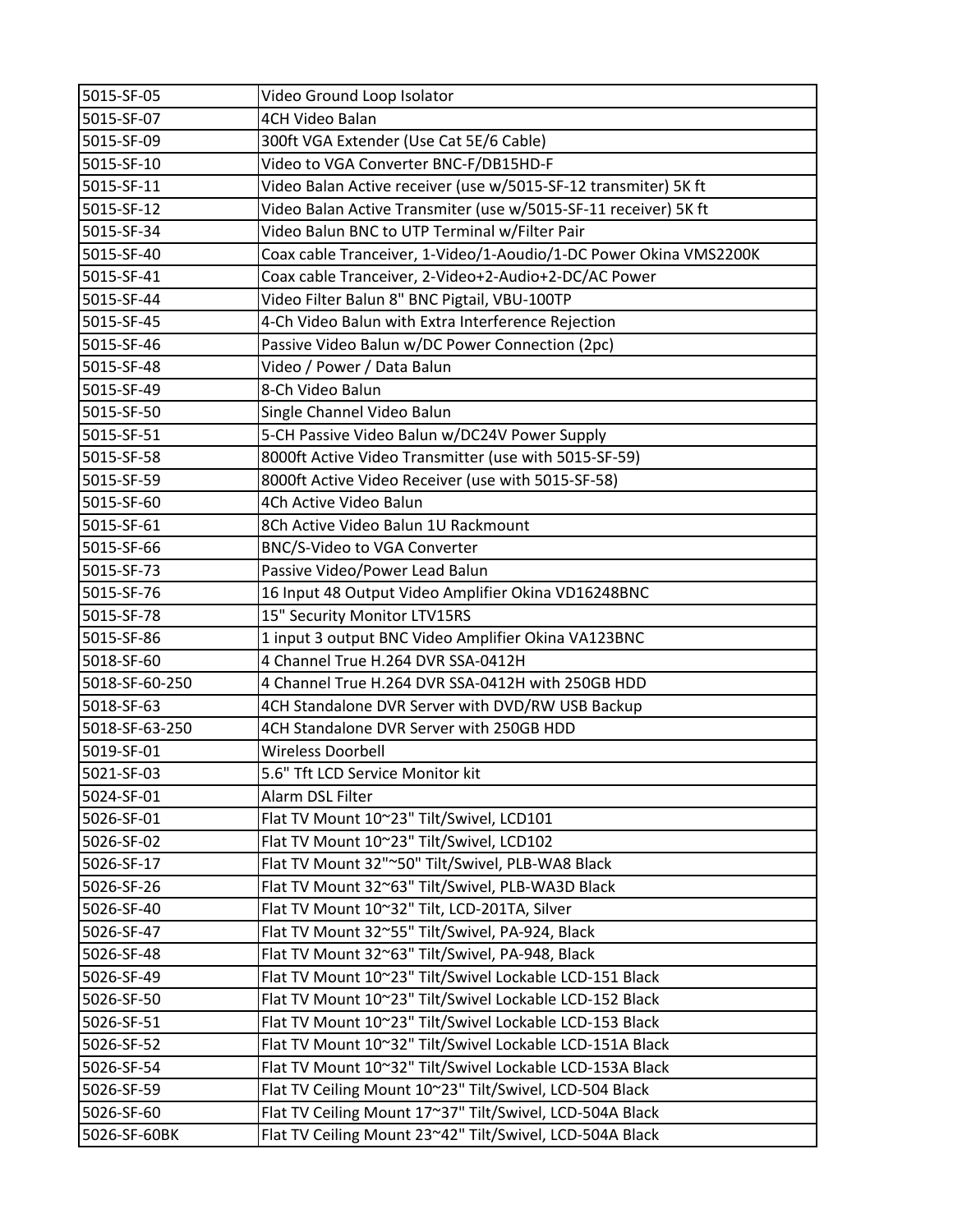| 5026-SF-64     | Projector Ceiling Mount PRB-10, Gray                                |
|----------------|---------------------------------------------------------------------|
| 5026-SF-69     | Flat TV Mount 23~37" Lockable Tilt Slim Type WLT102S                |
| 5026-SF-71     | Flat TV Mount 36~63" Fixed WLF102L                                  |
| 5026-SF-74     | LED/LCD TV Mount 23~50" Fixed Slim Type THN511S                     |
| 5026-SF-75     | LED/LCD TV Mount 26~60" Fixed Slim Type THN511M                     |
| 5026-SF-76     | LED TV Mount 23~50" Super Slim THN031S                              |
| 5026-SF-77     | LED TV Mount 26~65" Super Slim THN031M                              |
| 5026-SF-78     | Flat TV Mount 10~24" Fixed BWLF207S                                 |
| 5026-SF-79     | Flat TV Mount 14~32" Fixed WLA022S                                  |
| 5027-SF-00     | Projector Ceiling Mount PRB-1                                       |
| 5027-SF-00-BLK | Projector Ceiling Mount PRB-1 - Black                               |
| 5027-SF-00-SLV | Projector Ceiling Mount PRB-1 - Silver                              |
| 5027-SF-12     | Satellite Speaker Mounting Bracket SB-28 (Pair)                     |
| 5027-SF-15BK   | Flat TV Ceiling Mount 32"~55" Tilt/Swivel PLB-CE344 Black           |
| 5027-SF-16BK   | Flat TV Ceiling Mount 37"~63" Tilt/Swivel PLB-CE348 Black           |
| 5028-SF-02     | Alminum Cable Cover, 1.1m x 50mm, Silver                            |
| 5028-SF-20     | Cleaning Wipe for Flat LCD/Plasma TV, 100 Wipes                     |
| 5028-SF-24     | Flat TV Mount 13~23" Tilt/Swivel VESA 100mm EAT2-112 UL             |
| 5028-SF-25     | Flat TV Mount 40"~75" Tilt Lockable, BWLT116XL                      |
| 5028-SF-28     | Flat TV Ceiling Mount Adjustable Pole Angle 32"~55" Tilt, BCEM101M  |
| 5028-SF-29     | Flat TV Mount 10"~25" Tilt/Swivel BARL230S1 Black                   |
| 5028-SF-30     | Flat TV Mount 10"~25" Tilt/Swivel BARL230S3, Black                  |
| 5028-SF-33     | 200mm Adapter for 5028-SF-29/5028-SF-30                             |
| 5028-SF-34     | Padlock for Lockable Series, 10Pack                                 |
| 5028-SF-38     | Car Headrest Tablet Holder, iPad/Galxy Tab2 10.1                    |
| 5028-SF-42BK   | Aluminum/Tempered Glass DVD Mount Single Deck Black DVD211          |
| 5028-SF-43BK   | Aluminum/Tempered Glass DVD Mount Double Deck Black DVD-212         |
| 5028-SF-45     | Dual Monitor Deskmount 13~23", ET01-C024                            |
| 5028-SF-48     | Flat TV Mount 17~37" Tilt/Swivel VESA 200mm UL EAT2-222             |
| 5028-SF-50     | Dual Monitor Deskmount 13~23", Counterbalance LDT04-C024            |
| 5028-SF-53     | 400x200mm TV Mount Universal Adapter                                |
| 5028-SF-54BK   | Flat TV 1.5" NPT Pipe Ceiling Mount 32~55", 400x400, CE8-0644       |
| 5028-SF-57BK   | 1.5" NPT Pipe 0.9M (35.4"), CE8-03                                  |
| 5028-SF-58BK   | 1.5" NPT 220~370mm (8.66~14.57") Adjustable Pipe, CE8-04            |
| 5028-SF-59BK   | 1.5" NPT Pipe Coupler, CE8-07                                       |
| 5028-SF-60BK   | Ceiling Plate for 1.5" NPT Pipe, CE8-01                             |
| 5028-SF-61BK   | Cathedral Ceiling Plate for 1.5" NPT Pipe, CE8-02                   |
| 5028-SF-62BK   | Aluminum/Tempered Glass DVD Mount Triple Deck Black DVD213          |
| 5028-SF-64BK   | Flat TV 1.5" NPT Pipe Ceiling Mount 23~42", 200x200, CE8-0622       |
| 5028-SF-65BK   | Flat TV Ceiling Mount Adjustable Pole Angle 10"~32" Tilt, BCEM237S1 |
| 5028-SF-66BK   | Flat TV Ceiling Mount Adjustable Pole Angle 37"~65" Tilt, BCEM237M1 |
| 5028-SF-67BK   | Flat TV Back to Back 1.5" NPT Ceiling Dual Mount 200x200mm          |
| 5028-SF-68BK   | Flat TV Back to Back 1.5" NPT Ceiling Dual Mount 400x400mm          |
| 5028-SF-69     | Single Monitor Deskmount 13~23" LTD02-C012                          |
| 5028-SF-70     | Single Monitor Counterbalace Deskmount 13~27" LDT04-C012            |
| 5028-SF-73     | Flat TV 1.5" NPT Pipe Ceiling Mount 37~70", 600x400, CE8-0646       |
| 5029-SF-01     | Speaker Mount (2pc/set), SB-01, Black                               |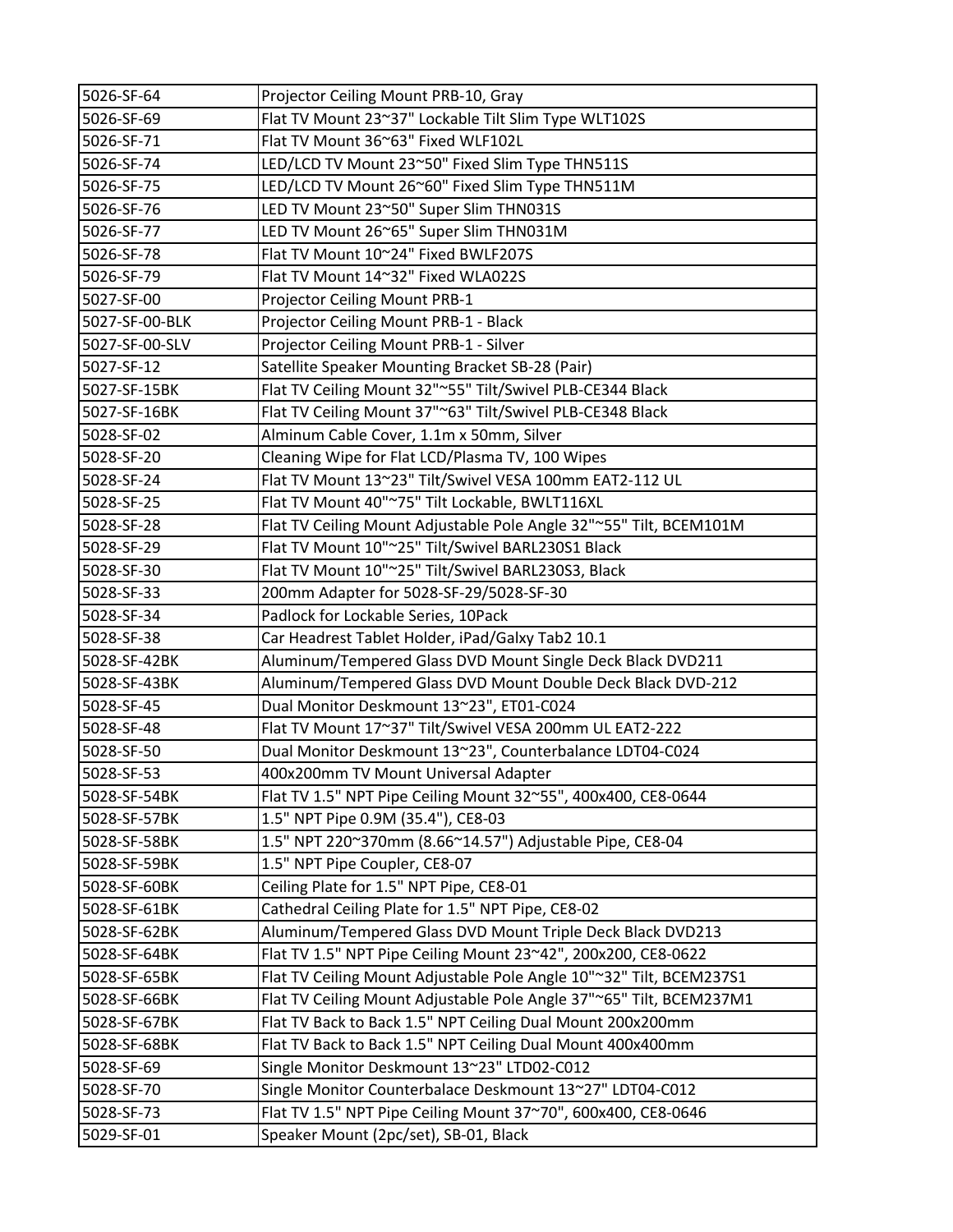| 5029-SF-02        | Speaker Mount (2pc/set), SB-20, Black                               |
|-------------------|---------------------------------------------------------------------|
| 5029-SF-05BK      | Folding DVD Wallmount DVD-22                                        |
| 5029-SF-06        | Alminum Folding TV Mount 17 - 37" LCD-CM222                         |
| 5029-SF-07        | Folding Ceiling TV Mount 13 - 27" LCD-CM211                         |
| 5029-SF-09        | Flat TV Mobile Cart for 37~70" with DVD Deck T1021S (2box/Kit)      |
| 5029-SF-10        | Triple Monitor Deskmount Stand 13~27", LDT06-C03                    |
| 5038-SF-02        | Urtura Mini Mobile DVR with Camera System Okina MDR-101CK           |
| ACC-EMTAG-BLK     | RFID EM Key Tag, Keyfob Black                                       |
| ACC-EMTAG-BLK-100 | RFID EM Key Tag, Keyfob, 100pcs/Polybag Black                       |
| ACC-PN-01         | <b>Cylinder Headset</b>                                             |
| ACC-PN-01-BLK     | Cylinder Headset - Black                                            |
| ACC-PN-01-BLU     | Cylinder Headset - Blue                                             |
| ACC-PN-01-RED     | Cylinder Headset - Red                                              |
| AD-ACER-01        | Replacement Acer Aspire 65Watt AC Adapter                           |
| AD-ACER-02        | Replacement Acer Aspire SADP-65KB 65Watt Laptop AC Adapter          |
| AD-ACER-03        | Replacement Acer 90Watt AC Adapter Kit 19V 4.74A (5.5x1.5mmB)       |
| AD-ACER-04        | Replacement Acer 90Watt AC Adapter Kit 19V 4.74A                    |
| AD-ACER-05        | Replacement Acer TravelMate SADP-65KB 65Watt Laptop AC Adapter      |
| AD-ACER-06        | Replacement Acer P/N AK.065AP.015 65Watt Laptop AC Adapter          |
| AD-ACER-07        | Replacement Acer PA-1300-04 30Watt Netbook AC Adapter 19V 1.58A     |
| AD-ACER-08        | Replacement Acer PA-1300-04 30Watt Netbook AC Adapter 19V 1.58A     |
| AD-ACER-09        | Replacement Acer P/N AP.09000.001 90W 19V 4.74A AC Adapter          |
| AD-ACER-10        | Replacement Acer 40Watt AC Adapter Kit 19V 2.1A (5.5x1.5mmB)        |
| AD-ACER-11        | Replacement Acer P/N AP.04001.002 Mini 40Watt AC Adapter Kit        |
| AD-ACER-12        | Replacement Acer 60W Laptop AC Adapter 19V 3.16A 5.5x2.5mmB         |
| AD-ACER-13        | Replacement Acer 120Watt AC Adapter Kit 19V 6.3A                    |
| AD-APL-01         | Replacement Apple PowerBook G4 65W 24.5V 2.65A AC Adapter           |
| AD-APL-02         | Replacement Apple PowerBook G4 45W AC Adapter(A1036)                |
| AD-ASUS-01        | Replacement ASUS Eee PC Mini AC Adapter 36W 12V 3A with cord        |
| AD-ASUS-02        | Replacement ASUS SADP-65NB 65Watt Laptop AC Adapter                 |
| AD-ASUS-03        | Replacement ASUS 90W 19V 4.74A AC Adapter ADP-90SB BB               |
| AD-ASUS-04        | Replacement ASUS P/N PA-1650-66 AC Adapter / Battery Charger 65Watt |
| AD-ASUS-05        | Replacement ASUS Mini Eee PC 40W 19V 2.1A AC Adapter                |
| AD-ASUS-06        | Replacement ASUS Mini Eee PC 40W 19V 2.1A AC Adapter                |
| AD-ASUS-07        | Replacement ASUS EEE PC Mini AC Adapter 36W 12V 3A ADP-36EH         |
| AD-ASUS-08        | Replacement ASUS P/N PA-1900-36 AC Adapter / Battery Charger        |
| AD-ASUS-09        | Replacement ASUS 120Watt AC Adapter Charger Cord 19V 6.3A           |
| AD-COMPAQ-01      | Replacement Compaq 65Watt AC Adapter Charger 18.5V 3.5A             |
| AD-COMPAQ-02      | Replacement Compaq 90Watt AC Adapter Charger 19V 4.74A              |
| AD-COMPAQ-03      | Replacement Compaq 90Watt AC Adapter Charger 19V 4.74A              |
| AD-COMPAQ-04      | Replacement Compaq 120Watt AC Adapter Charger 19V 6.3A              |
| AD-COMPAQ-05      | Replacement Compaq 90Watt AC Adapter Charger 18.5V 4.9A             |
| AD-COMPAQ-06      | Replacement Compaq 30Watt AC Adapter Charger 19V 1.58A              |
| AD-COMPAQ-07      | Replacement Compaq 75Watt AC Adapter Charger 19V 3.95A              |
| AD-COMPAQ-08      | Replacement Compaq 60Watt AC Adapter Charger 19V 3.16A              |
| AD-COMPAQ-09      | Replacement Compaq 90Watt AC Adapter/ Battery Charger 19V 4.74A     |
| AD-COMPAQ-10      | Replacement Compaq 90Watt AC Adapter Charger 18.5V 4.9A             |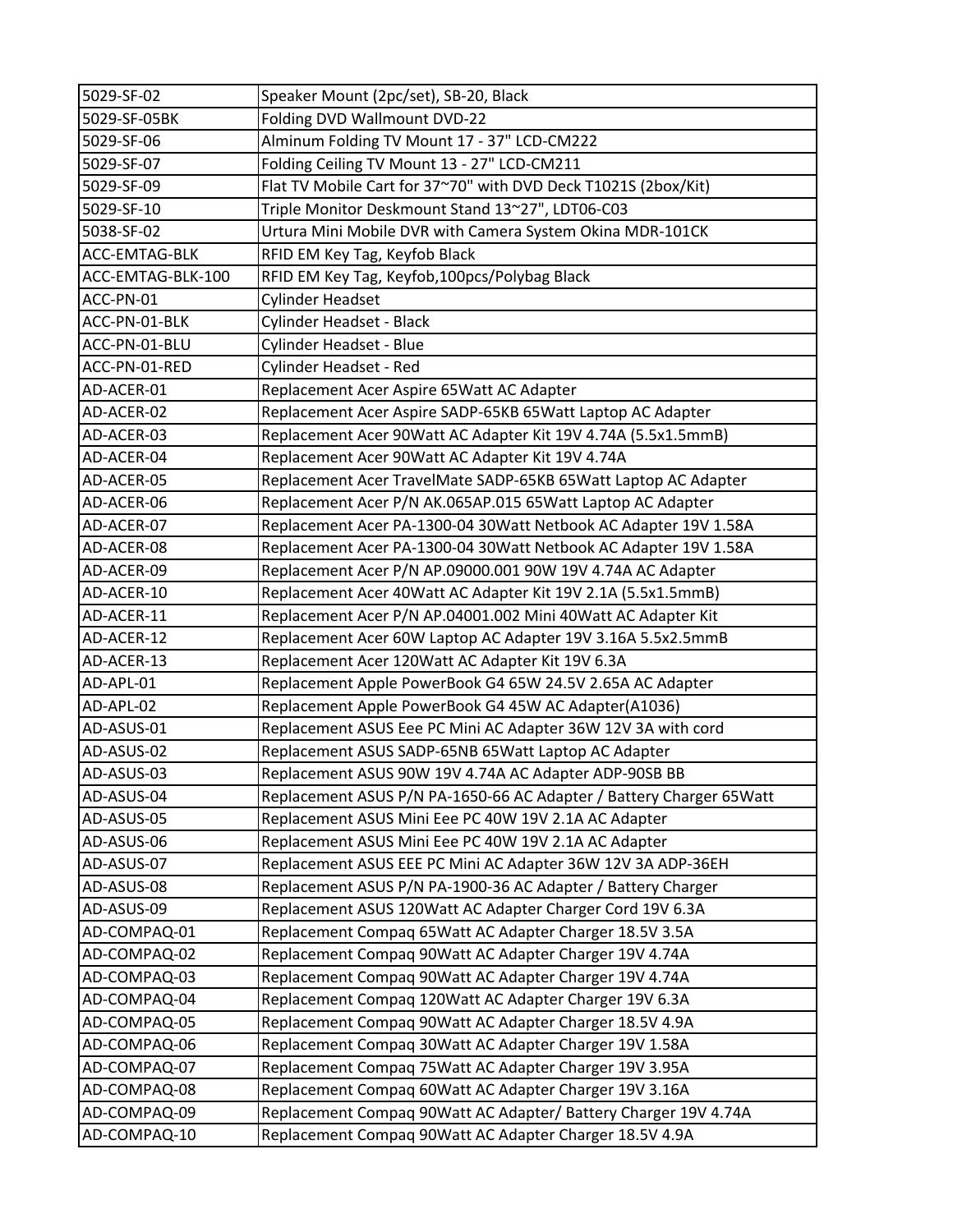| AD-COMPAQ-11 | Replacement Compaq Presario CQ Series 65Watt 18.5V 3.5A AC Adapter |
|--------------|--------------------------------------------------------------------|
| AD-COMPAQ-12 | Replacement Compaq 90Watt AC Adapter Charger 18.5V 4.9A            |
| AD-DELL-01   | Replacement Dell PA-12 Family 65Watt AC Adapter 19.5V 3.34A        |
| AD-DELL-02   | Replacement Dell PA-10 Family 90Watt Laptop AC Adapter 19.5V 4.62A |
| AD-DELL-03   | Replacement Dell PA-6 Family 70W 20V 3.5A AC Adapter               |
| AD-DELL-04   | Replacement Dell PA-9 90W 20V 4.5A AC Adapter                      |
| AD-DELL-05   | Replacement Dell PA-16 60W 19V 3.16A AC Adapter                    |
| AD-DELL-07   | Replacement Dell PA-13 130W 19.5V 6.7A AC Adapter                  |
| AD-DELL-08   | Replacement Dell PA-21 19.5V 3.34A AC Adapter                      |
| AD-DELL-09   | Replacement Dell Philips LCD TV 72W AC Adapter 16V 4.5A AC Adapter |
| AD-DELL-10   | Replacement DELL PA-11 90W 19V 4.74A AC Adapter                    |
| AD-DELL-11   | Replacement Dell Mini 30Watt Netbook AC Adapter 19V 1.58A          |
| AD-DELL-12   | Replacement Dell PA-15 Laptop AC Adapter 150W 19.5V 7.7A           |
| AD-DELL-13   | Replacement Dell PA-12 Family 65Watt AC Adapter 19.5V 3.34A        |
| AD-DELL-14   | Replacement Dell PA-3E Family 90Watt Laptop AC Adapter 19.5V 4.62A |
| AD-DELL-15   | Replacement Dell PA-10 Family AC Adapter 90Watt 19.5V 4.62A        |
| AD-DELL-16   | Replacement Dell PA-2 Family 70Watt 20V 3.5A AC Adapter            |
| AD-DELTA-01  | Replacement Delta 40Watt AC Adapter Kit 19V 2.1A (5.5x1.5mmB)      |
| AD-DELTA-02  | Replacement Delta ADP-65DB 65Watt AC Adapter                       |
| AD-DELTA-03  | Replacement Delta 60Watt AC Adapter Cord 19V 3.16A                 |
| AD-DELTA-04  | Replacement Delta 90Watt AC Adapter Cord 19V 4.74A                 |
| AD-DELTA-05  | Replacement Delta 90Watt AC Adapter Cord 19V 4.74A                 |
| AD-DELTA-06  | Replacement Delta 120Watt AC Adapter Cord 19V 6.3A                 |
| AD-DELTA-07  | Original Delta 65W AC Adapter (5.5*1.5mm Barrel)                   |
| AD-DELTA-08  | Original Delta 65W AC Adapter (5.5*2.5mm Barrel)                   |
| AD-FJS-06    | Replacement Fujitsu Lifebook AC Adapter Charger 19V 4.74A          |
| AD-FJS-07    | Replacement Fujitsu Lifebook AC Adapter Charger 16V 4A             |
| AD-GTW-01    | Replacement Gateway AK.065AP.004 65Watt AC Adapter Kit             |
| AD-GTW-02    | Replacement Gateway 65Watt AC Adapter Kit (5.5x2.5mmB, 2-Prong)    |
| AD-GTW-03    | Replacement Gateway 90Watt AC Adapter Kit 19V 4.74A                |
| AD-GTW-04    | Replacement Gateway 90Watt AC Adapter Kit 19V 4.74A                |
| AD-GTW-05    | Replacement Gateway 120W 19V 6.3A AC Adapter                       |
| AD-GTW-06    | Replacement Gateway 90W 18.5V 4.9A AC Adapter Bullet               |
| AD-GTW-08    | Replacement Gateway 60W Laptop AC Adapter 19V 3.16A 5.5x2.5mmB     |
| AD-GTW-09    | Replacement Gateway AK.065AP.013 65Watt Laptop AC Adapter          |
| AD-GTW-10    | Replacement Gateway AK.065AP.013 65Watt Laptop AC Adapter          |
| AD-GTW-11    | Replacement Gateway AK.030AP.011 Netbook AC Adapter                |
| AD-GTW-12    | Replacement Gateway 30Watt Netbook AC Adapter 19V                  |
| AD-GTW-13    | Replacement Gateway AK.090AP.016 90W 19V 4.74A AC Adapter          |
| AD-GTW-14    | Replacement Gateway AK.090AP.016 AC Adapter / Battery Charger      |
| AD-GTW-15    | Replacement Gateway 40Watt AC Adapter Kit 19V 2.1A (5.5x1.5mmB)    |
| AD-HP-01     | Replacement HP DC359A Compatiblity 65Watt Laptop AC Adapter        |
| AD-HP-02     | Replacement HP 65Watt AC Adapter Charger 18.5V 3.5A (Smart-Pin)    |
| AD-HP-03     | Replacement HP 90Watt AC Adapter Charger 19V 4.74A                 |
| AD-HP-04     | Replacement HP 90Watt AC Adapter Charger 19V 4.74A                 |
| AD-HP-05     | Replacement HP 90Watt AC Adapter Charger 19V 4.74A (Bullet-Plug)   |
| AD-HP-06     | Replacement HP 90Watt AC Adapter Charger 18.5V 4.9A (Bullet-Plug)  |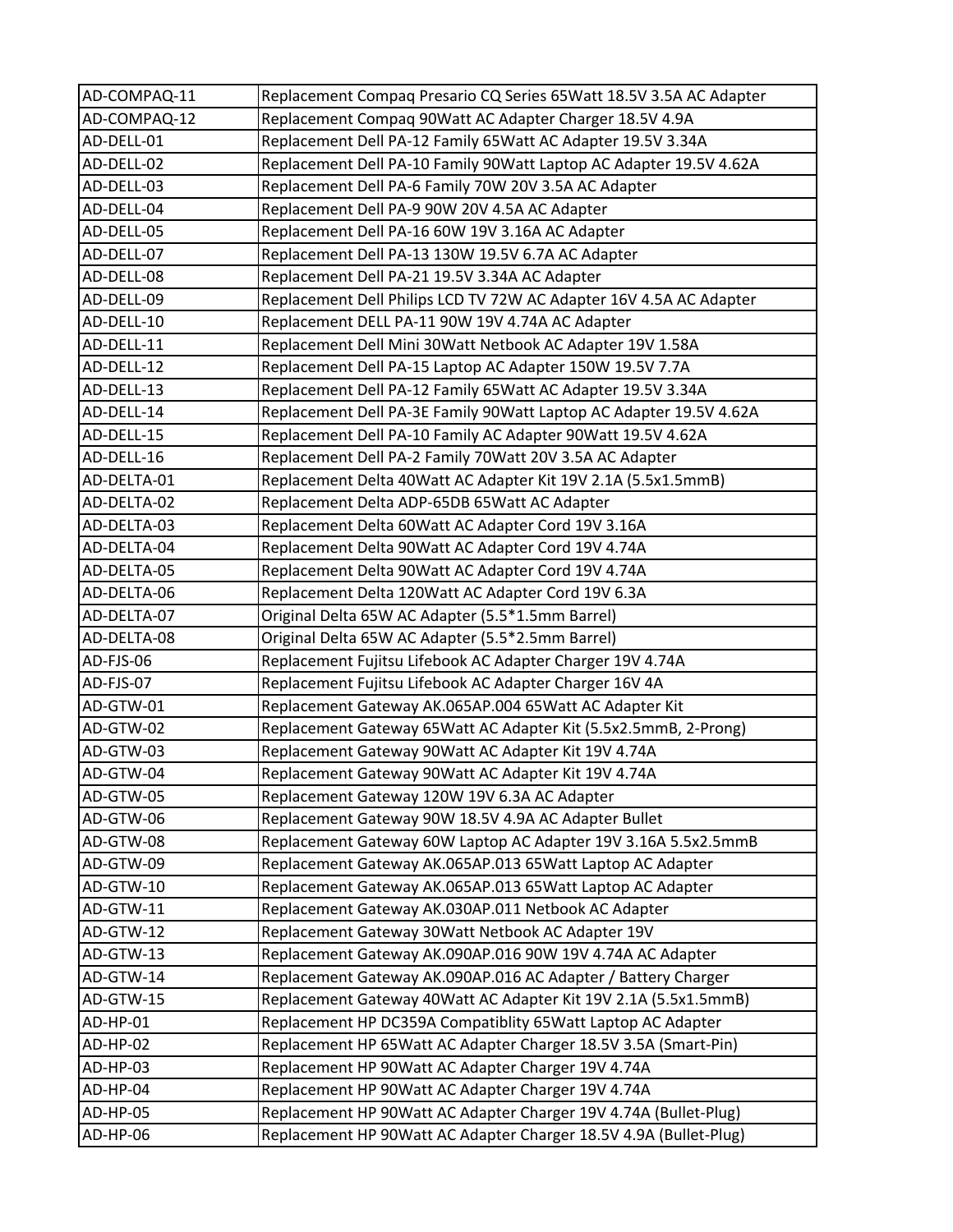| AD-HP-07  | Replacement HP 90Watt AC Adapter Charger 18.5V 4.9A                 |
|-----------|---------------------------------------------------------------------|
| AD-HP-08  | Replacement HP 75Watt AC Adapter Charger 19V 3.95A                  |
| AD-HP-09  | Replacement HP 60Watt AC Adapter Charger 19V 3.16A                  |
| AD-HP-10  | Replacement HP 120Watt AC Adapter 19V 6.3A                          |
| AD-HP-11  | Replacement HP 0950-3988 60Watt AC Adapter 19VDC                    |
| AD-HP-12  | Replacement HP Printer AC Adapter 32V 940mA 16V                     |
| AD-HP-13  | New Replacement HP 0957-2094 Printer AC Adapter                     |
| AD-HP-14  | Replacement HP 90Watt AC Adapter Charger                            |
| AD-HP-15  | Replacement HP DC359A#ABA Slim AC Adapter 65Watt 18.5V 3.5A         |
| AD-HP-16  | Replacement HP ED494AA#ABA Smart AC Adapter 65Watt 18.5V 3.5A       |
| AD-HP-17  | Replacement HP NW199AA#ABA Smart AC Adapter 90Watt 19V 4.74A        |
| AD-HP-18  | Replacement HP 120Watt AC Adapter Charger 18.5V 6.5A                |
| AD-HP-19  | Replacement HP 30Watt AC Adapter Charger 19V 1.58A (4.0x1.7mmB)     |
| AD-HP-20  | Replacement HP 30Watt AC Adapter Charger 19V 1.58A                  |
| AD-HP-21  | Replacement HP 120Watt AC Adapter Charger 18.5V 6.5A                |
| AD-HP-22  | Replacement HP Compaq 120Watt AC Adapter / Battery Charger          |
| AD-HP-23  | Replacement HP EA350A#ABA 120Watt AC Adapter 18.5V 6.5A             |
| AD-HP-24  | HP 65Watt AC Adapter Charger 18.5V 3.5A (4.8x1.7mmB)                |
| AD-HP-25  | Original HP 65Watt AC Adapter Charger 18.5V 3.5A (Smart-Pin)        |
| AD-HP-26  | HP 90Watt AC Adapter Charger 19V 4.74A (Smart-Pin)                  |
| AD-IBM-01 | Replacement IBM ThinkPad 90Watt AC Adapter Charger 20V 4.5A         |
| AD-IBM-02 | Replacement IBM ThinkPad 72W Laptop AC Adapter                      |
| AD-IBM-03 | Replacement IBM ThinkPad 65Watt AC Adapter Charger 20V 3.25A        |
| AD-IBM-04 | Replacement IBM Thinkpad 56W 16V 3.5A AC Adapter                    |
| AD-IBM-05 | Replacement IBM Lenovo 41R4441 AC Adapter Charger                   |
| AD-LCD-01 | Replacement LCD 36W 12V 3A AC Adapter 6.5x4.4mmB, 2-prong           |
| AD-LCD-02 | Replacement LCD Monitor AC Adapter 36W 12V 3A 5.5x2.5mmB            |
| AD-LCD-03 | Replacement LCD 42W 12V 3.5A AC Adapter                             |
| AD-LCD-04 | Replacement LCD 60W 19V 3.16A AC Adapter                            |
| AD-LCD-05 | Replacement LCD 60W 12V 5A AC Adapter 5.5x2.5mmB                    |
| AD-LCD-06 | Replacement LCD 60W 12V 5A AC Adapter 4-Pin Din                     |
| AD-LCD-07 | Replacement LCD TV AC Adapter 65W 5.5x2.5mmB                        |
| AD-LCD-08 | Replacement LCD Monitor AC Adapter 48W 12V 4A 5.5x2.5mmB            |
| AD-LCD-09 | Replacement 12V 4A AC Power Adapter For Maxtor OneTouch II III 3100 |
| AD-LCD-10 | Replacement Viewsonic HASU05F LCD Monitor AC Adapter                |
| AD-LCD-11 | Replacement APD LCD Monitor AC Adapter 60W 19V 3.16A DA-60F19       |
| AD-LCD-12 | Replacement LCD Monitor AC Adapter 42W 14V 3A AD-4214N              |
| AD-LCD-13 | Replacement LCD Monitor AC Adapter 42W 14V 3A PSCV420102A           |
| AD-LCD-14 | Replacement LCD Monitor AC Adapter 42W 14V 3A AD-4214L              |
| AD-LCD-15 | Replacement Dell/Samsung LCD Monitor AC Adapter 36Watt 12V 3A       |
| AD-LCD-16 | Replacement Dell PSCV360104A LCD 36W 12V 3A AC Adapter              |
| AD-LCD-17 | Replacement Dell LCD 90W 20V 4.5A AC Adapter                        |
| AD-LCD-18 | Replacement Dell LCD Monitor AC Adapter 90W 20V 4.5A R0423          |
| AD-LCD-19 | Replacement LCD Monitor AC Adapter 42W 12V 3.5A 4-Pin Din           |
| AD-LNV-01 | Replacement Lenovo ThinkPad 90Watt AC Adapter Charger 20V 4.5A      |
| AD-LNV-02 | Replacement Lenovo ThinkPad 65Watt AC Adapter Charger 20V 3.25A     |
| AD-LNV-03 | Replacement Lenovo IdeaPad 65Watt AC Adapter Charger                |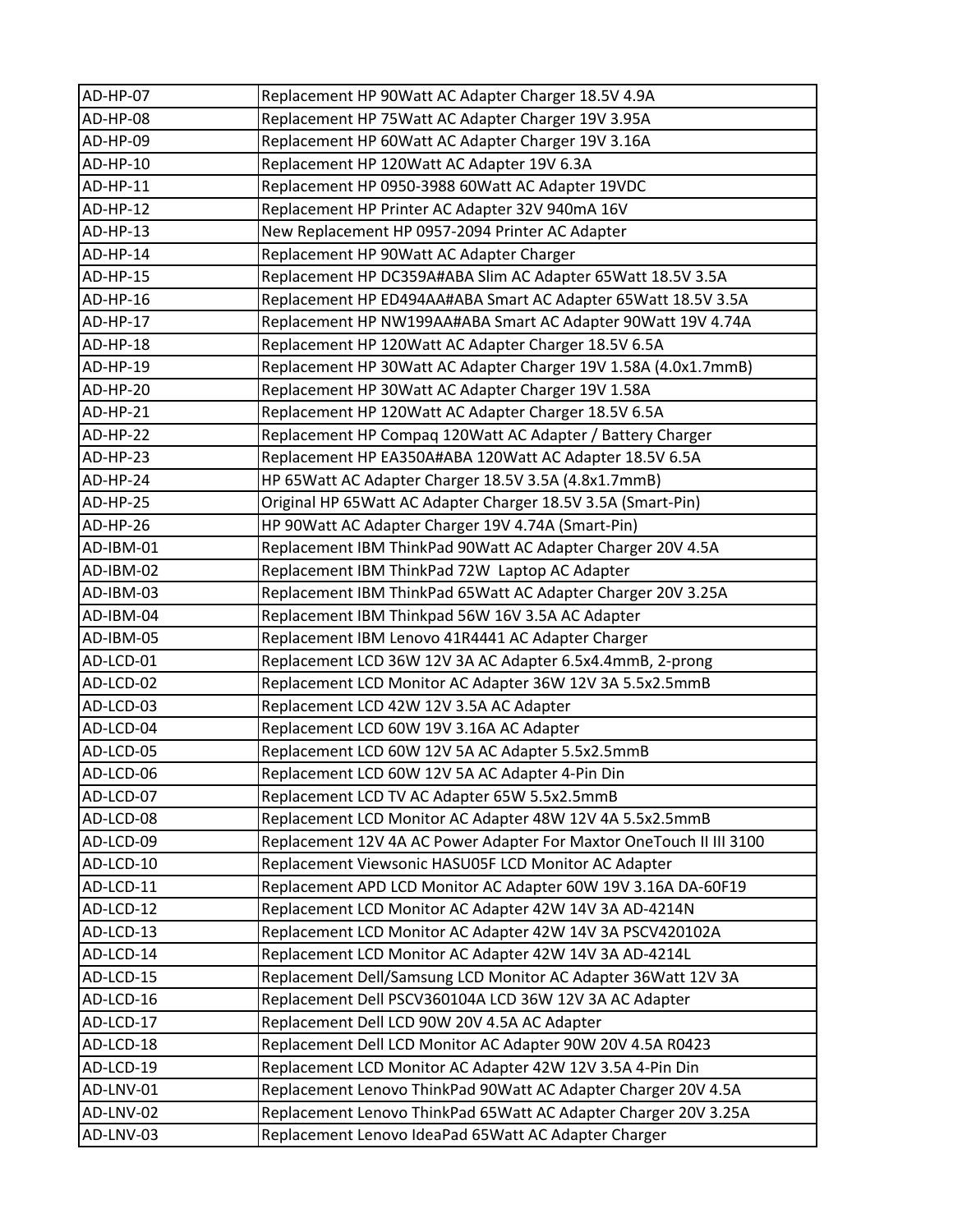| AD-LNV-04  | Replacement Lenovo IdeaPad 90Watt AC Adapter 19V 4.74A            |
|------------|-------------------------------------------------------------------|
| AD-LNV-05  | Replacement Lenovo IdeaPad 90Watt AC Adapter Charger 20V 4.5A     |
| AD-LTE-01  | Replacement Liteon 65Watt AC Adapter Cord (5.5x2.5mmB, 2-Prong)   |
| AD-LTE-02  | Replacement Liteon 90Watt AC Adapter Cord 19V 4.74A               |
| AD-LTE-03  | Replacement Liteon 75 Watt AC Adapter Cord 19V 3.95A              |
| AD-LTE-04  | Replacement Liteon PA-1650-01 Compatiblity 65 Watt AC Adapter     |
| AD-LTE-05  | Replacement Liteon 90Watt AC Adapter Cord 19V 4.74A               |
| AD-LTE-06  | Replacement Liteon PA-1600-01 AC Adapter 60Watt 19V 3.16A         |
| AD-LTE-07  | Replacement Liteon 60Watt AC Adapter Cord 19V 3.16A               |
| AD-LTE-08  | Replacement Liteon 120Watt AC Adapter Charger 19V 6.3A            |
| AD-PHIL-01 | Replacement Philips Magnavox LCD TV AC Adapter                    |
| AD-PHIL-02 | Replacement Dell Philips LCD TV AC Adapter 16V 3.5A               |
| AD-PSN-01  | Replacement Panasonic Toughbook AC Adapter Charger 16V 4.5A       |
| AD-PSN-02  | Replacement Panasonic Toughbook AC Adapter Charger 16V 4A         |
| AD-SAM-03  | Replacement Samsung 60W 19V 3.15A AC Adapter                      |
| AD-SAM-04  | Replacement Samsung 90W 19V 4.74A AC Adapter                      |
| AD-SNY-01  | Replacement Sony P/N PCGA-AC19V10 AC Adapter Charger 19.5V 4.7A   |
| AD-SNY-02  | Replacement Sony Vaio AC Adapter 64W 16V 4A PCGA-AC16V4           |
| AD-SNY-03  | Replacement Sony 90Watt 19.5V 4.7A AC Adapter                     |
| AD-SNY-04  | Replacement Sony Vaio AC Adapter 64W 16V 4A                       |
| AD-TOS-01  | Replacement Toshiba 75Watt AC Adapter Charger                     |
| AD-TOS-02  | Replacement Toshiba 120Watt AC Adapter Charger                    |
| AD-TOS-03  | Replacement Toshiba 65Watt AC Adapter Charger                     |
| AD-TOS-04  | Replacement Toshiba 65Watt AC Adapter Charger                     |
| AD-TOS-05  | Replacement Toshiba 90Watt AC Adapter Charger                     |
| AD-TOS-06  | Replacement Toshiba 90Watt AC Adapter Charger                     |
| AD-TOS-07  | Replacement Toshiba 75Watt AC Adapter Charger                     |
| AD-TOS-08  | Replacement Toshiba P/N PA3714U-1ACA AC Adapter 65Watt            |
| AD-TOS-09  | Replacement Toshiba PA3097U-1ACA 60W Laptop AC Adapter            |
| AD-TOS-10  | Replacement Toshiba LCD TV AC Adapter 65W TAA-Y58                 |
| AD-TOS-11  | Replacement Toshiba P/N PA3715U-1ACA AC Adapter                   |
| AD-TOS-12  | Replacement Toshiba 120Watt 19V 6.3A AC Adapter                   |
| AD-TOS-13  | Replacement Toshiba P/N PA3283E-1ACA AC Adapter                   |
| AD-TOS-14  | Replacement Toshiba 60Watt AC Adapter Charger 15V 4A              |
| AD-TOS-15  | Replacement Toshiba 90Watt AC Adapter Charger 15V 6A              |
| AD-TOS-16  | Replacement Toshiba P/N PA2521U-3ACA AC Adapter                   |
| AD-TOS-17  | Replacement Toshiba 120Watt AC Adapter Charger 19V 6.3A           |
| AD-TOS-18  | Replacement Toshiba PA3237U-3ACA 120W 15V 8A 4-Hole AC Adapter    |
| AD-UNV-01  | Universal Laptop AC Adapter 70Watt Variable 7 DC Voltages Output  |
| AD-UNV-02  | Universal Laptop AC Adapter 120W Variable 7 DC Voltages Output    |
| AD-UNV-03  | Universal Laptop AC Adapter 90Watt Variable 7 DC Voltages Output  |
| AD-UNV-04  | Universal Laptop Car Charger 90Watt Variable 7 DC Voltages Output |
| AD-WL-06   | DrMeter Digital Illuminance Meter LX1330B                         |
| AD-WL-07   | Digital Light Level Meter LX1010B Illuminance Meter               |
| AD-WL-08   | Digital Light Level Meter LX1330B Illuminance Meter               |
| AD-WL-09   | Digital Light Meter LX1010BS Illuminance Meter                    |
| AD-WL-10   | Mastech MS8268 Handheld Digital Multimeter                        |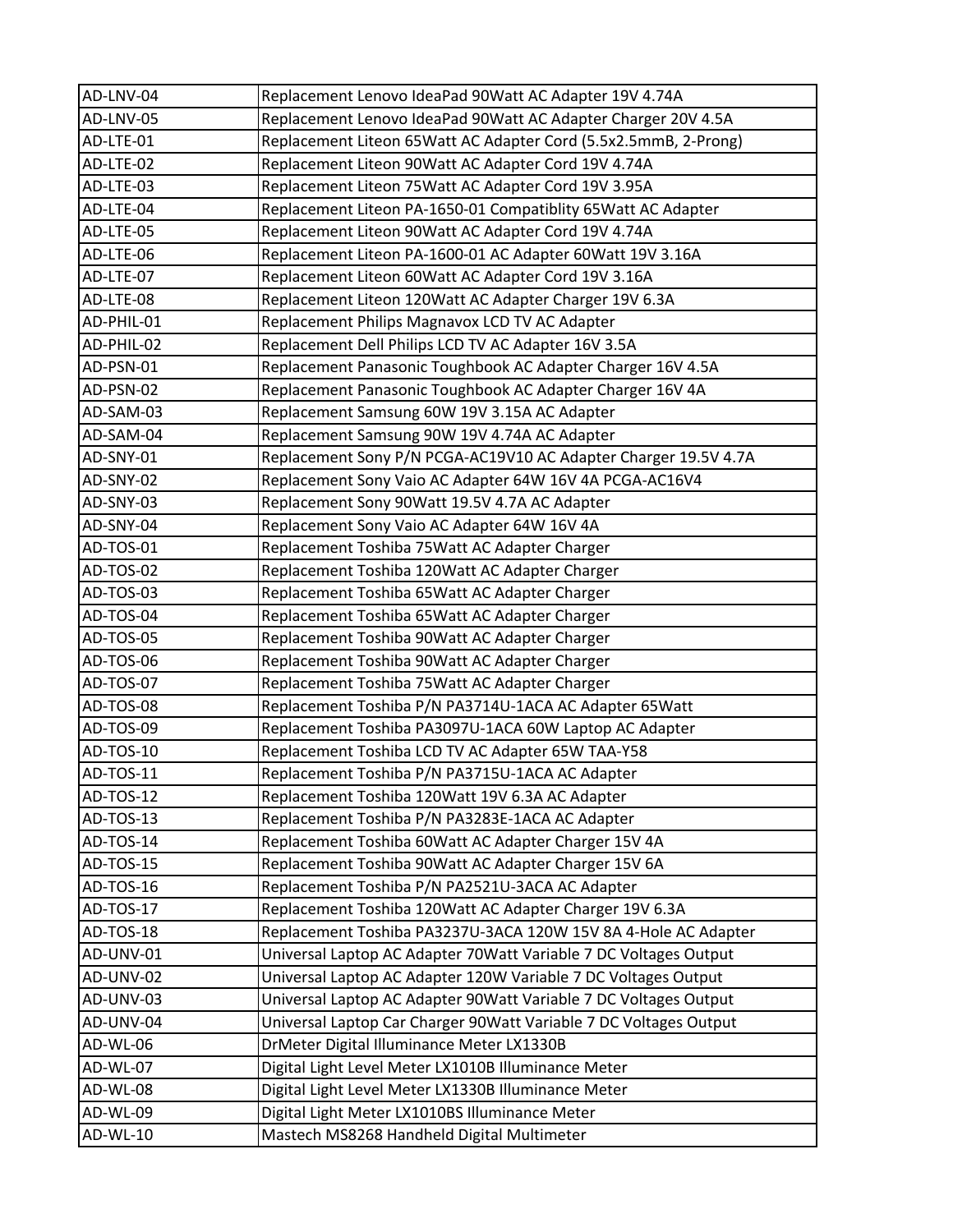| AD-WL-11         | Digital Multimeter                                                   |
|------------------|----------------------------------------------------------------------|
| AD-WL-12         | Digital Multimeter                                                   |
| AD-WL-13         | Digital Multimeter Mastech M9803R                                    |
| AD-WL-14         | Mastech SinoMeter MAS830L                                            |
| AD-WL-15         | Mastech Sinometer MAS345                                             |
| AD-WL-16         | Digital Sound Level Meter                                            |
| AD-WL-17         | Sinometer BT558 Self-Powered Battery Tester                          |
| AD-WL-18         | Sinometer 60 Watts Soldering Iron Kit UL Listed DIY                  |
| AD-WL-19         | Sinometer 30 Watts Soldering Iron Kit UL Listed DIY                  |
| BALUN-18-2B-1000 | 1000ft Balun Wire - Video/Date/Power 1 Pair Black Color              |
| BALUN-18-2B-500  | 500ft Balun Wire - Video/Date/Power 1 Pair Black Color               |
| BALUN-18-2W-1000 | 1000ft Balun Wire - Video/Date/Power 1 Pair White Color              |
| BALUN-18-2W-500  | 500ft Balun Wire - Video/Date/Power 1 Pair White Color               |
| BALUN-18-4B-1000 | 1000ft Balun Wire - Video/Date/Power Black Color                     |
| BALUN-18-4B-500  | 500ft Balun Wire - Video/Date/Power Black Color                      |
| BALUN-18-4W-1000 | 1000ft Balun Wire - Video/Date/Power White Color                     |
| BALUN-18-4W-500  | 500ft Balun Wire - Video/Date/Power White Color                      |
| <b>B-SCT-01</b>  | Scooter Battery Charger 24V 1.5A 3-Pin Inline with USA Cord          |
| <b>B-SCT-02</b>  | Scooter Battery Charger 24V 2A 3-Pin XLR with USA Cord               |
| <b>B-SCT-03</b>  | Scooter Battery Charger 24V 1.5A with USA Cord                       |
| B-SCT-04         | Scooter Battery Charger 24V 2A 3-Pin Inline with USA cord            |
| <b>B-SCT-05</b>  | Scooter Battery Charger 24V 1.5A 3-Pin Inline with USA Cord          |
| <b>B-SCT-06</b>  | Razor Equivalent Scooter Battery Charger 24V 2A 3-Pin Inline         |
| <b>B-SCT-07</b>  | Replacement Scooter Battery Charger 36V 1.5A Male 3-Pin XLR          |
| CA216V1          | Regular Digital Volt Meter                                           |
| CA216V2          | Deluxe Digital Volt Meter                                            |
| CAM-CAR-01       | Universal Car Rear-View Camera IR Night Vision Reversing             |
| CAM-CAR-02       | Car Key Hidden Camera                                                |
| CAM-IP-01        | eSky C5700 Pan/Tilt Wireless IP Camera MJPEG 640X480                 |
| CAM-IP-01-BLK    | eSky C5700 Pan/Tilt Wireless IP Camera MJPEG 640X480 - Black         |
| CAM-IP-01-WHT    | eSky C5700 Pan/Tilt Wireless IP Camera MJPEG 640X480 - White         |
| CAM-IP-02        | eSky C5900 Pan/Tilt Wireless IP Camera MJPEG 640X480                 |
| CAM-IP-02-BLK    | eSky C5900 Pan/Tilt Wireless IP Camera MJPEG 640X480 - Black         |
| CAM-IP-02-WHT    | eSky C5900 Pan/Tilt Wireless IP Camera MJPEG 640X480 - White         |
| CAR-HLD-01       | Universal Car Holder                                                 |
| CAR-HLD-02       | Universal Mobile Phone Car Holder                                    |
| CAR-LD-01        | Car Headrest Pair LCD DVD Player USB SD Slot Wireless Headphone      |
| CAR-LD-02        | Car Headrest Pair LCD DVD Player USB SD Slot Wireless Headphone      |
| CAR-LD-03        | Car Headrest Pair LCD DVD Player USB SD Slot Wireless Headphone      |
| CAR-LD-04        | Hands-Free Car Kit & FM Transmitter                                  |
| CV38PLNM         | 500ft Premium 3 Coaxial 8 Conductor SVGA Triple Shielded Bulk Plenum |
| EID24-42B        | 24 IR Dome Color Camera                                              |
| EID24-42W        | 24 IR Dome Color Camera                                              |
| EIR28-F4240      | 28 IR Day & Night Weatherproof Color Camera                          |
| EIR28-F4260      | 28 IR Day & Night Weatherproof Color Camera                          |
| EIR35-F4840      | 35 IR True Day & Night Weatherproof Camera                           |
| EIR35-F4860      | 35 IR Day & Night Weatherproof Color Camera                          |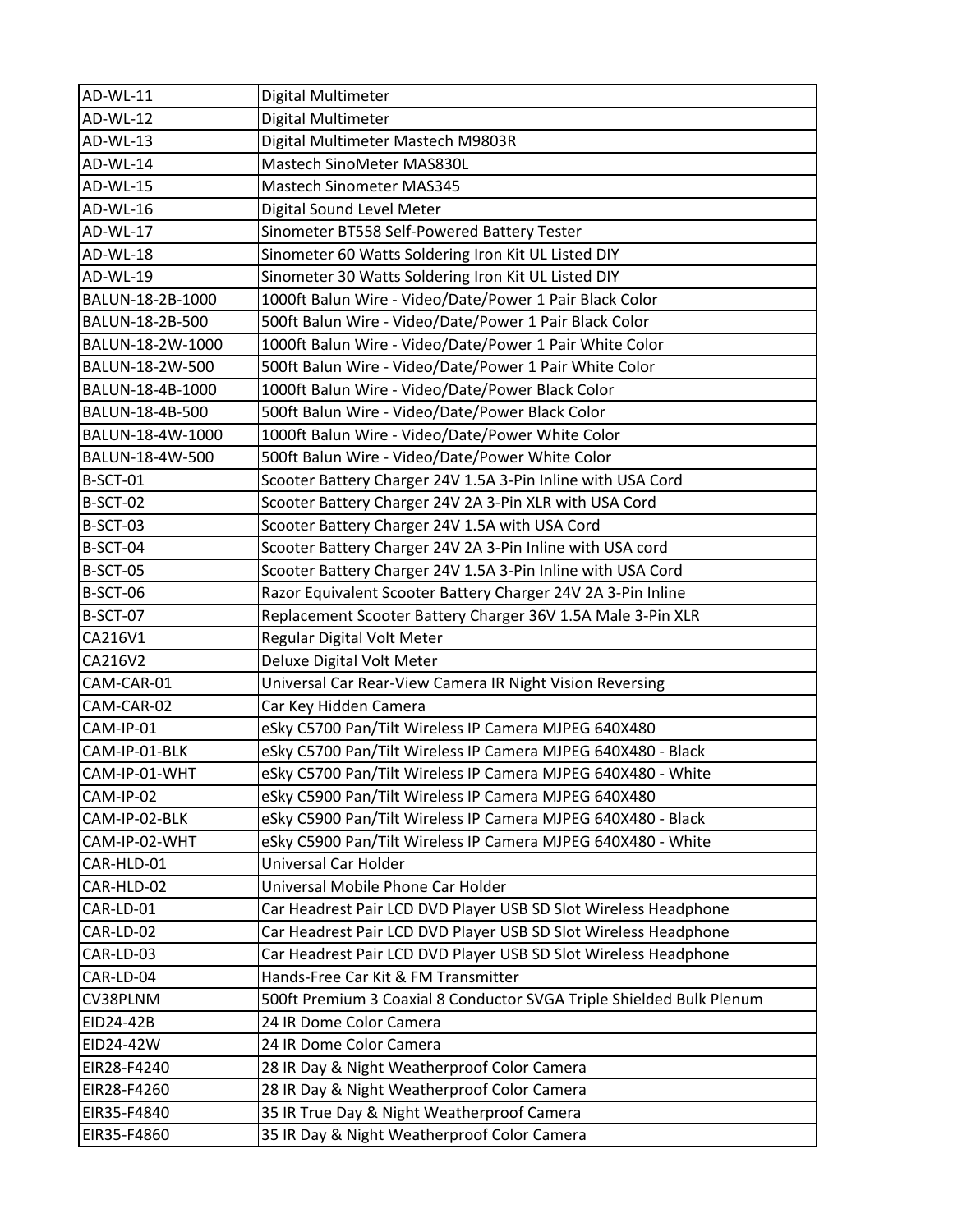| EIR48X-42VF        | 42 IR Day & Night Effio-E Weatherproof Bullet Color Camera, 500 TVL      |
|--------------------|--------------------------------------------------------------------------|
| EIR56X-42VF515     | 56 IR Day & Night Weatherproof Color Camera                              |
| EIR8H22-42VF550    | Long Range IR Day & Night Weatherproof Color Camera                      |
| <b>EIVD36-42VF</b> | 36 IR Weatherproof Dome Color Camera                                     |
| EIVD36-42VFW       | 36 IR Weatherproof Dome Color Camera                                     |
| <b>EPDX-3540B</b>  | 540TVL Dome Camera                                                       |
| EPDX-3540W         | 540TVL Dome Camera                                                       |
| ESB25-C4236DN      | Super Mini Day & Night Board Camera                                      |
| <b>ESCELL</b>      | <b>External Solar Cell Charger</b>                                       |
| ESDX-3420W         | 420TVL Dome Camera White                                                 |
| ESF-C4221-S        | Weatherproof Flexible Tube Camera                                        |
| ESM34-C420DN       | Micro day/night box Camera                                               |
| ESM40-C480DN       | Micro hi-resolution day/night box Camera                                 |
| ESM-N520-OSD       | Covert Mirror Camera 520 TVL                                             |
| ESP-3420A          | Covert PIR Color Camera with Audio 420 TVL                               |
| ESP-37036          | Covert PIR Color Camera 650 TVL                                          |
| ESP-37036A         | Covert PIR Color Camera with Audio 650 TVL                               |
| ESU-3420           | UFO Covert Color Camera 420 TVL Silver                                   |
| FLPE1-LPH          | Fingerprint lock - Standard Left Push                                    |
| FLPE1-RPH          | Fingerprint lock - Standard Right Push                                   |
| FLPE2-LPH          | Fingerprint lock - ECO                                                   |
| FLPE2-RPH          | Fingerprint lock - ECO                                                   |
| GV600-16           | GeoVision 16 Camera Input Capture Card                                   |
| GV600-4            | GeoVision 4 Camera Input Capture PCI Express Card                        |
| GV600-8            | GeoVision 8 Camera Input Capture Card                                    |
| GV650-16           | GeoVision 16 Camera Input Capture Card                                   |
| GV650-8            | GeoVision 8 Camera Input Capture Card                                    |
| GV800-16           | GeoVision 16 Camera Input Capture Card                                   |
| GV800-4            | GeoVision 4 Camera Input Capture Card                                    |
| GV800-8            | GeoVision 8 Camera Input Capture Card                                    |
| GV-BX11FD          | GeoVision 1.3 Megapixel Day & Night Color CCD Box                        |
| GV-BX220D          | Geo Vision 2 Mega Pixel CMOS D/N CCD w/Auto Iris Lens IP Camera          |
| GV-BX320D          | GeoVision 3 Megapixel CMOS Day & Night CCD                               |
| GV-COM             | GeoVision RS-232 to RS-485 External Box Data Converter                   |
| GV-IO-12I          | GeoVision 12-point Digital Input Card                                    |
| GV-IO-120          | GeoVision 12-point Digital Output Card                                   |
| GV-IO-USB          | GeoVision I/O USB Box                                                    |
| GV-LOOP            | GeoVision 16 Channels Loop Through Card                                  |
| GV-MD110           | GeoVision 1.3 Megapixel Day & Night CMOS Indoor Dome Camera              |
| <b>GV-NET</b>      | GeoVision RS-232 to RS-485 Internal Card Converter                       |
| GV-NET-IO          | GeoVision RS-232 4-point Digital Input & Output Internal Card Controller |
| GV-NR001           | GeoVision 1CH 3rd Party License SW                                       |
| GV-NR002           | GeoVision 2CH 3rd Party License SW                                       |
| GV-NR004           | GeoVision 4CH 3rd Party License SW                                       |
| <b>GV-NR008</b>    | GeoVision 8CH 3rd Party License SW                                       |
| <b>GV-NR012</b>    | GeoVision 12CH 3rd Party License SW                                      |
| GV-NR016           | GeoVision 16CH 3rd Party License SW                                      |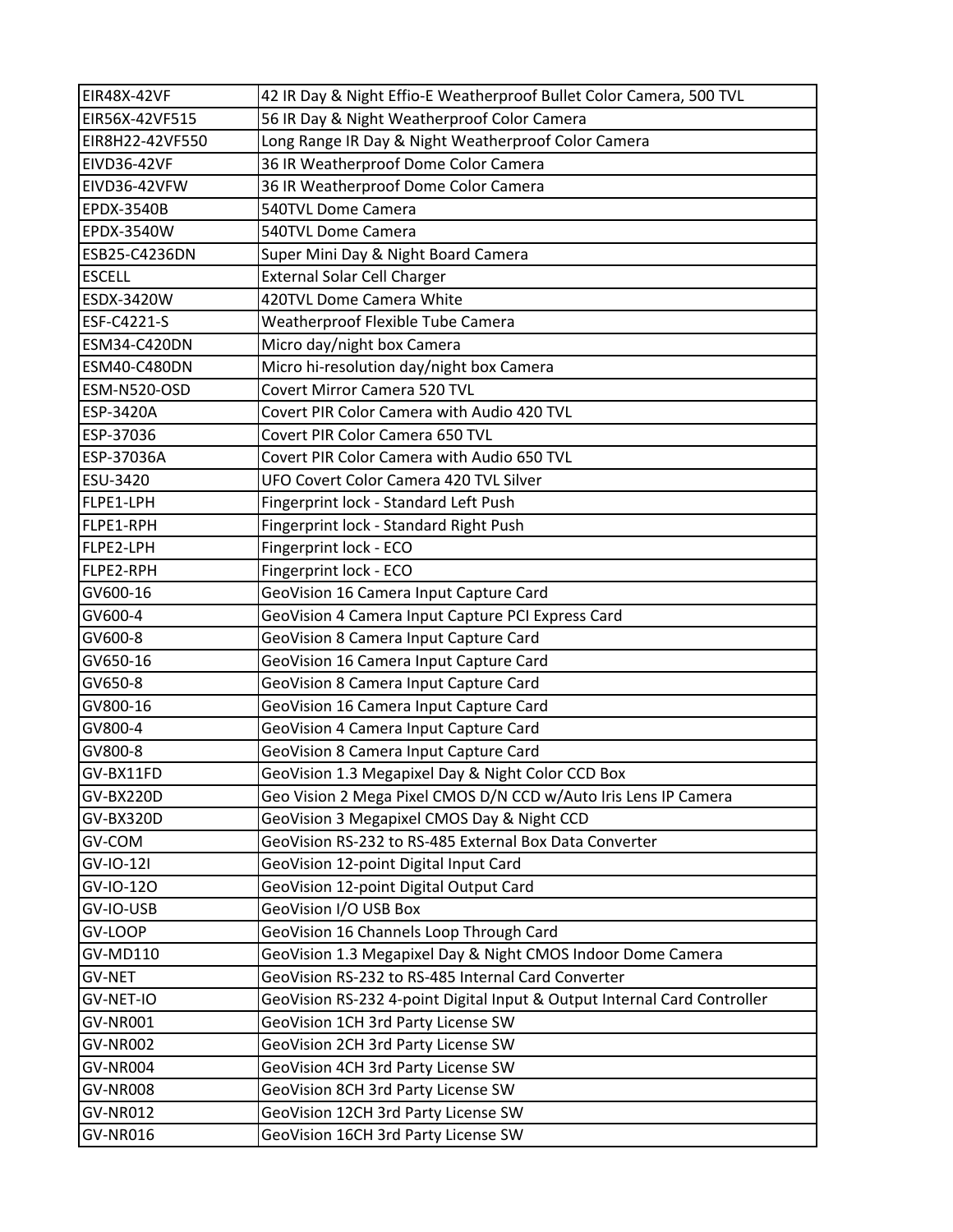| GV-NRBM1-F      | GeoVision NVR Lite System with H.264 Fixed Box Camera               |
|-----------------|---------------------------------------------------------------------|
| GV-NRBM1-V      | GeoVision NVR Lite System with H.264 Vari-Focal Box Camera          |
| GV-NRBX1-F      | GeoVision NVR Lite System with H.264 Fixed Lens Box Camera Package  |
| GV-NRBX1-V      | GeoVision NVR Lite System with H.264 Vari-Focal Box Camera Package  |
| GV-NRMD1        | GeoVision NVR Lite System with H.264 Mini Fixed Dome Camera Package |
| GV-POSV3E       | GeoVision POS Transition Data Converter Through LAN                 |
| <b>GV-RELAY</b> | GeoVision Relay Output Interface                                    |
| <b>GV-TVOUT</b> | GeoVision Multi Quad Card                                           |
| GV-VD120        | GeoVision 1.3 Megapixel Day & Night Vandal Proof Dome               |
| GV-VD220        | GeoVision 2 Megapixel Day & Night Vandal Proof Dome                 |
| GV-VD320        | GeoVision 3 Megapixel Day & Night Vandal Proof Dome                 |
| GV-VS02         | Geo Vision 2 CH MPEG4 IP Video Server                               |
| GV-VS04         | Geo Vision 4 CH IP Video Server                                     |
| <b>GV-VS12</b>  | Geo Vision 2 CH H.264 IP Video Server                               |
| <b>GV-WIFI</b>  | Wifi USB Adapter                                                    |
| H511-300TH      | 328ft SVGA Cable Bulk without Connector                             |
| H511-500TH      | 500ft SVGA Cable Bulk without Connector                             |
| H605            | Outdoor beige housing flip open type                                |
| H605M           | Outdoor beige housing flip open type mini size                      |
| <b>H724HB</b>   | Poly Carbonate Outdoor Side Open Cable management Housing           |
| H836            | Outdoor Aluminum beige Side Open Cable management housing           |
| <b>H836HB</b>   | Outdoor Aluminum beige Side Open Cable management housing           |
| HB605HBK        | Outdoor beige housing flip open type with heater & Blower           |
| <b>HB605K</b>   | Outdoor beige housing flip open type with Bracket                   |
| HB618HBK        | Outdoor beige Heater & blower 24VAC housing                         |
| <b>HB618K</b>   | Outdoor beige housing with Cable management bracket                 |
| HB724HBK        | Poly Carbonate Outdoor Heater & Blower 24VAC Side Open Housing      |
| <b>HB724K</b>   | Poly Carbonate Outdoor Side Open Housing                            |
| HB836HBK        | Outdoor Aluminum beige Side Open Cable management housing flip      |
| <b>HB836K</b>   | Outdoor Aluminum beige Side Open Cable management housing flip      |
| <b>HG-831</b>   | Remote Control Outdoor HDTV Antenna UHF/VHF 360                     |
| HI11-TKHBL      | 11 Hi-Power IR LED Illuminator                                      |
| HI12-TKHB       | H-27K 12 Hi-Power IR LED Die Casting Aluminum Alloy Housing         |
| HM-D-01         | Decorative Solar Lawn Lamp Dragonfly, Butterfly, Hummingbird        |
| <b>HUA-TCE</b>  | <b>Ceiling Mount Bracket</b>                                        |
| <b>HUA-TCO</b>  | Corner Mount Adapter for HUB Serial                                 |
| HUA-TPO         | Pole Mount Adapter for HUB Serial                                   |
| <b>HUB-TF</b>   | Hi-Security Die-Cast Front to Back Open Camera Housing              |
| IP-CAM-01       | IP Surveillance Camera EasyN F-Series 640X480 Remote Control        |
| IP-CAM-02       | Outdoor Wireless/Wired IP Surveillance Camera                       |
| IP-CAM-03       | Wireless Surveillance and Home CCTV Security System                 |
| IP-CAM-04       | Surveillance Outdoor Waterproof Dummy Camera                        |
| IP-CAM-05       | Esky USB Automatic Laser Barcode Scanner EAN UPC Reader             |
| IR7-TIR         | 7 Hi-Power IR LED Illuminator                                       |
| IRM-TDP         | Optional 2 side Bracket to hold for IR7-TIR                         |
| <b>KEY-M-01</b> | 3-in-1 Mini Tiny Wireless Keyboard 2.4GHz                           |
| <b>KEY-M-02</b> | Rii Portable 2.4GHz Mini Wireless Keyboard                          |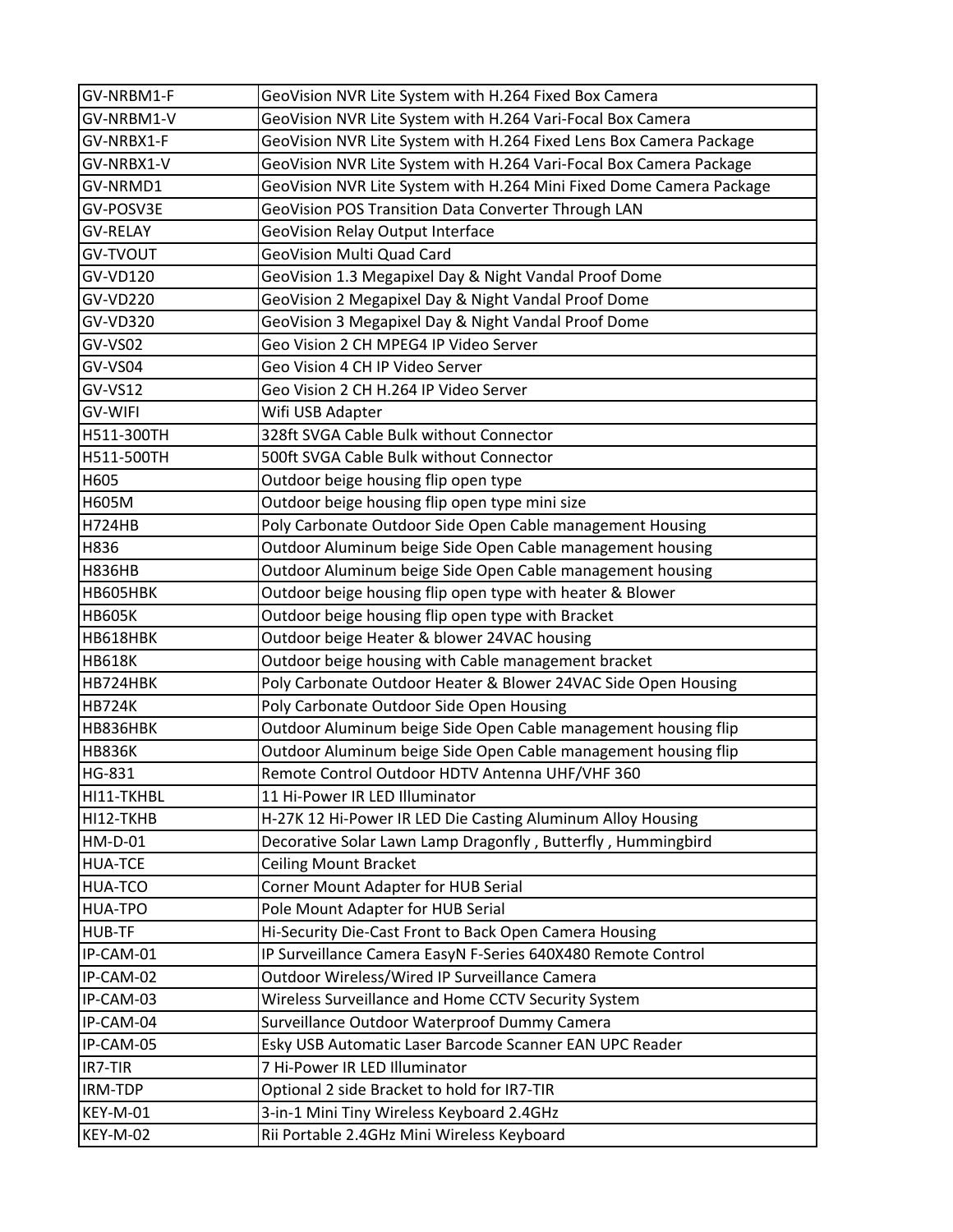| KEY-M-03            | Rii Mini Wireless Bluetooth Keyboard TouchPad Combo Laser Pointer       |
|---------------------|-------------------------------------------------------------------------|
| KEY-M-04            | Rii Portable 2.4GHz Mini Wireless Keyboard                              |
| KEY-M-05            | Rii Mini Wireless Bluetooth Keyboard TouchPad Combo Laser Pointer       |
| KEY-M-06            | Rii Mini 2.4GHz Wireless Keyboard TouchPad Combo                        |
| LDV-242AUSK         | 2-port DVI USB KVM Switch + USB Hub/mic/speaker w/ cables               |
| LDV-302ARC          | 2-port DVI USB Audio Mic KVM Switch w/ QuickSwitch Remote Button        |
| LDV-DM724AUSK       | 4-port Dual Monitor DVI/DVI Dual-Link USB KVM + 7.1/MIC/USB             |
| <b>LKR-604</b>      | 4-port DSL/Cable IP Sharing Router                                      |
| LKS-FCM22C-2        | 100TX to 100FX Multi-Mode SC Fiber Converter (2km, 1.2mi)               |
| LKS-FCM22T-2        | 100TX to 100FX Multi-Mode ST Fiber Converter (2km, 1.2mi)               |
| LKS-FCM32C-05       | 1000TX to 1000FX Multi-Mode SC Fiber Converter (550m, 1804ft)           |
| LKS-FCM32T-05       | 1000TX to 1000FX Multi-Mode ST Fiber Converter (550m, 1804ft)           |
| LKS-FCS21C-R40      | 100TX to 100FX Single Fiber Converter (40km, 24.9mi)                    |
| LKS-FCS21C-T40      | 100TX to 100FX Single Fiber Converter (40km, 24.9mi)                    |
| LKS-FCS22C-20       | 100TX to 100FX Single-Mode SC Fiber Converter (20km, 12.4mi)            |
| LKS-FCS22C-40       | 100TX to 100FX Single-Mode SC Fiber Converter (40km, 24.9mi)            |
| LKS-FCS22C-60       | 100TX to 100FX Single-Mode SC Fiber Converter (60km, 37.3mi)            |
| LKS--FCS31C-R20     | 1000TX to 1000FX Single Fiber Converter (20km, 12.4mi)                  |
| LKS--FCS31C-T20     | 1000TX to 1000FX Single FiberConverter (20km, 12.4mi)                   |
| LKS-FCS32C-20       | 1000TX to 1000FX Single-Mode SC Fiber Converter (20km, 12.4mi)          |
| LKS--FCS32C-R20     | 1000TX to 1000FX Single-Mode SC Fiber Converter (20km, 12.4mi)          |
| LKS-MC110SC         | Linkskey 10/100Base-TX to 100Base-FX Multi-Mode Fiber Converter         |
| <b>LKS-SG2419</b>   | 24-port 10/100/1000 Gigabit Switch, 19" Rackmount size                  |
| LKS-SG5P            | Linkskey 5 Port 10/100/1000 Gigabit Ethernet Switch                     |
| LKS-SG8P            | Linkskey 8 Port 10/100/1000 Gigabit Ethernet Switch                     |
| LKS-SG9P4           | 9-port 10/100/1000 Gigabit Ethernet Switch w/ 4-port PoE                |
| LKS-SG9P8           | 9-port 10/100/1000 Gigabit Ethernet Switch w/ 8-port PoE                |
| LKS-SH5P            | 5 Port Linkskey 10/100M Ethernet Mini Switch                            |
| LKS-SH8P            | 8 Port Linkskey 10/100M Ethernet Mini Switch                            |
| LKS-SR16            | 16 Port Linkskey 10/100 Desktop Ethernet Switch, Rackmountable          |
| LKS-SR24            | 24 Port Linkskey 10/100 Desktop Ethernet Switch, Rackmountable          |
| LKU-S02ASK          | 2 Port Linkskey Slim Palmtop USB Audio & Mic KVM Switch w/ Cables       |
| LKU-S04ASK          | 4 Port Linkskey USB Audio & Mic KVM Switch w/ 4 sets of 6ft 3in1 cables |
| LKV-248AUSK         | 4 Port Linkskey Desktop USB PS/2 KVM Switch w/ Audio & Mic              |
| <b>LKV-7308</b>     | 8 Port Linkskey USB/PS2 KVM Switch 19" Rackmount 1U                     |
| <b>LKV-7308-KIT</b> | 8 Port Linkskey USB/PS2 KVM Switch 19" Rackmount 1U w/ Cables           |
| LKV-7316            | 16 Port Linkskey USB/PS2 KVM Switch 19" Rackmount 1U                    |
| <b>LKV-7316-KIT</b> | 16-port USB/PS2 KVM Switch 19" Rackmount 1U w/ Cables                   |
| <b>LKV-9208IP</b>   | 8 Port Linkskey Prima IP USB/PS2 IP KVM Switch 19" Rt 1U                |
| <b>LKV-9216IP</b>   | 16 Port inkskey Prima IP USB/PS2 IPKVM Switch 19" Rt 1U                 |
| LKV-9304            | 4 Port Linkskey Prima USB/PS2 KVM Switch 19" Rt 1U                      |
| LKV-9308            | 8 Port Linkskey Prima Cascadable Rackmount USB PS/2 KVM                 |
| LKV-9316            | 16 port Linkskey Prima Cascadable Rackmount USB PS/2 KVM                |
| LKV-DM02SK          | 2 Port Linkskey Dual Monitor KVM Switch w/ Cables                       |
| LKV-DM04SK          | 4 Port Linkskey Dual Monitor KVM Switch w/ Cables                       |
| <b>LKV-E412</b>     | Cat5 USB VGA KVM Extender Set (100 Meter)                               |
| <b>LKV-E432</b>     | Cat5 USB VGA KVM Extender Set (300 Meter)                               |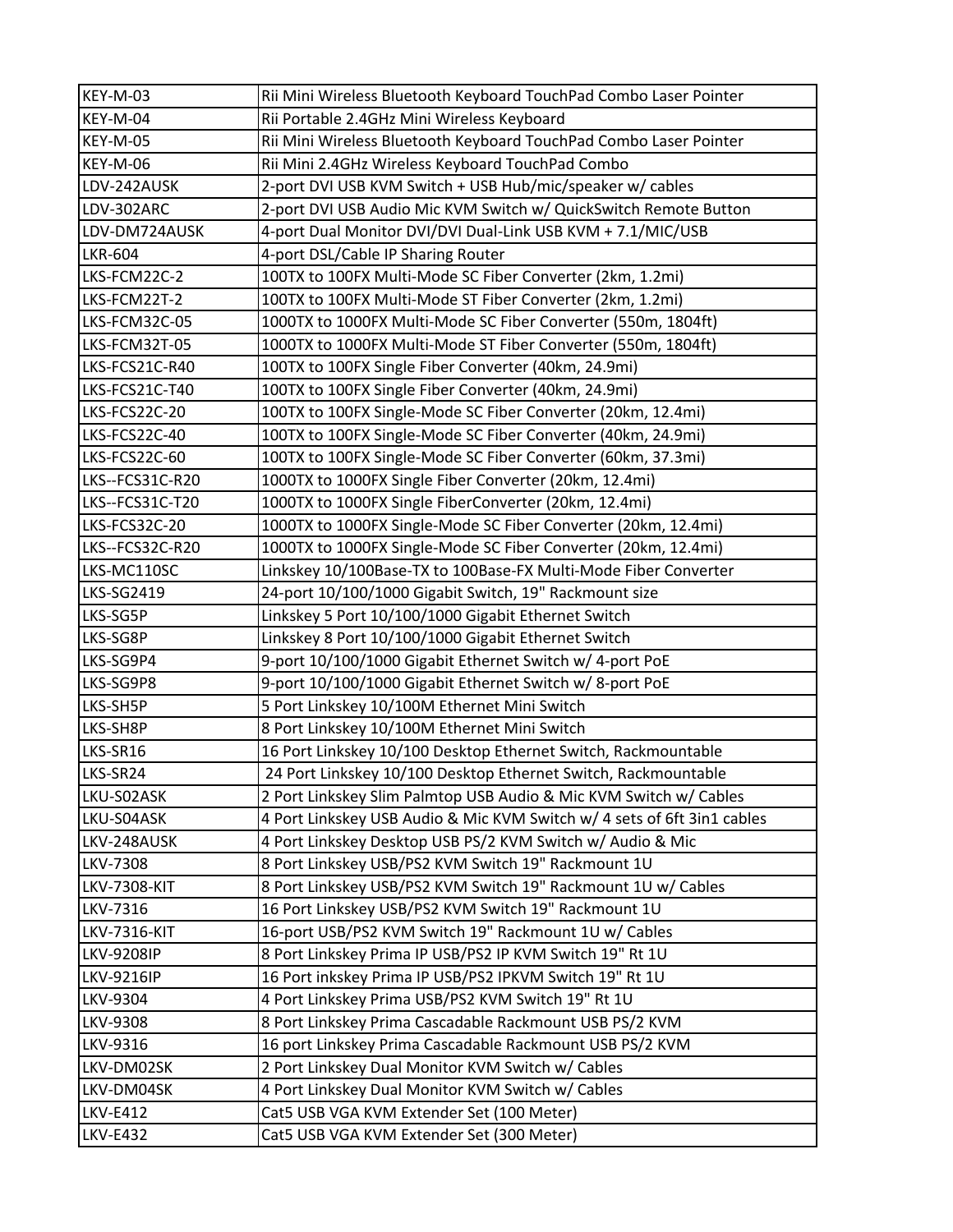| LKV-IOP08         | 8 Port Linkskey ioPower Remote Power Control                            |
|-------------------|-------------------------------------------------------------------------|
| LKV-IPM01         | Linkskey IP-based KVM Link Extender (For Remote Management)             |
| LKV-S02ASK        | 2 Port Linkskey PS2 Audio & Mic KVM Switch w/ 2 sets of 4ft 3in1 cables |
| LKV-S04ASK        | 4 Port Linkskey Slim Palmtop PS/2 Audio & Mic KVM Switch w/ Cables      |
| LKV-S04SK         | 4 Port Linkskey Slim Desktop KVM Switch w/3-in-1 Combo Cables           |
| MB-3XC            | <b>Embedded Mount</b>                                                   |
| MB-6D             | 5" Wall Mount Bracket                                                   |
| MB-6D-BLK         | 5" Wall Mount Bracket - Black                                           |
| MB-6D-WHT         | 5" Wall Mount Bracket - White                                           |
| MB-7VD            | For 5.5" Vandal Dome Camera, Wall Mount Bracket                         |
| MB-CP10C          | 24" Extension Pole for SS10C Mini PTZ Camera                            |
| $MB-T$            | BK-22 T Bar Adapter for MCB009 Series                                   |
| <b>MCB006</b>     | BK-18 Aluminum Mounting bracket 6" length for Ceiling or wall           |
| MCB009W           | BK-16 Mini Metal Mounting Bracket/ beige                                |
| <b>MCB014</b>     | BK-21 Ceiling metal Mounting bracket 9'~14" adjustable length           |
| <b>MCB204</b>     | BK-23 Aluminumc Mounting bracket                                        |
| <b>MCB222</b>     | BK-17 Mini Metal Clip type Mounting Bracket/beige                       |
| <b>MCB500</b>     | BK-13 ABS mounting bracket / beige                                      |
| <b>MCB950</b>     | BK-14 Metal Mounting bracket / Sliver                                   |
| MSL-AUD-WBCM      | USB Color Web Camera with Built-in Microphone (100K Pixels)             |
| MSL-AUD-WKCM      | USB Color Web Camera with Built-in Microphone (100K Pixels)             |
| MSL-AUD-WSCM      | USB Color Web Camera with Built-in Microphone (100K Pixels)             |
| <b>NBB-LOCK</b>   | Notebook PC 3-Digit Combination Cable Lock                              |
| NC-DS2            | Outdoor Intercom                                                        |
| NC-DS2-KP         | Outdoor Intercom                                                        |
| NC-DS2-SLIM       | Outdoor Intercom                                                        |
| NC-DS2-ST         | <b>Outdoor Intercom</b>                                                 |
| NC-IN-APS         | Intercom Audio Phone Set for NC-DS2 Series                              |
| NC-MON4           | <b>Intercom Hand Free Station</b>                                       |
| NC-MON4-SUB       | <b>Intercom Hand Free Station</b>                                       |
| NET-USB840S       | 2 Port PS/2 KVM Switch Box with Cables                                  |
| NET-USB842S       | 2-Way Mini USB KVM with Cable (5ft)                                     |
| NIP3D-E48         | Indoor IP Mini PTZ 3x Dome 480 TVL                                      |
| NIP3ID17-E48      | Indoor IP Mini PTZ 3x Dome 17 IR LED 480 TVL                            |
| NIPD-EB           | IP Base Server for PD Series PT/PTZ Camera                              |
| NZH21-DW13AIDN-VD | 1.3 Megapixel Day & Night Wide Dynamic Range Dome CCD Camera            |
| OA-BJ             | Ceiling J/L Mount Bracket                                               |
| OK-MB-8VD         | 6" Vandal Dome Camera Wall Mount Bracket                                |
| OK-SDNX-863AI-VD  | 630 TVL DNR Super Low Lux OSD Vandal Proof Dome Camera                  |
| P3D-E48           | In-Door 3X Mini PTZ                                                     |
| P3ID17-E48        | In-Door 3X Mini IR PTZ                                                  |
| PD-E5343          | In-Door Mini PT Camera                                                  |
| PD-E5360          | In-Door Mini PT Camera                                                  |
| PID17-E5343       | In-Door Mini PT IR Camera                                               |
| PID17-E5360       | In-Door Mini PT IR Camera                                               |
| PNL-LG-01         | 13.3-inch LCD Screen Panel LG LP133WX2-TLG6 Glossy                      |
| PNL-LG-02         | 13.3-inch LCD Screen Panel LG LP133WX3-TLA5 Glossy                      |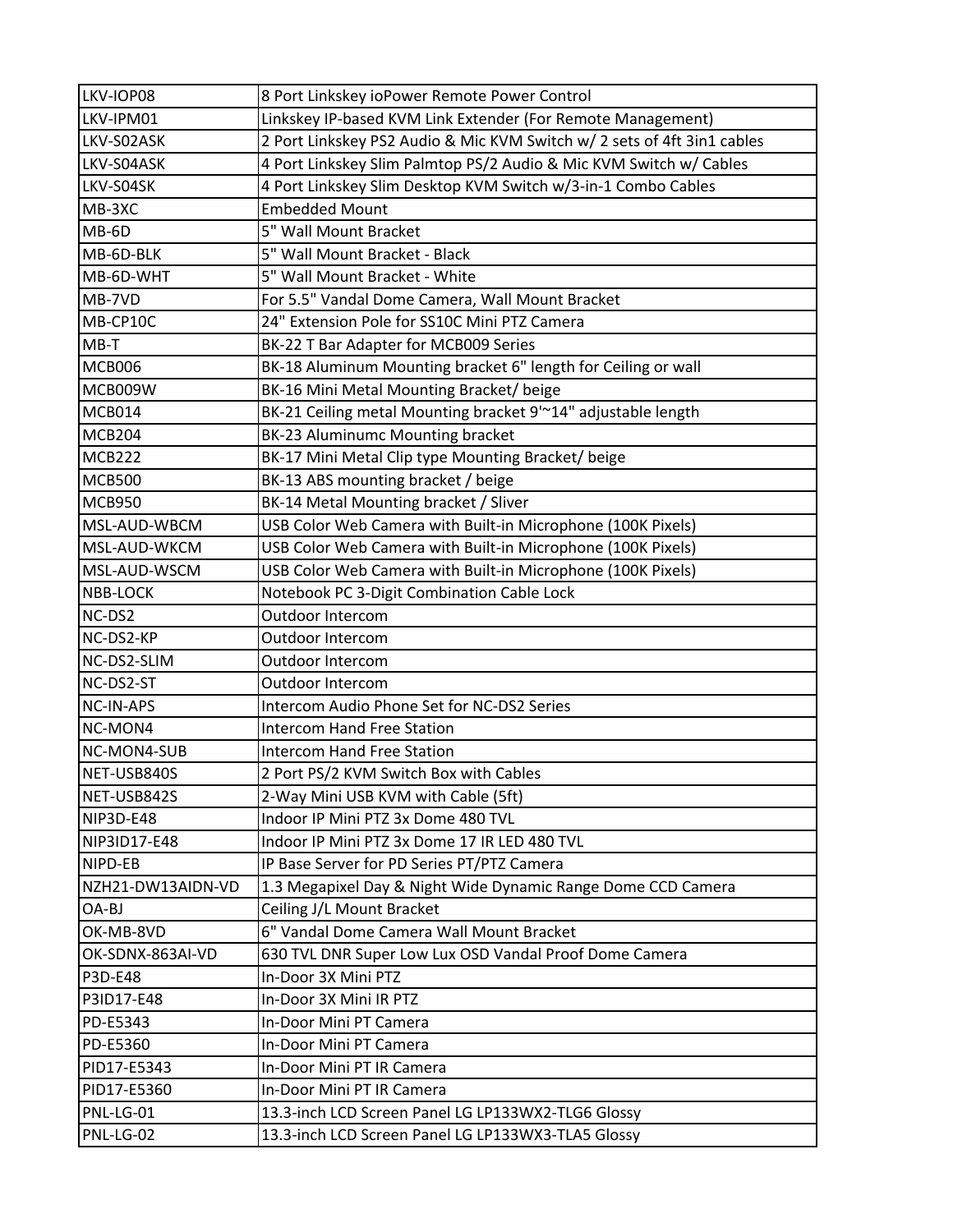| PNL-LG-03        | 13.3-inch LCD Screen Panel LG LP133WX3-TLA1 Glossy                     |
|------------------|------------------------------------------------------------------------|
| PNL-LG-04        | 14.0-inch LCD Screen Panel LG LP140WH4-TLA1 Glossy                     |
| PNL-LG-05        | 14.0-inch LCD Screen Panel LG LP140WH2-TLM2 Glossys                    |
| PNL-LG-06        | 15.6-inch LCD Screen Panel LG LP156WH2-TLA1 Glossys                    |
| PNL-LG-07        | 15.6-inch LCD Screen Panel LP156WH4-TLA1, Glossy                       |
| PNL-LG-08        | 15.6-inch LCD Screen Panel LG LP156WH2-TLAA Glossys                    |
| PNL-LG-09        | 15.6-inch LCD Screen Panel LP156WH4-TLQ2, Glossy                       |
| PNL-LG-10        | 17.3-inch LCD Screen Panel LG LP173WD1-TLA1 Glossy                     |
| PNL-LG-11        | 17.3-inch LCD Screen Panel LG LP173WD1-TLN2 Glossy                     |
| PNL-LG-12        | 17.3-inch LCD Screen Panel LG LP173WD1-TLN1 Glossy                     |
| PNL-LG-13        | 17.3-inch LCD Screen Panel LG LP173WD1-TLC3 Glossy                     |
| PNL-LG-14        | 13.3-inch LCD Screen Panel Samsung LTN133AT09 Glossy                   |
| PNL-LG-15        | 14.0-inch LCD Screen Panel Samsung LTN140AT01 Glossy                   |
| PNL-LG-16        | 14.0-inch LCD Screen Panel Samsung LTN140AT22 Glossy                   |
| PNL-LG-17        | 15.6-inch LCD Screen Panel Samsung LTN156AT24 Glossy                   |
| PNL-LG-18        | 13.3-inch LCD Screen Panel Sharp LQ133K1LD4B Glossy                    |
| PNL-LG-19        | 10.1-inch LCD Screen Panel AUO B101AW06 V.1 Glossy                     |
| PNL-LG-20        | 14.0-inch LCD Screen Panel AUO B140XW01 V.8 Glossy                     |
| PNL-LG-21        | 15.6-inch LCD Screen Panel AUO B156XW02 V.6 Glossy                     |
| PNL-LG-22        | 17.3-inch LCD Screen Panel AUO TFT-LCD MODEL B173RW01 V.3              |
| PNL-LG-23        | 13.3-inch LCD Screen Panel CHI MEI N133I1-L01 Glossy                   |
| PNL-LG-24        | 10.1-inch LCD Screen Panel CHUNGHWA CLAA101NC05 Glossy                 |
| PNL-LG-25        | 10.1-inch LCD Screen Panel Samsung LTN101NT06-W01 Matte                |
| PNL-LG-26        | 10.1-inch LCD Screen Panel Samsung LTN101NT02-W05 Matte                |
| PTZ-KB050        | 2-AXIS PTZ Controller Keyboard                                         |
| PTZ-KB10         | PTZ Controller Keyboard                                                |
| PTZ-KB250X       | 3-AXIS Controller Keyboard                                             |
| PTZ-KB300        | 3-axis LCD Display keyboard Controller                                 |
| PW-WIRE-18-2-JKT | 1000ft 18/2 Power Wire White                                           |
| <b>RC-T-01</b>   | Remote Control Dog Training Transmitter and Collar                     |
| <b>RC-T-02</b>   | Smart Dog In-ground Pet Fencing System (Model O23-1 1v1)               |
| <b>RC-T-03</b>   | Ultrasonic Anti-Bark shock collar                                      |
| <b>RC-T-05</b>   | Anti-Bark Stop Barking Pet Dog Training Shock Collar (Model BT-3)      |
| <b>RC-T-06</b>   | Remote Control Dog Training Shock Collar LCD Display Discipline Device |
| <b>RC-T-07</b>   | Hidden Waterproof Electronic Fencing System Transmitter                |
| <b>RC-T-08</b>   | Hidden Waterproof Electronic Fencing System Transmitter                |
| <b>RC-T-09</b>   | Remote Control Dog Training Shock Collar LCD Display                   |
| <b>RC-T-10</b>   | Anti-Bark Shock Collar with Adjustable Voice Control                   |
| <b>RC-T-11</b>   | Remote Control Dog Training Shock Collar LCD Display                   |
| <b>RC-T-12</b>   | Remote Control Dog Training Shock Collar LCD Display                   |
| <b>RC-T-13</b>   | Remote Control Dog Training Discipline                                 |
| RG59-18-9B-1000  | 1000ft RG59/U w/18/2 cond 95% Copper Combo Cable Zip Type (Black)      |
| RG59-18-9B-500   | 500ft RG59/U w/18/2 cond 95% Copper Combo Cable Zip Type (Black)       |
| RG59-18-9W-1000  | 1000ft RG59/U w/18/2 cond. 95% Copper Combo Cable Zip Type             |
| RG59-18-9W-500   | 500ft RG59/U w/18/2 cond. 95% Copper Combo Cable Zip Type              |
| RG6-TH           | 1000ft Dual Shield RG6/U Coax Cable (UL)                               |
| RGSO-TH          | 1000ft RG58 Solid Bulk Cable                                           |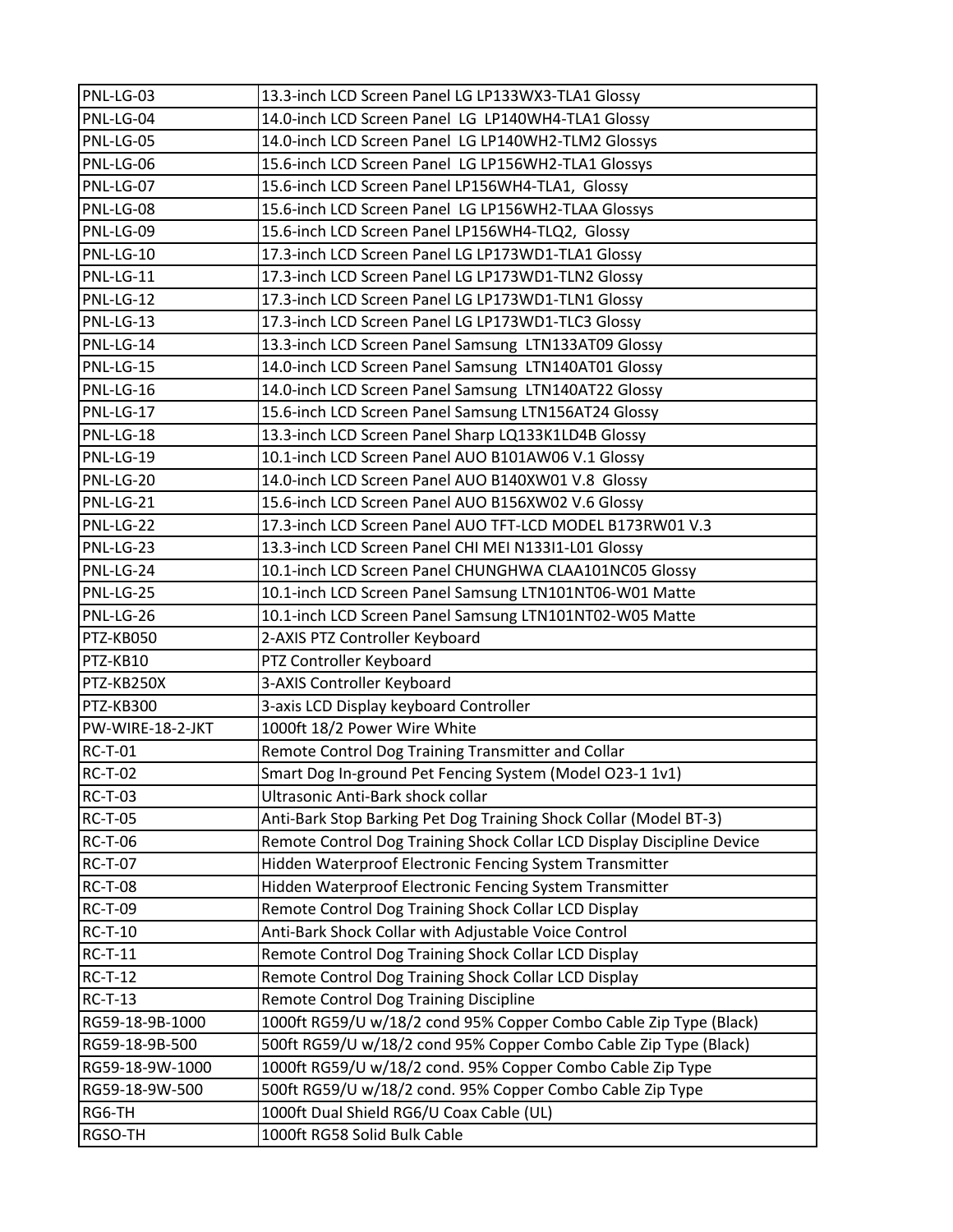| <b>RGST-TH</b>    | 1000ft RG58 AU Stranded Bulk Cable                                |
|-------------------|-------------------------------------------------------------------|
| SD-771-60S        | Sentry US Mechanical Digi Push Number Door Lock                   |
| SD-771-70H        | Sentry US Mechanical Digi Push Number Door Lock                   |
| SDNR-F630DN-OSD   | 630TVL Super Low Lux DNR Camera                                   |
| SDNVD-F63AI-OSD   | 630TVL Super Low Lux DNR Vandal Dome Camera                       |
| SED4-7610B        | 610TVL Dome Camera                                                |
| SED4-7610W        | 610TVL Dome Camera                                                |
| SEDX-761AI-B      | 610TVL AI Dome Camera                                             |
| SEDX-761AI-BD     | 610TVL AI Dome Camera Dual Power                                  |
| SEDX-761AI-VD     | 610TVL AI Vandal Dome Camera                                      |
| SEDX-761AI-VDD    | 610TVL AI Vandal Dome Camera Dual Power                           |
| SEDX-761AI-W      | 610TVL AI Dome Camera                                             |
| SEDX-761AI-WD     | 610TVL AI Dome Camera Dual Power                                  |
| SEDX-768AI-B      | 680TVL AI Dome Camera                                             |
| SEDX-768AI-BD     | 680TVL AI Dome Camera Dual Power                                  |
| SEDX-768AI-VD     | 680TVL AI Vandal Dome Camera                                      |
| SEDX-768AI-VDD    | 680TVL AI Vandal Dome Camera Dual Power                           |
| SEDX-768AI-W      | 680TVL AI Dome Camera                                             |
| SEDX-768AI-WD     | 680TVL AI Dome Camera Dual Power                                  |
| SEIRX30-768AI-VD  | 30 IR 3-AXIS Varifocal Effio-E Vandalproof Dome Camera            |
| SEIRX30-768AI-VDD | 30 IR 3-AXIS Varifocal Effio-E Vandalproof Dome Camera Dual Power |
| SEM18HB-V48DN-C   | Outdoor 18x PTZ Camera                                            |
| SEM18HB-V48DN-W   | Outdoor 18x PTZ Camera                                            |
| SEM18HB-VT48-C    | Auto Tracking 18x PTZ Camera                                      |
| SEM18HB-VT48-W    | Auto Tracking 18x PTZ Camera                                      |
| SEM18I-V48DN      | Indoor 18x PTZ Camera                                             |
| SEM18S-V48DN      | Indoor 18x PTZ Camera                                             |
| SEM26HB-V48DN-C   | Outdoor 26x PTZ Camera                                            |
| SEM26HB-V48DN-W   | Outdoor 26x PTZ Camera                                            |
| SEM26I-V48DN      | Indoor 26x PTZ Camera                                             |
| SEM26S-V48DN      | Indoor 26x PTZ Camera                                             |
| <b>SEMT-7680</b>  | 680TVL ICR D/N Camera                                             |
| SEMW36HB-V53DN-C  | Outdoor 36x WD PTZ Camera                                         |
| SEMW36HB-V53DN-W  | Outdoor 36x WD PTZ Camera                                         |
| SEMW36I-V53DN     | Indoor 36x WD PTZ Camera                                          |
| SEMW36S-V53DN     | Indoor 36x WD PTZ Camera                                          |
| SET-7680          | 680TVL ICR D/N Camera                                             |
| SF-SP-GS504       | Bocina Bluetooth Hands Free MP3 Speaker                           |
| <b>SHB-7540DN</b> | 540 TVL D/N Bullet Color Camera                                   |
| SHDX-755AIDN-VD   | 550TVL 3-AXIS D/N Vandal Dome Camera                              |
| SHM-755All        | 550TVL 10 IR LED TrueD/N ICR AI Camera                            |
| <b>SHS-7540DN</b> | 540TVL Smoke Detector D/N Covert Camera                           |
| SIR42-352AI       | 42 IR Day & Night Weatherproof Color Camera                       |
| SIRD24-74243      | Indoor 24 IR Day & Night Dome Color Camera                        |
| SIRD24-74260      | Indoor 24 IR Day & Night Dome Color Camera                        |
| SIRD24-75443      | Indoor 24 IR Day & Night Dome Color Camera                        |
| SIRD24-75460      | Indoor 24 IR Day & Night Dome Color Camera                        |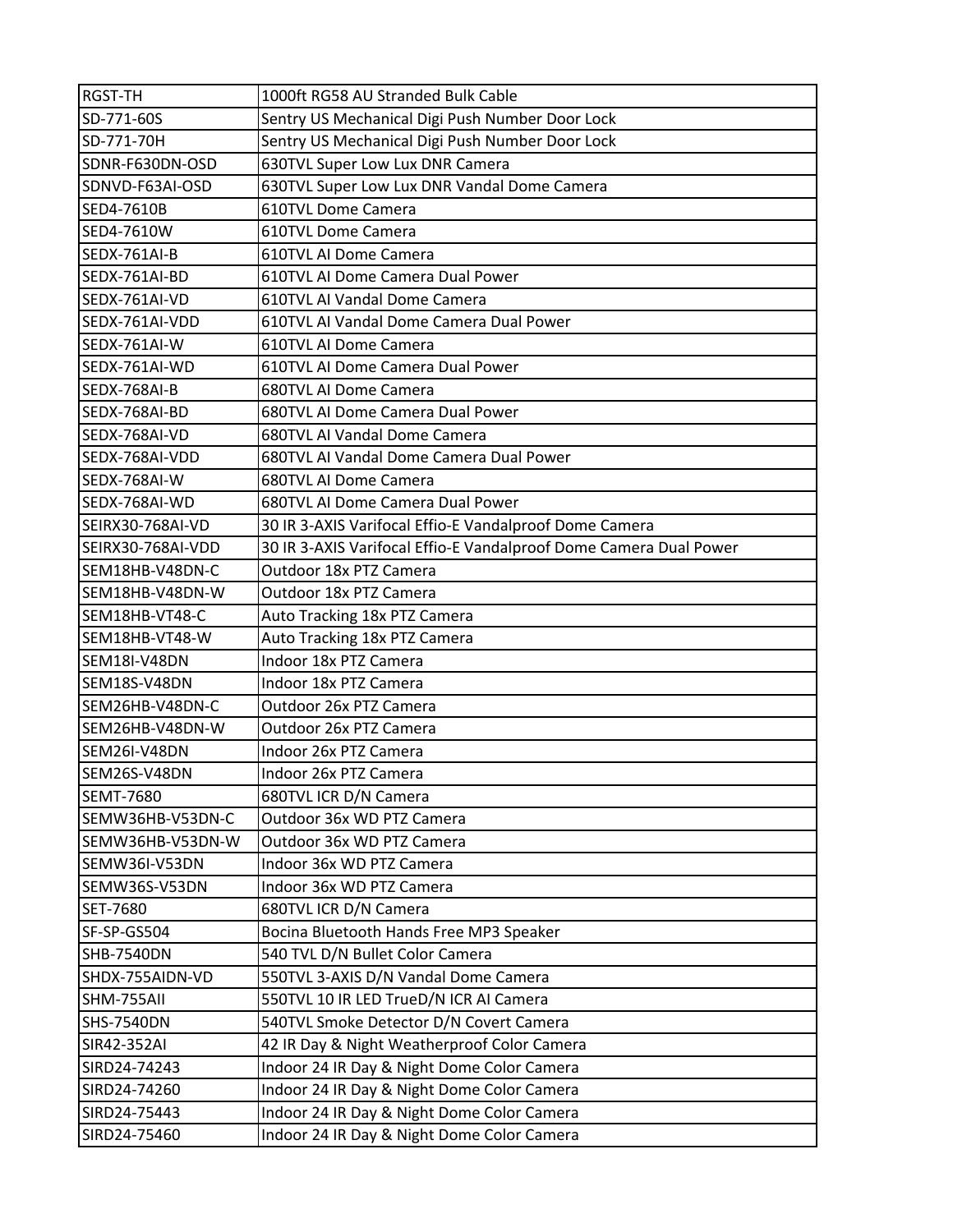| SIRZ36-754LP      | 36x LPC Zoom Camera with 11 IR LED Illuminator Housing      |
|-------------------|-------------------------------------------------------------|
| SS-AC-POWERDC     | 14.5V DC Power Supply for Intercom Hand Free Station Main   |
| <b>SSB-7420DN</b> | 420TVL Mini Bullet D/N Camera                               |
| SSD4-7420B        | 420TVL Dome Camera/Black Base                               |
| SSD4-7420W        | 420TVL Dome Camera/White Base                               |
| SSDX-742AI-B      | 420TVL AI 3X Dome Camera/Black Base                         |
| SSDX-742AI-VD     | 420TVL AI 3X Vandal Dome Camera                             |
| SSDX-742AI-W      | 420TVL AI 3X Dome Camera/White Base                         |
| SS-LDC1           | Sunglasses Hidden Camera with Built-in DVR Type I           |
| SS-LDC2           | Sunglasses Hidden Camera with Built-in DVR Type 2           |
| SS-LDCMK          | Sunglasses Hidden Camera & 2.4" LCD Monitor DVR Kit         |
| SSM-742All        | 420TVL 10 IR LED True D/N ICR Camera                        |
| SSS-7420          | 420TVL Smoke Detector Covert Color Camera                   |
| SST-7420          | 420TVL Color Camera                                         |
| STI-9624          | <b>Vandal Cover Protection</b>                              |
| <b>TAP100</b>     | Fingerprint Time attendance & access control                |
| <b>TAP300</b>     | Fingerprint Time attendance & access control                |
| <b>T-MAS-01</b>   | Regulated DC Power Supply Mastech HY1803D                   |
| <b>T-MAS-02</b>   | Regulated DC Power Supply Mastech HY3003D                   |
| <b>T-MAS-03</b>   | Regulated DC Power Supply Mastech HY3005F-3                 |
| T-MAS-04          | High Quality Mastech HY5020E Regulated DC Power Supply      |
| <b>U24A-TH</b>    | 1000ft RJ11 6P4C UL 26 AWG Modular Telephone Cable          |
| U24A-TH-BLK       | 1000ft RJ11 6P4C UL 26 AWG Modular Telephone Cable - Black  |
| U24A-TH-SLV       | 1000ft RJ11 6P4C UL 26 AWG Modular Telephone Cable - Silver |
| U24C-TH           | 1000ft RJ11 6P4C 28 AWG Modular Telephone Cable             |
| U26A-TH           | 1000ft RJ12 6P6C UL 26 AWG Modular Telephone Cable          |
| <b>U26C-TH</b>    | 1000ft RJ12 6P6C 28 AWG Modular Telephone Cable             |
| U28A-TH           | 1000ft RJ45 8P8C UL 26 AWG Modular Telephone Cable          |
| U28C-TH           | 1000ft RJ45 8P8C 28 AWG Modular Telephone Cable             |
| <b>UTP-PC1500</b> | Power Converter 24V AC to 12V DC up to 1500mA               |
| <b>VAB100R</b>    | A-9 Active Video Balun - Active Receiver                    |
| <b>VAB100T</b>    | A-8 Active Video Balun - Active Transmitter                 |
| <b>VAB1600R</b>   | A-12 Active 16-CH Video Balun                               |
| VAB400R           | A-10 Active 4-CH Video Balun                                |
| VAB800R           | A-11 Active 8-CH Video Balun                                |
| <b>VBP2412DC</b>  | Power Guarantee Passive Video Balun 12V DC Stabilizer       |
| VBP2412DC-50      | Power Guarantee Passive Video Balun 12V DC Stabilizer       |
| <b>VBP24DC-01</b> | 1CH Passive Video Balun with Power Guarantee                |
| VBP36DC-04HA      | 4CH Passive Video Balun with Power Server                   |
| VBP36DC-08HA      | 8CH Passive Video Balun with Power Server                   |
| VBP36DC-16HA      | 16CH Passive Video Balun with Power Server - High Series    |
| VGA-C5E           | VGA - QXGA to Cat 5E - RJ45 Extender Kit 180 Meter          |
| VGAE1R            | Long Range VGA & Speaker Receiver                           |
| VGAE1T            | Long Range VGA & Speaker 1 in 2 out Transmitter             |
| VGAE4T            | Long Range VGA & Speaker 1 in 4 out Transmitter             |
| VID-CP10T1        | <b>USB Travel Notebook Web Camera</b>                       |
| <b>VKEPS21000</b> | Long Range VGA, PS2 Keyboard & Mouse Split Extender         |